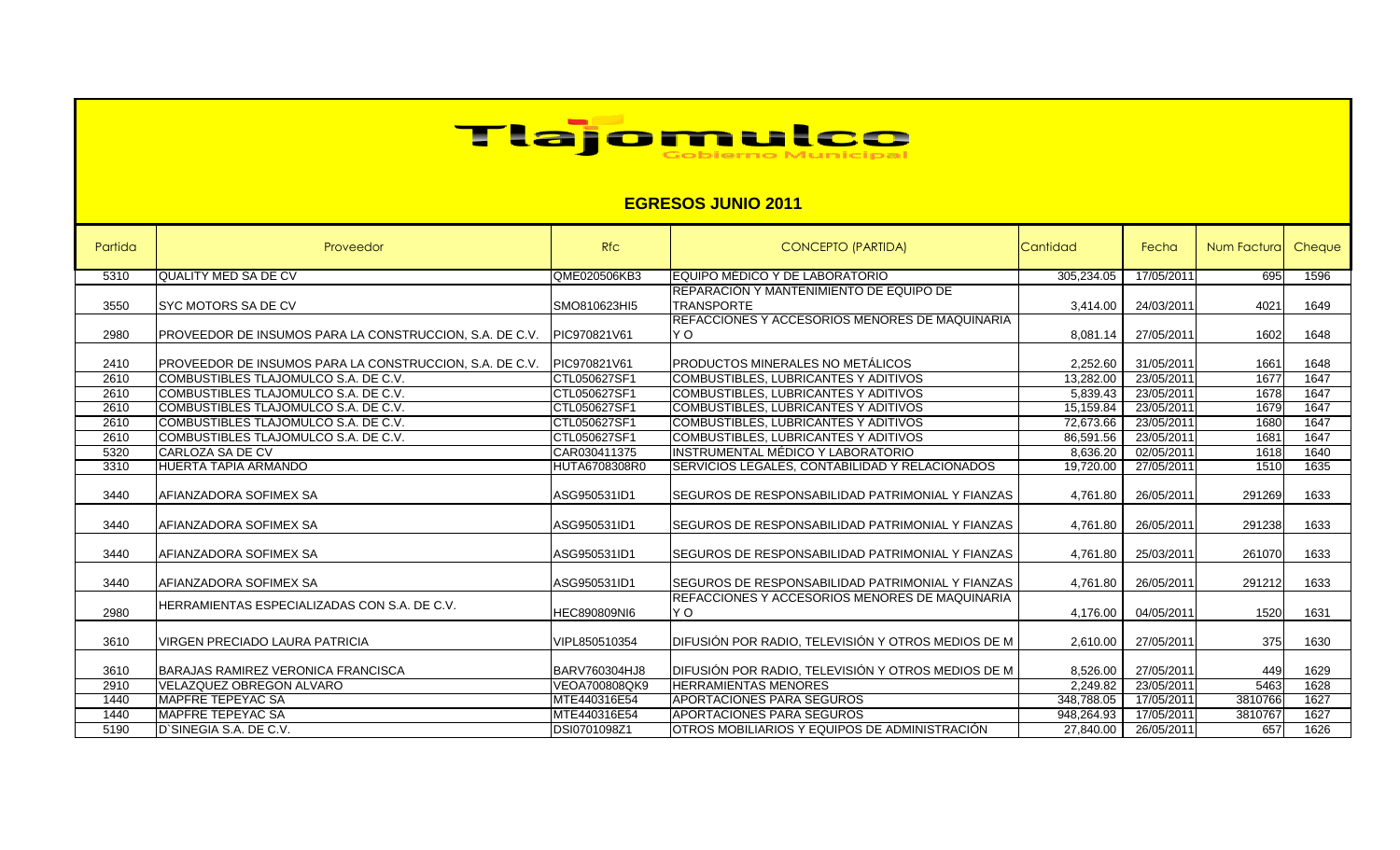|      |                                                                        |                | <b>IREFACCIONES Y ACCESORIOS MENORES DE EQUIPO DE</b> |            |            |      |      |
|------|------------------------------------------------------------------------|----------------|-------------------------------------------------------|------------|------------|------|------|
| 2960 | RAMIREZ MARTINEZ FELIPE DE JESUS                                       | RAMF500721PY8  | <b>TRAN</b>                                           | 1,205.51   | 19/05/2011 | 2947 | 1625 |
|      |                                                                        |                | INSTALACIÓN, REPARACIÓN Y MANTENIMIENTO DE            |            |            |      |      |
| 3570 | MENDOZA ALVAREZ JUDITH                                                 | MEAJ750318SF5  | <b>MAQUINA</b>                                        | 16,500.00  | 08/04/2011 | 7711 | 1624 |
|      |                                                                        |                |                                                       |            |            |      |      |
| 2110 | SISTEMAS Y TELECOMUNICACIONES EMPRESARIALES, S.A. DE C.V. STE0707053A6 |                | MATERIALES, ÚTILES Y EQUIPOS MENORES DE OFICINA       | 6,882.10   | 27/05/2011 | 6681 | 1623 |
| 2540 | <b>MEDELLIN REED ANA LOURDES</b>                                       | MERA841212IF3  | MATERIALES, ACCESORIOS Y SUMINISTROS MÉDICOS          | 6,443.80   | 27/05/2011 | 1698 | 1621 |
| 2540 | <b>MEDELLIN REED ANA LOURDES</b>                                       | MERA841212IF3  | MATERIALES, ACCESORIOS Y SUMINISTROS MÉDICOS          | 63.512.44  | 27/05/2011 | 1699 | 1621 |
|      |                                                                        |                | <b>REPARACIÓN Y MANTENIMIENTO DE EQUIPO DE</b>        |            |            |      |      |
| 3550 | PLASENCIA GUADALAJARA SA DE CV                                         | PGU7703223V0   | <b>TRANSPORTE</b>                                     | 2,400.00   | 01/04/2011 | 699  | 1620 |
|      |                                                                        |                | REFACCIONES Y ACCESORIOS MENORES DE MAQUINARIA        |            |            |      |      |
| 2980 | RAMIREZ MARTINEZ FELIPE DE JESUS                                       | RAMF500721PY8  | Y O                                                   | 3,085.02   | 06/04/2011 | 2924 | 1619 |
| 2540 | MEDELLIN REED ANA LOURDES                                              | MERA841212IF3  | MATERIALES, ACCESORIOS Y SUMINISTROS MÉDICOS          | 1,503.36   | 18/05/2011 | 1691 | 1617 |
| 2540 | RUIZ LEAL LETICIA MARIA LUISA                                          | RULL560622JEA  | MATERIALES, ACCESORIOS Y SUMINISTROS MÉDICOS          | 5,765.65   | 23/05/2011 | 116  | 1616 |
| 3820 | PEREZ SANCHEZ ALBERTO                                                  | PESA640518P34  | <b>GASTOS ORDEN SOCIAL Y CULTURAL</b>                 | 8,120.00   | 25/05/2011 | 660  | 1615 |
| 3820 | PEREZ SANCHEZ ALBERTO                                                  | PESA640518P34  | <b>GASTOS ORDEN SOCIAL Y CULTURAL</b>                 | 8,120.00   | 25/05/2011 | 661  | 1615 |
| 5320 | ROAN MEDICA SA DE CV                                                   | RME091103GP1   | <b>INSTRUMENTAL MÉDICO Y LABORATORIO</b>              | 5,213.04   | 11/05/2011 | 564  | 1614 |
| 2540 | ROAN MEDICA SA DE CV                                                   | RME091103GP1   | MATERIALES, ACCESORIOS Y SUMINISTROS MÉDICOS          | 24,429.60  | 13/04/2011 | 536  | 1614 |
|      |                                                                        |                | CONSTRUCCIÓN DE OBRAS PARA ABASTECIMIENTO DE          |            |            |      |      |
| 6130 | CONSTRUMILENIUM SA DE CV                                               | CON0608031V4   | AGUA,                                                 | 23,234.19  | 03/12/2010 | 1375 | 1764 |
| 2410 | PARRA ALCARAZ NANCY ANGELICA                                           | PAAN 700405U70 | <b>PRODUCTOS MINERALES NO METÁLICOS</b>               | 87,000.00  | 17/05/2011 | 157  | 1803 |
| 2510 | PARRA ALCARAZ NANCY ANGELICA                                           | PAAN 700405U70 | <b>PRODUCTOS QUÍMICOS BÁSICOS</b>                     | 25,919.96  | 25/05/2011 | 159  | 1803 |
|      |                                                                        |                | INSTALACIÓN, REPARACIÓN Y MANTENIMIENTO DE            |            |            |      |      |
| 3570 | BOMBAS BARQUEÑAS Y REFACCIONES SA DE CV                                | BBR010223299   | <b>MAQUINA</b>                                        | 26,622.00  | 06/05/2011 | 2766 | 1777 |
| 2440 | <b>VELAZQUEZ OBREGON ALVARO</b>                                        | VEOA700808QK9  | <b>MADERA Y PRODUCTOS DE MADERA</b>                   | 6,936.41   | 28/04/2011 | 5325 | 1778 |
|      |                                                                        |                | BECAS Y OTRAS AYUDAS PARA PROGRAMAS DE                |            |            |      |      |
| 4420 | RECURSOS HUMANOS DE EXCELENCIA JALISCO S.C.                            | RHE061101346   | <b>CAPACITACI</b>                                     | 26,400.00  | 23/05/2011 | 2427 | 1779 |
|      |                                                                        |                | EDIFICACIÓN NO HABITACION PARA EL ABASTECIMIENTO      |            |            |      |      |
| 6230 | GEOEX SA DE CV                                                         | GEO8106016G7   | ID.                                                   | 51,852.00  | 20/05/2011 | 7368 | 1780 |
|      |                                                                        |                | INSTALACIÓN, REPARACIÓN Y MANTENIMIENTO DE            |            |            |      |      |
| 3570 | ALCOR DE OCCIDENTE S.A. DE C.V.                                        | AOC830810TG9   | <b>MAQUINA</b>                                        | 17,761.85  | 06/05/2011 | 6111 | 1781 |
| 3220 | <b>CHITICA MARTINEZ CESAR</b>                                          | CIMC730714R18  | <b>ARRENDAMIENTO DE EDIFICIOS</b>                     | 3,480.00   | 01/06/2011 | 216  | 1782 |
| 3220 | <b>CHITICA MARTINEZ CESAR</b>                                          | CIMC730714R18  | <b>ARRENDAMIENTO DE EDIFICIOS</b>                     | 3,480.00   | 01/06/2011 | 217  | 1782 |
| 3220 | <b>CHITICA MARTINEZ CESAR</b>                                          | CIMC730714R18  | <b>ARRENDAMIENTO DE EDIFICIOS</b>                     | 3,480.00   | 01/06/2011 | 218  | 1782 |
| 3220 | <b>CHITICA MARTINEZ CESAR</b>                                          | CIMC730714R18  | <b>ARRENDAMIENTO DE EDIFICIOS</b>                     | 3,480.00   | 01/06/2011 | 219  | 1782 |
| 3220 | <b>CHITICA MARTINEZ CESAR</b>                                          | CIMC730714R18  | <b>ARRENDAMIENTO DE EDIFICIOS</b>                     | 3,480.00   | 01/06/2011 | 220  | 1782 |
| 3220 | <b>CHITICA MARTINEZ CESAR</b>                                          | CIMC730714R18  | ARRENDAMIENTO DE EDIFICIOS                            | 3.480.00   | 01/06/2011 | 215  | 1782 |
|      |                                                                        |                | EDIFICACIÓN NO HABITACION PARA EL ABASTECIMIENTO      |            |            |      |      |
| 6230 | AFOROS, EQUIPAMIENTOS Y SERVICIOS, S.A. DE C.V.                        | AES8402075N4   | ID.                                                   | 150,677.29 | 02/05/2011 | 7254 | 1783 |
| 3310 | MONARQUE & NOVIA Y ASOCIADOS SC                                        | M&N050209K34   | SERVICIOS LEGALES, CONTABILIDAD Y RELACIONADOS        | 29,000.00  | 01/06/2011 | 1984 | 1784 |
| 3220 | <b>CORREA GONZALEZ JULIAN</b>                                          | COGJ5902164D5  | <b>ARRENDAMIENTO DE EDIFICIOS</b>                     | 16,240.00  | 01/06/2011 | 258  | 1785 |
| 3220 | RIVAS RUBIO ESPERANZA                                                  | RIRE621118AP2  | ARRENDAMIENTO DE EDIFICIOS                            | 10,005.00  | 01/06/2011 | 184  | 1786 |
| 2540 | FARYMAT, S.A. DE C.V.                                                  | FAR091013FC5   | MATERIALES, ACCESORIOS Y SUMINISTROS MÉDICOS          | 1,410.56   | 26/05/2011 | 168  | 1787 |
| 3220 | <b>ALCARAZ PARTIDA BERTHA</b>                                          | AAPB510101EN6  | ARRENDAMIENTO DE EDIFICIOS                            | 9,849.00   | 01/06/2011 | 23   | 1788 |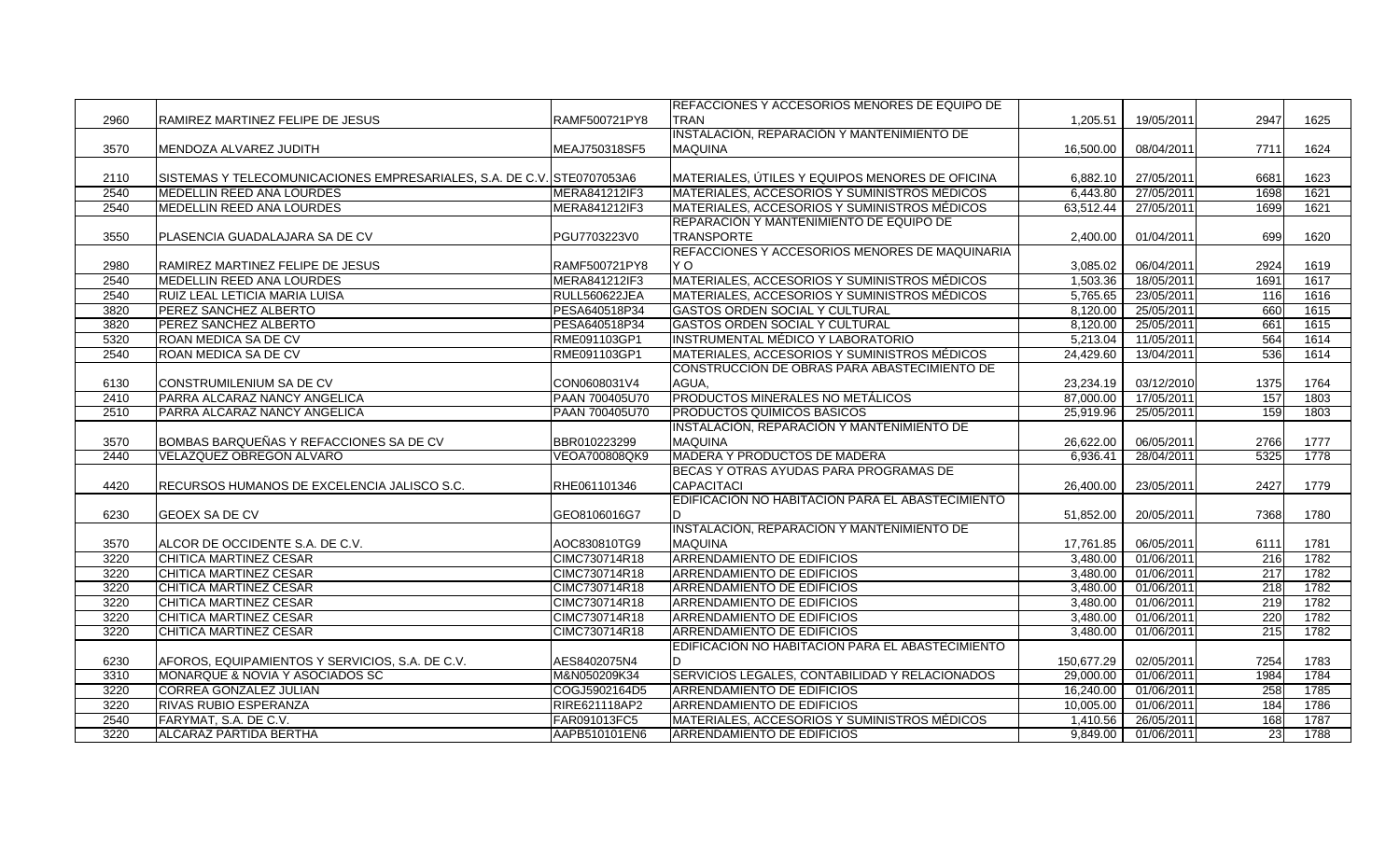| 3220 | SANCHEZ CORTEZ CARMINA                                  | SACC700322NK0 | ARRENDAMIENTO DE EDIFICIOS                     | 6,449.60   | 01/06/2011 | 1522   | 1789 |
|------|---------------------------------------------------------|---------------|------------------------------------------------|------------|------------|--------|------|
|      |                                                         |               | ARRENDAMIENTO MAQUINARIA, OTROS EQUIPOS Y      |            |            |        |      |
| 3260 | GONZALEZ SANCHEZ JOSE ARTURO                            | GOSA831022AJ6 | <b>HERRRAMI</b>                                | 261.000.00 | 07/06/2011 | 164    | 1818 |
| 2540 | ZAÑUDO BOJORQUEZ BEATRIZ IMELDA                         | ZABB690723ME8 | MATERIALES, ACCESORIOS Y SUMINISTROS MÉDICOS   | 12,506.42  | 30/05/2011 | 4681   | 1663 |
|      |                                                         |               |                                                |            |            |        |      |
| 2420 | PROVEEDOR DE INSUMOS PARA LA CONSTRUCCION, S.A. DE C.V. | PIC970821V61  | ICEMENTO Y PRODUCTOS DE CONCRETO               | 19,699.58  | 23/05/2011 | 1544   | 1680 |
|      |                                                         |               |                                                |            |            |        |      |
| 2420 | PROVEEDOR DE INSUMOS PARA LA CONSTRUCCION, S.A. DE C.V. | PIC970821V61  | CEMENTO Y PRODUCTOS DE CONCRETO                | 57,639.94  | 23/05/2011 | 1555   | 1680 |
|      |                                                         |               |                                                |            |            |        |      |
| 2420 | PROVEEDOR DE INSUMOS PARA LA CONSTRUCCION, S.A. DE C.V. | PIC970821V61  | CEMENTO Y PRODUCTOS DE CONCRETO                | 60.067.58  | 23/05/2011 | 1545   | 1680 |
|      |                                                         |               |                                                |            |            |        |      |
| 2420 | PROVEEDOR DE INSUMOS PARA LA CONSTRUCCION, S.A. DE C.V. | PIC970821V61  | CEMENTO Y PRODUCTOS DE CONCRETO                | 60,579.84  | 23/05/2011 | 1546   | 1680 |
|      |                                                         |               |                                                |            |            |        |      |
| 2420 | PROVEEDOR DE INSUMOS PARA LA CONSTRUCCION, S.A. DE C.V. | PIC970821V61  | CEMENTO Y PRODUCTOS DE CONCRETO                | 57,884.93  | 23/05/2011 | 1547   | 1680 |
|      |                                                         |               |                                                |            |            |        |      |
| 2420 | PROVEEDOR DE INSUMOS PARA LA CONSTRUCCION, S.A. DE C.V. | PIC970821V61  | CEMENTO Y PRODUCTOS DE CONCRETO                | 60,758.02  | 23/05/2011 | 1548   | 1680 |
|      |                                                         |               |                                                |            |            |        |      |
| 2420 | PROVEEDOR DE INSUMOS PARA LA CONSTRUCCION, S.A. DE C.V. | PIC970821V61  | CEMENTO Y PRODUCTOS DE CONCRETO                | 56.470.66  | 23/05/2011 | 1550   | 1680 |
|      |                                                         | PIC970821V61  | CEMENTO Y PRODUCTOS DE CONCRETO                |            |            |        |      |
| 2420 | PROVEEDOR DE INSUMOS PARA LA CONSTRUCCION, S.A. DE C.V. |               |                                                | 60,969.60  | 23/05/2011 | 1549   | 1680 |
| 2420 | PROVEEDOR DE INSUMOS PARA LA CONSTRUCCION, S.A. DE C.V. | PIC970821V61  | CEMENTO Y PRODUCTOS DE CONCRETO                | 58,909.44  | 23/05/2011 | 1554   | 1680 |
|      |                                                         |               | OTROS MATERIALES Y ARTÍCULOS DE CONSTRUCCIÓN Y |            |            |        |      |
| 2490 | CONSTRUCTORA STARK SA DE CV                             | CST100701DE9  | <b>REP</b>                                     | 190,954.30 | 16/05/2011 | 14     | 1681 |
|      |                                                         |               | REPARACIÓN Y MANTENIMIENTO DE EQUIPO DE        |            |            |        |      |
| 3550 | <b>SYC MOTORS SA DE CV</b>                              | SMO810623HI5  | <b>TRANSPORTE</b>                              | 4,585.00   | 06/06/2011 | 4673   | 1682 |
|      |                                                         |               | REPARACIÓN Y MANTENIMIENTO DE EQUIPO DE        |            |            |        |      |
| 3550 | SYC MOTORS SA DE CV                                     | SMO810623HI5  | <b>TRANSPORTE</b>                              | 21,338.46  | 23/05/2011 | 3965   | 1682 |
|      |                                                         |               | REPARACIÓN Y MANTENIMIENTO DE EQUIPO DE        |            |            |        |      |
| 3550 | <b>SYC MOTORS SA DE CV</b>                              | SMO810623HI5  | <b>TRANSPORTE</b>                              | 3,381.40   | 23/05/2011 | 3968   | 1682 |
|      |                                                         |               | INSTALACIÓN, REPARACIÓN Y MANTENIMIENTO DE     |            |            |        |      |
| 3570 | MARTINEZ PACAS ESTEBAN                                  | MAPE7405088P2 | <b>MAQUINA</b>                                 | 7.969.20   | 27/05/2011 | 154    | 1683 |
|      |                                                         |               | MATERIALES, ACCESORIOS Y SUMINISTROS DE        |            |            |        |      |
| 2550 | URIBE RUVALCABA LEOPOLDO RAFAEL                         | UIRL491115KD6 | <b>LABORATORI</b>                              | 11,136.00  | 30/05/2011 | 18240  | 1790 |
|      |                                                         |               | MATERIALES, ACCESORIOS Y SUMINISTROS DE        |            |            |        |      |
| 2550 | URIBE RUVALCABA LEOPOLDO RAFAEL                         | UIRL491115KD6 | LABORATORI                                     | 1,521.92   | 26/05/2011 | 18229  | 1790 |
|      |                                                         |               | MATERIALES, ACCESORIOS Y SUMINISTROS DE        |            |            |        |      |
| 2550 | URIBE RUVALCABA LEOPOLDO RAFAEL                         | UIRL491115KD6 | LABORATORI                                     | 230.26     | 30/05/2011 | 18241  | 1790 |
| 2530 | LOMEDIC S.A. DE C.V.                                    | LOM990211KQ2  | <b>MEDICINAS Y PRODUCTOS FARMACÉUTICOS</b>     | 8,006.50   | 17/05/2011 | 179995 | 1791 |
| 3220 | <b>DIAZ GUZMAN ADRIANA</b>                              | DIGA6208286S5 | <b>ARRENDAMIENTO DE EDIFICIOS</b>              | 42,694.58  | 01/06/2011 | 48     | 1792 |
| 2210 | ROMERO HERNANDEZ CARLOS HUMBERTO                        | ROHC520315FH1 | PRODUCTOS ALIMENTICIOS PARA PERSONAS           | 10,523.52  | 06/06/2011 | 9728   | 1747 |
|      |                                                         |               | REPARACIÓN Y MANTENIMIENTO DE EQUIPO DE        |            |            |        |      |
| 3550 | MENDOZA ALVAREZ JUDITH                                  | MEAJ750318SF5 | <b>TRANSPORTE</b>                              | 1,363.00   | 08/04/2011 | 7684   | 1750 |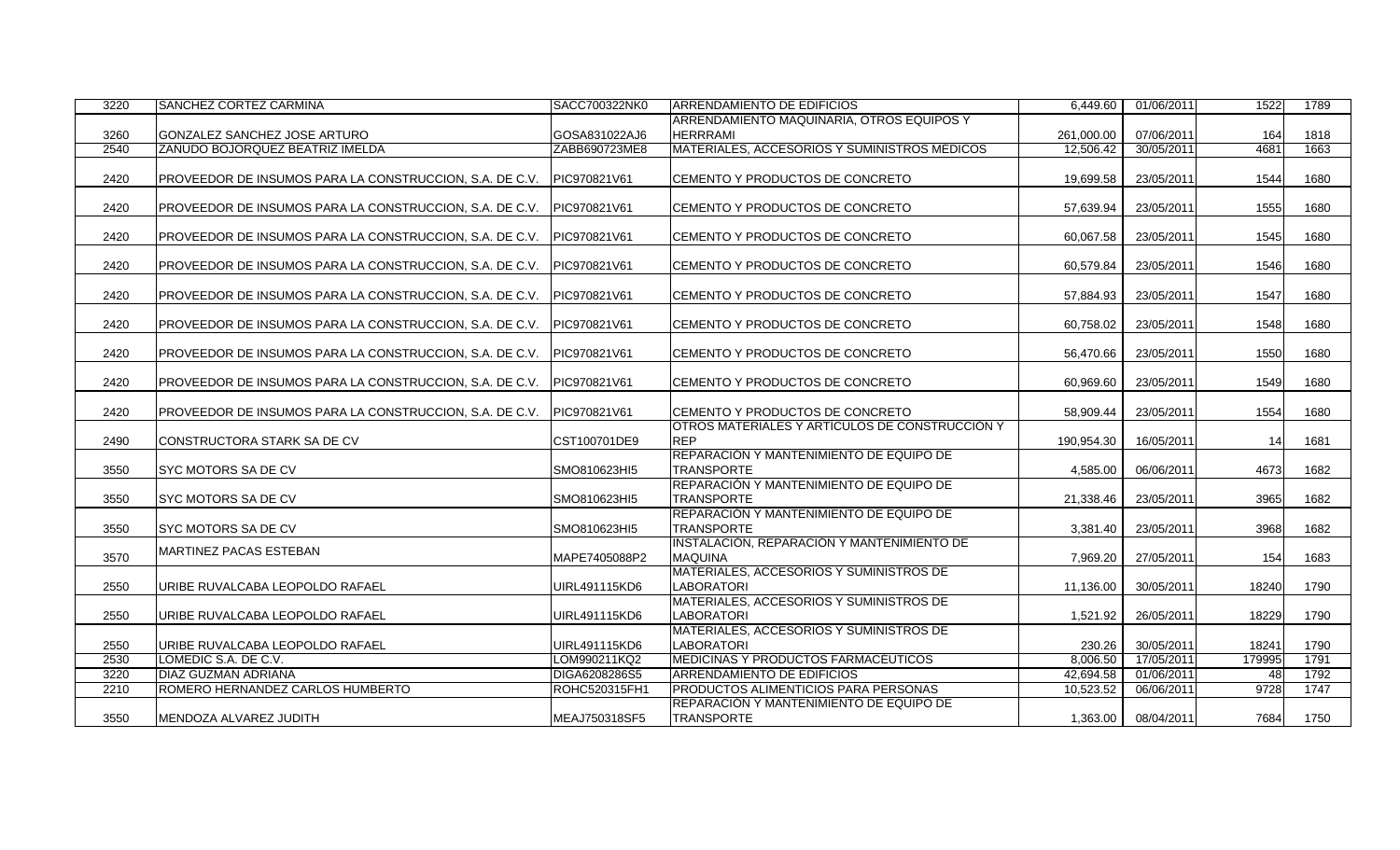| MEAJ750318SF5<br>7662<br>3550<br>MENDOZA ALVAREZ JUDITH<br><b>TRANSPORTE</b><br>19.928.80<br>07/04/2011<br>1750<br>REPARACIÓN Y MANTENIMIENTO DE EQUIPO DE<br>MEAJ750318SF5<br><b>TRANSPORTE</b><br>7705<br>3550<br>MENDOZA ALVAREZ JUDITH<br>9,152.40<br>08/04/2011<br>1750<br>REPARACIÓN Y MANTENIMIENTO DE EQUIPO DE<br>3550<br>MENDOZA ALVAREZ JUDITH<br>MEAJ750318SF5<br><b>TRANSPORTE</b><br>08/04/2011<br>7694<br>1750<br>7,801.00<br>REPARACIÓN Y MANTENIMIENTO DE EQUIPO DE<br>3550<br>MEAJ750318SF5<br>7698<br>1750<br>MENDOZA ALVAREZ JUDITH<br><b>TRANSPORTE</b><br>8,804.40<br>08/04/2011<br>REPARACIÓN Y MANTENIMIENTO DE EQUIPO DE<br>7679<br>3550<br>MEAJ750318SF5<br><b>TRANSPORTE</b><br>3,828.00<br>08/04/2011<br>1750<br>MENDOZA ALVAREZ JUDITH<br>REPARACIÓN Y MANTENIMIENTO DE EQUIPO DE<br>3550<br>MEAJ750318SF5<br><b>TRANSPORTE</b><br>7699<br>1750<br>MENDOZA ALVAREZ JUDITH<br>2,929.00<br>08/04/2011<br>REPARACIÓN Y MANTENIMIENTO DE EQUIPO DE<br>3550<br>MENDOZA ALVAREZ JUDITH<br>MEAJ750318SF5<br><b>TRANSPORTE</b><br>21,518.00<br>24/05/2011<br>7869<br>1750<br><b>REPARACIÓN Y MANTENIMIENTO DE EQUIPO DE</b><br>MEAJ750318SF5<br>7870<br>1750<br>3550<br>MENDOZA ALVAREZ JUDITH<br><b>TRANSPORTE</b><br>6,264.00<br>24/05/2011<br>PRODUCTOS ALIMENTICIOS PARA PERSONAS<br>557<br>1752<br>2210<br><b>MARISCAL RUIZ LAURA</b><br>MARL871126FL2<br>41,080.04<br>07/06/2011<br>CONSTRUCCIÓN DE VÍAS DE COMUNICACIÓN EN BIENES |  | <b>IREPARACIÓN Y MANTENIMIENTO DE EQUIPO DE</b> |  |  |
|---------------------------------------------------------------------------------------------------------------------------------------------------------------------------------------------------------------------------------------------------------------------------------------------------------------------------------------------------------------------------------------------------------------------------------------------------------------------------------------------------------------------------------------------------------------------------------------------------------------------------------------------------------------------------------------------------------------------------------------------------------------------------------------------------------------------------------------------------------------------------------------------------------------------------------------------------------------------------------------------------------------------------------------------------------------------------------------------------------------------------------------------------------------------------------------------------------------------------------------------------------------------------------------------------------------------------------------------------------------------------------------------------------------------------------------------------------------|--|-------------------------------------------------|--|--|
|                                                                                                                                                                                                                                                                                                                                                                                                                                                                                                                                                                                                                                                                                                                                                                                                                                                                                                                                                                                                                                                                                                                                                                                                                                                                                                                                                                                                                                                               |  |                                                 |  |  |
|                                                                                                                                                                                                                                                                                                                                                                                                                                                                                                                                                                                                                                                                                                                                                                                                                                                                                                                                                                                                                                                                                                                                                                                                                                                                                                                                                                                                                                                               |  |                                                 |  |  |
|                                                                                                                                                                                                                                                                                                                                                                                                                                                                                                                                                                                                                                                                                                                                                                                                                                                                                                                                                                                                                                                                                                                                                                                                                                                                                                                                                                                                                                                               |  |                                                 |  |  |
|                                                                                                                                                                                                                                                                                                                                                                                                                                                                                                                                                                                                                                                                                                                                                                                                                                                                                                                                                                                                                                                                                                                                                                                                                                                                                                                                                                                                                                                               |  |                                                 |  |  |
|                                                                                                                                                                                                                                                                                                                                                                                                                                                                                                                                                                                                                                                                                                                                                                                                                                                                                                                                                                                                                                                                                                                                                                                                                                                                                                                                                                                                                                                               |  |                                                 |  |  |
|                                                                                                                                                                                                                                                                                                                                                                                                                                                                                                                                                                                                                                                                                                                                                                                                                                                                                                                                                                                                                                                                                                                                                                                                                                                                                                                                                                                                                                                               |  |                                                 |  |  |
|                                                                                                                                                                                                                                                                                                                                                                                                                                                                                                                                                                                                                                                                                                                                                                                                                                                                                                                                                                                                                                                                                                                                                                                                                                                                                                                                                                                                                                                               |  |                                                 |  |  |
|                                                                                                                                                                                                                                                                                                                                                                                                                                                                                                                                                                                                                                                                                                                                                                                                                                                                                                                                                                                                                                                                                                                                                                                                                                                                                                                                                                                                                                                               |  |                                                 |  |  |
|                                                                                                                                                                                                                                                                                                                                                                                                                                                                                                                                                                                                                                                                                                                                                                                                                                                                                                                                                                                                                                                                                                                                                                                                                                                                                                                                                                                                                                                               |  |                                                 |  |  |
|                                                                                                                                                                                                                                                                                                                                                                                                                                                                                                                                                                                                                                                                                                                                                                                                                                                                                                                                                                                                                                                                                                                                                                                                                                                                                                                                                                                                                                                               |  |                                                 |  |  |
|                                                                                                                                                                                                                                                                                                                                                                                                                                                                                                                                                                                                                                                                                                                                                                                                                                                                                                                                                                                                                                                                                                                                                                                                                                                                                                                                                                                                                                                               |  |                                                 |  |  |
|                                                                                                                                                                                                                                                                                                                                                                                                                                                                                                                                                                                                                                                                                                                                                                                                                                                                                                                                                                                                                                                                                                                                                                                                                                                                                                                                                                                                                                                               |  |                                                 |  |  |
|                                                                                                                                                                                                                                                                                                                                                                                                                                                                                                                                                                                                                                                                                                                                                                                                                                                                                                                                                                                                                                                                                                                                                                                                                                                                                                                                                                                                                                                               |  |                                                 |  |  |
|                                                                                                                                                                                                                                                                                                                                                                                                                                                                                                                                                                                                                                                                                                                                                                                                                                                                                                                                                                                                                                                                                                                                                                                                                                                                                                                                                                                                                                                               |  |                                                 |  |  |
|                                                                                                                                                                                                                                                                                                                                                                                                                                                                                                                                                                                                                                                                                                                                                                                                                                                                                                                                                                                                                                                                                                                                                                                                                                                                                                                                                                                                                                                               |  |                                                 |  |  |
|                                                                                                                                                                                                                                                                                                                                                                                                                                                                                                                                                                                                                                                                                                                                                                                                                                                                                                                                                                                                                                                                                                                                                                                                                                                                                                                                                                                                                                                               |  |                                                 |  |  |
|                                                                                                                                                                                                                                                                                                                                                                                                                                                                                                                                                                                                                                                                                                                                                                                                                                                                                                                                                                                                                                                                                                                                                                                                                                                                                                                                                                                                                                                               |  |                                                 |  |  |
| <b>PÚB</b><br>6150<br>IM CONSTRUCTORA, S.A. DE C.V.<br>LCO011023NQ1<br>16/05/2011<br>1351<br>1762<br>777,496.87                                                                                                                                                                                                                                                                                                                                                                                                                                                                                                                                                                                                                                                                                                                                                                                                                                                                                                                                                                                                                                                                                                                                                                                                                                                                                                                                               |  |                                                 |  |  |
| CONSTRUCCIÓN DE OBRAS PARA ABASTECIMIENTO DE                                                                                                                                                                                                                                                                                                                                                                                                                                                                                                                                                                                                                                                                                                                                                                                                                                                                                                                                                                                                                                                                                                                                                                                                                                                                                                                                                                                                                  |  |                                                 |  |  |
| COMUNA INGENIERIA SA DE CV<br>CIN990113N43<br>AGUA,<br>3497<br>540,853.79<br>13/04/2011<br>1763<br>6130                                                                                                                                                                                                                                                                                                                                                                                                                                                                                                                                                                                                                                                                                                                                                                                                                                                                                                                                                                                                                                                                                                                                                                                                                                                                                                                                                       |  |                                                 |  |  |
| <b>ARMY UNIFORMES SA DE CV</b><br><b>ADEFAS</b><br>402<br>9910<br>AUN0812172P7<br>34,577.28<br>06/04/2011<br>70                                                                                                                                                                                                                                                                                                                                                                                                                                                                                                                                                                                                                                                                                                                                                                                                                                                                                                                                                                                                                                                                                                                                                                                                                                                                                                                                               |  |                                                 |  |  |
| ASESORES EN EQUIPOS DE PRTECCION INDUSTRIAL SIRE SA DE                                                                                                                                                                                                                                                                                                                                                                                                                                                                                                                                                                                                                                                                                                                                                                                                                                                                                                                                                                                                                                                                                                                                                                                                                                                                                                                                                                                                        |  |                                                 |  |  |
| <b>ADEFAS</b><br>AEP011002HHA<br>30/05/2011<br>7695<br>399<br>9910<br>11,597.68                                                                                                                                                                                                                                                                                                                                                                                                                                                                                                                                                                                                                                                                                                                                                                                                                                                                                                                                                                                                                                                                                                                                                                                                                                                                                                                                                                               |  |                                                 |  |  |
| TRANSPORTES NUÑEZ S.A. DE C.V.<br>TNU001109A53<br><b>ADEFAS</b><br>2,320.00<br>30/07/2010<br>8328<br>400<br>9910                                                                                                                                                                                                                                                                                                                                                                                                                                                                                                                                                                                                                                                                                                                                                                                                                                                                                                                                                                                                                                                                                                                                                                                                                                                                                                                                              |  |                                                 |  |  |
| RALP5209127U4<br>RAMIREZ PARTIDA LETICIA<br><b>ADEFAS</b><br>3,742.02<br>04/02/2011<br>8394<br>401<br>9910                                                                                                                                                                                                                                                                                                                                                                                                                                                                                                                                                                                                                                                                                                                                                                                                                                                                                                                                                                                                                                                                                                                                                                                                                                                                                                                                                    |  |                                                 |  |  |
| RAMOS MEJIA LILIANA AURORA<br>RAML641012186<br><b>ADEFAS</b><br>1,560.00<br>12/10/2011<br>14753<br>398<br>9910                                                                                                                                                                                                                                                                                                                                                                                                                                                                                                                                                                                                                                                                                                                                                                                                                                                                                                                                                                                                                                                                                                                                                                                                                                                                                                                                                |  |                                                 |  |  |
| COMBUSTIBLES TLAJOMULCO S.A. DE C.V.<br>CTL050627SF1<br>COMBUSTIBLES, LUBRICANTES Y ADITIVOS<br>30/05/2011<br>1773<br>1819<br>2610<br>78,633.85                                                                                                                                                                                                                                                                                                                                                                                                                                                                                                                                                                                                                                                                                                                                                                                                                                                                                                                                                                                                                                                                                                                                                                                                                                                                                                               |  |                                                 |  |  |
| 2610<br>COMBUSTIBLES TLAJOMULCO S.A. DE C.V.<br>CTL050627SF1<br>COMBUSTIBLES, LUBRICANTES Y ADITIVOS<br>71,382.66<br>30/05/2011<br>1772<br>1819                                                                                                                                                                                                                                                                                                                                                                                                                                                                                                                                                                                                                                                                                                                                                                                                                                                                                                                                                                                                                                                                                                                                                                                                                                                                                                               |  |                                                 |  |  |
| 1770<br>2610<br>COMBUSTIBLES TLAJOMULCO S.A. DE C.V.<br>CTL050627SF1<br>COMBUSTIBLES, LUBRICANTES Y ADITIVOS<br>12,824.00<br>30/05/2011<br>1819                                                                                                                                                                                                                                                                                                                                                                                                                                                                                                                                                                                                                                                                                                                                                                                                                                                                                                                                                                                                                                                                                                                                                                                                                                                                                                               |  |                                                 |  |  |
| COMBUSTIBLES TLAJOMULCO S.A. DE C.V.<br>CTL050627SF1<br>COMBUSTIBLES, LUBRICANTES Y ADITIVOS<br>19,525.39<br>30/05/2011<br>1771<br>1819<br>2610                                                                                                                                                                                                                                                                                                                                                                                                                                                                                                                                                                                                                                                                                                                                                                                                                                                                                                                                                                                                                                                                                                                                                                                                                                                                                                               |  |                                                 |  |  |
| CTL050627SF1<br>2610<br>COMBUSTIBLES TLAJOMULCO S.A. DE C.V.<br>COMBUSTIBLES, LUBRICANTES Y ADITIVOS<br>5,357.64<br>30/05/2011<br>1769<br>1819                                                                                                                                                                                                                                                                                                                                                                                                                                                                                                                                                                                                                                                                                                                                                                                                                                                                                                                                                                                                                                                                                                                                                                                                                                                                                                                |  |                                                 |  |  |
|                                                                                                                                                                                                                                                                                                                                                                                                                                                                                                                                                                                                                                                                                                                                                                                                                                                                                                                                                                                                                                                                                                                                                                                                                                                                                                                                                                                                                                                               |  |                                                 |  |  |
| DIFUSIÓN POR RADIO, TELEVISIÓN Y OTROS MEDIOS DE M<br>3610<br>BARAJAS RAMIREZ VERONICA FRANCISCA<br>BARV760304HJ8<br>3,886.00<br>02/06/2011<br>460<br>1793                                                                                                                                                                                                                                                                                                                                                                                                                                                                                                                                                                                                                                                                                                                                                                                                                                                                                                                                                                                                                                                                                                                                                                                                                                                                                                    |  |                                                 |  |  |
| REFACCIONES Y ACCESORIOS MENORES DE EQUIPO DE                                                                                                                                                                                                                                                                                                                                                                                                                                                                                                                                                                                                                                                                                                                                                                                                                                                                                                                                                                                                                                                                                                                                                                                                                                                                                                                                                                                                                 |  |                                                 |  |  |
| RAMF500721PY8<br>2937<br>2937<br>2960<br>RAMIREZ MARTINEZ FELIPE DE JESUS<br><b>TRAN</b><br>2,296.80<br>07/04/2011                                                                                                                                                                                                                                                                                                                                                                                                                                                                                                                                                                                                                                                                                                                                                                                                                                                                                                                                                                                                                                                                                                                                                                                                                                                                                                                                            |  |                                                 |  |  |
| REFACCIONES Y ACCESORIOS MENORES DE EQUIPO DE                                                                                                                                                                                                                                                                                                                                                                                                                                                                                                                                                                                                                                                                                                                                                                                                                                                                                                                                                                                                                                                                                                                                                                                                                                                                                                                                                                                                                 |  |                                                 |  |  |
| RAML641012186<br><b>TRAN</b><br>599.00<br>01/04/2011<br>14958<br>1795<br>2960<br>RAMOS MEJIA LILIANA AURORA                                                                                                                                                                                                                                                                                                                                                                                                                                                                                                                                                                                                                                                                                                                                                                                                                                                                                                                                                                                                                                                                                                                                                                                                                                                                                                                                                   |  |                                                 |  |  |
| <b>AUTOMOVILES Y CAMIONES</b><br>5410<br><b>SYC MOTORS SA DE CV</b><br>SMO810623HI5<br>96,448.97<br>359<br>1796<br>19/04/2011                                                                                                                                                                                                                                                                                                                                                                                                                                                                                                                                                                                                                                                                                                                                                                                                                                                                                                                                                                                                                                                                                                                                                                                                                                                                                                                                 |  |                                                 |  |  |
| 1796<br>5410<br><b>SYC MOTORS SA DE CV</b><br>SMO810623HI5<br>AUTOMOVILES Y CAMIONES<br>96,448.97<br>19/04/2011<br>362                                                                                                                                                                                                                                                                                                                                                                                                                                                                                                                                                                                                                                                                                                                                                                                                                                                                                                                                                                                                                                                                                                                                                                                                                                                                                                                                        |  |                                                 |  |  |
| <b>SYC MOTORS SA DE CV</b><br>SMO810623HI5<br><b>AUTOMOVILES Y CAMIONES</b><br>96,448.97<br>19/04/2011<br>361<br>1796<br>5410                                                                                                                                                                                                                                                                                                                                                                                                                                                                                                                                                                                                                                                                                                                                                                                                                                                                                                                                                                                                                                                                                                                                                                                                                                                                                                                                 |  |                                                 |  |  |
| 360<br>5410<br><b>SYC MOTORS SA DE CV</b><br>SMO810623HI5<br>AUTOMÓVILES Y CAMIONES<br>96,448.97<br>19/04/2011<br>1796                                                                                                                                                                                                                                                                                                                                                                                                                                                                                                                                                                                                                                                                                                                                                                                                                                                                                                                                                                                                                                                                                                                                                                                                                                                                                                                                        |  |                                                 |  |  |
| <b>IREFACCIONES Y ACCESORIOS MENORES DE EQUIPO DE</b>                                                                                                                                                                                                                                                                                                                                                                                                                                                                                                                                                                                                                                                                                                                                                                                                                                                                                                                                                                                                                                                                                                                                                                                                                                                                                                                                                                                                         |  |                                                 |  |  |
| <b>TRAN</b><br>20582<br>1797<br>2960<br>PARTES AUTOMOTRICES MINERVA SA DE CV<br>PAM080314AJ4<br>5,455.00<br>09/04/2011                                                                                                                                                                                                                                                                                                                                                                                                                                                                                                                                                                                                                                                                                                                                                                                                                                                                                                                                                                                                                                                                                                                                                                                                                                                                                                                                        |  |                                                 |  |  |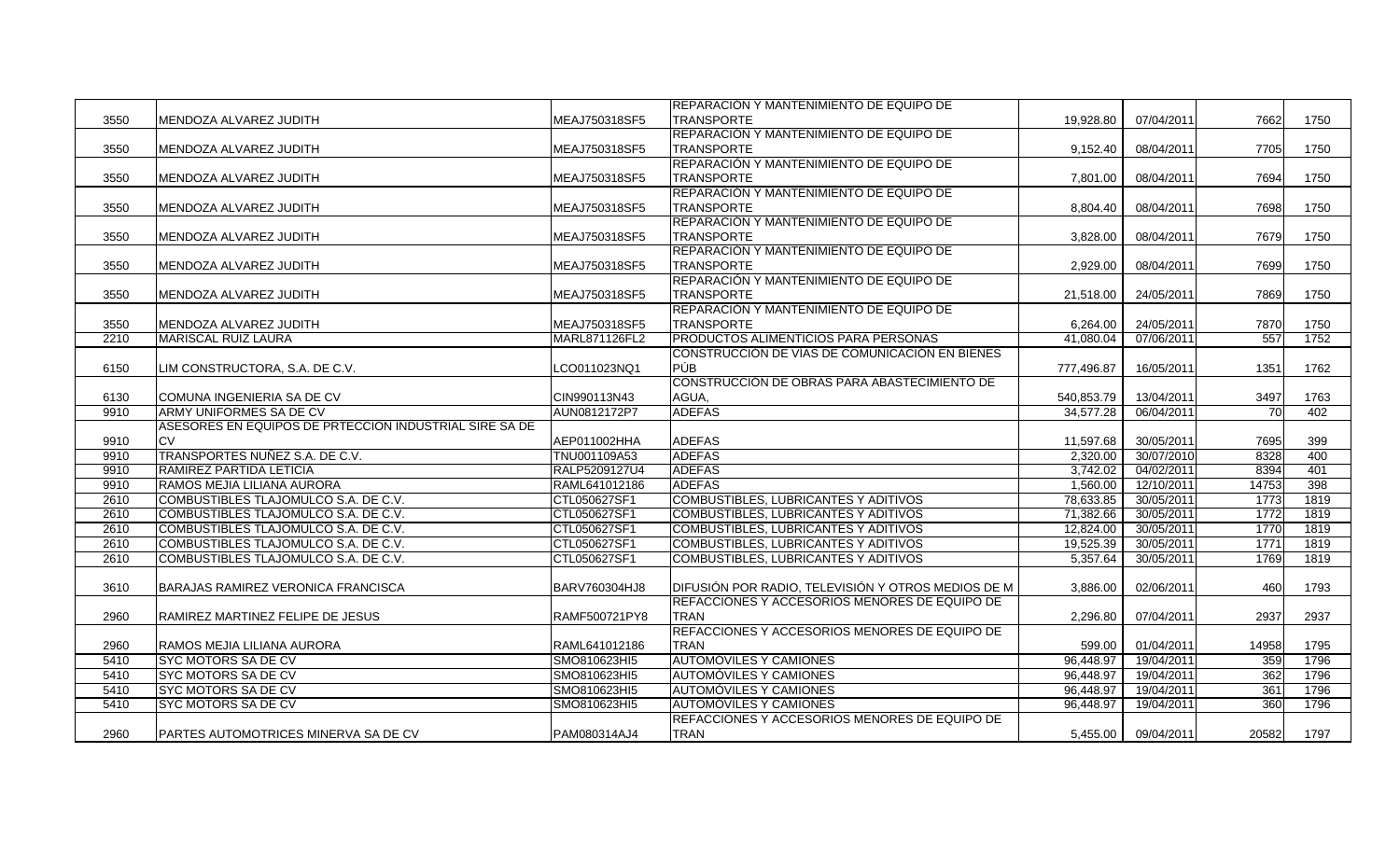| 2110 | DISTRIBUIDORA CRISEL, S.A. DE C.V.                      | DCR970305IS6         | MATERIALES, UTILES Y EQUIPOS MENORES DE OFICINA        | 1,000.58   | 21/05/2011 | 698     | 1798 |
|------|---------------------------------------------------------|----------------------|--------------------------------------------------------|------------|------------|---------|------|
| 2110 | DISTRIBUIDORA CRISEL, S.A. DE C.V.                      | DCR970305IS6         | <b>MATERIALES, UTILES Y EQUIPOS MENORES DE OFICINA</b> | 855.46     | 21/05/2011 | 699     | 1798 |
| 2110 | DISTRIBUIDORA CRISEL, S.A. DE C.V.                      | DCR970305IS6         | MATERIALES, ÚTILES Y EQUIPOS MENORES DE OFICINA        | 578.40     | 21/05/2011 | 700     | 1798 |
| 3220 | SANCHEZ CORTEZ CARMINA                                  | SACC700322NK0        | <b>ARRENDAMIENTO DE EDIFICIOS</b>                      | 29,974.40  | 01/06/2011 | 1523    | 1799 |
|      |                                                         |                      | EQUIPO DE GENERACIÓN ELÉCTRICA, APARATOS Y             |            |            |         |      |
| 5660 | <b>GRUPO LA FUENTE SA DE CV</b>                         | GFU021009BC1         | <b>ACCESOR</b>                                         | 22,458.18  | 01/04/2011 | 4617    | 1802 |
|      |                                                         |                      | EQUIPO DE GENERACIÓN ELÉCTRICA, APARATOS Y             |            |            |         |      |
| 5660 | GRUPO LA FUENTE SA DE CV                                | GFU021009BC1         | <b>ACCESOR</b>                                         | 12,817.11  | 01/04/2011 | 4618    | 1802 |
|      |                                                         |                      | EQUIPO DE GENERACIÓN ELÉCTRICA, APARATOS Y             |            |            |         |      |
| 5660 | <b>GRUPO LA FUENTE SA DE CV</b>                         | GFU021009BC1         | <b>ACCESOR</b>                                         | 48,631.57  | 01/04/2011 | 4616    | 1802 |
| 2540 | URIBE RUVALCABA LEOPOLDO RAFAEL                         | <b>UIRL491115KD6</b> | MATERIALES, ACCESORIOS Y SUMINISTROS MÉDICOS           | 1.168.18   | 02/06/2011 | 18262   | 1804 |
| 2540 | URIBE RUVALCABA LEOPOLDO RAFAEL                         | UIRL491115KD6        | MATERIALES, ACCESORIOS Y SUMINISTROS MÉDICOS           | 4,659.98   | 01/06/2011 | 18245   | 1804 |
|      |                                                         |                      | INSTALACIÓN, REPARACIÓN Y MANTENIMIENTO DE             |            |            |         |      |
| 3570 | REHABILITACIONES Y SERVICIOS R& S.A. DE C.V.            | RSRO90609S46         | <b>MAQUINA</b>                                         | 12.939.80  | 24/05/2011 | 1053    | 1806 |
|      |                                                         |                      | <b>REPARACIÓN Y MANTENIMIENTO DE EQUIPO DE</b>         |            |            |         |      |
| 3550 | MENDOZA ALVAREZ JUDITH                                  | MEAJ750318SF5        | <b>TRANSPORTE</b>                                      | 3,352.40   | 08/04/2011 | 7693    | 1807 |
|      |                                                         |                      | REPARACIÓN Y MANTENIMIENTO DE EQUIPO DE                |            |            |         |      |
| 3550 | MENDOZA ALVAREZ JUDITH                                  | MEAJ750318SF5        | <b>TRANSPORTE</b>                                      | 2,552.00   | 24/05/2011 | 7868    | 1807 |
|      |                                                         |                      | REPARACIÓN Y MANTENIMIENTO DE EQUIPO DE                |            |            |         |      |
| 3550 | MENDOZA ALVAREZ JUDITH                                  | MEAJ750318SF5        | <b>TRANSPORTE</b>                                      | 6,275.60   | 08/04/2011 | 7678    | 1807 |
|      |                                                         |                      | REPARACIÓN Y MANTENIMIENTO DE EQUIPO DE                |            |            |         |      |
| 3550 | MENDOZA ALVAREZ JUDITH                                  | MEAJ750318SF5        | <b>TRANSPORTE</b>                                      | 17,342.00  | 24/05/2011 | 7867    | 1807 |
|      |                                                         |                      | REPARACIÓN Y MANTENIMIENTO DE EQUIPO DE                |            |            |         |      |
| 3550 | SYC MOTORS SA DE CV                                     | SMO810623HI5         | <b>TRANSPORTE</b>                                      | 8,173.27   | 24/03/2011 | 168745  | 1808 |
|      |                                                         |                      | REPARACIÓN Y MANTENIMIENTO DE EQUIPO DE                |            |            |         |      |
| 3550 | <b>SYC MOTORS SA DE CV</b>                              | SMO810623HI5         | <b>TRANSPORTE</b>                                      | 25,000.00  | 24/03/2011 | 167997  | 1808 |
| 3220 | PLAZA GAVILANES AC                                      | PGA050309DR7         | <b>ARRENDAMIENTO DE EDIFICIOS</b>                      | 1,062.56   | 06/06/2011 | 1342    | 1810 |
| 3220 | RAMIREZ MARTIN BERTHA ANGELICA                          | RAMB4410229YV3       | <b>ARRENDAMIENTO DE EDIFICIOS</b>                      | 5,312.80   | 06/06/2011 | 1682    | 1809 |
|      |                                                         |                      | CONSTRUCCIÓN DE OBRAS PARA ABASTECIMIENTO DE           |            |            |         |      |
| 6130 | ALCOR DE OCCIDENTE S.A. DE C.V.                         | AOC830810TG9         | AGUA.                                                  | 153,456.73 | 14/04/2011 | 6108    | 1815 |
|      |                                                         |                      | OTROS MATERIALES Y ARTÍCULOS DE CONSTRUCCIÓN Y         |            |            |         |      |
| 2490 | PROVEEDOR DE INSUMOS PARA LA CONSTRUCCION, S.A. DE C.V. | PIC970821V61         | <b>REP</b>                                             | 150,795.58 | 16/04/2011 | 1058    | 1811 |
|      |                                                         |                      | CONSTRUCCIÓN DE OBRAS PARA ABASTECIMIENTO DE           |            |            |         |      |
| 6130 | ALCOR DE OCCIDENTE S.A. DE C.V.                         | AOC830810TG9         | AGUA,                                                  | 75,944.32  | 17/05/2011 | 6116    | 1814 |
| 6220 | <b>CUIBA CONSTRUCTORA SA DE CV</b>                      | CCO0904288M8         | <b>IEDIFICACIÓN NO HABITACION EN BIENES PROPIOS</b>    | 257,180.06 | 23/05/2011 | 100     | 1817 |
| 3450 | SEGUROS BANORTE GENERALI SA DE CV                       | SBG971124PI2         | <b>SEGURO DE BIENES PATRIMONIALES</b>                  | 1,494.09   | 10/03/2011 | 6980574 | 1820 |
|      | INSTITUTO DE CULTURA RECREACION Y DEPORTE DEL MUNICIPIO |                      | TRANSFERENCIAS INTERNAS OTORGADAS A ENTIDADES          |            |            |         |      |
| 4150 | DE TLAJOMULCO DE ZUÑIGA                                 | ICR100203SE8         | <b>PARA</b>                                            | 530,642.31 | 26/05/2011 | 35      | 1767 |
|      | INSTITUTO DE CULTURA RECREACION Y DEPORTE DEL MUNICIPIO |                      | TRANSFERENCIAS INTERNAS OTORGADAS A ENTIDADES          |            |            |         |      |
| 4150 | DE TLAJOMULCO DE ZUÑIGA                                 | ICR100203SE8         | <b>PARA</b>                                            | 806,177.46 | 26/05/2011 | 34      | 1768 |
| 2610 | AUTOSERVICIO GASOLINERO HACIENDA SANTA FE S.A. DE C.V.  | AGH0601315P2         | COMBUSTIBLES, LUBRICANTES Y ADITIVOS                   | 25,162.10  | 21/05/2011 | 2552    | 1599 |
| 2610 | AUTOSERVICIO GASOLINERO HACIENDA SANTA FE S.A. DE C.V.  | AGH0601315P2         | COMBUSTIBLES, LUBRICANTES Y ADITIVOS                   | 97,669.90  | 21/05/2011 | 2551    | 1599 |
| 2610 | AUTOSERVICIO GASOLINERO HACIENDA SANTA FE S.A. DE C.V.  | AGH0601315P2         | <b>COMBUSTIBLES, LUBRICANTES Y ADITIVOS</b>            | 68,097.39  | 21/05/2011 | 2554    | 1599 |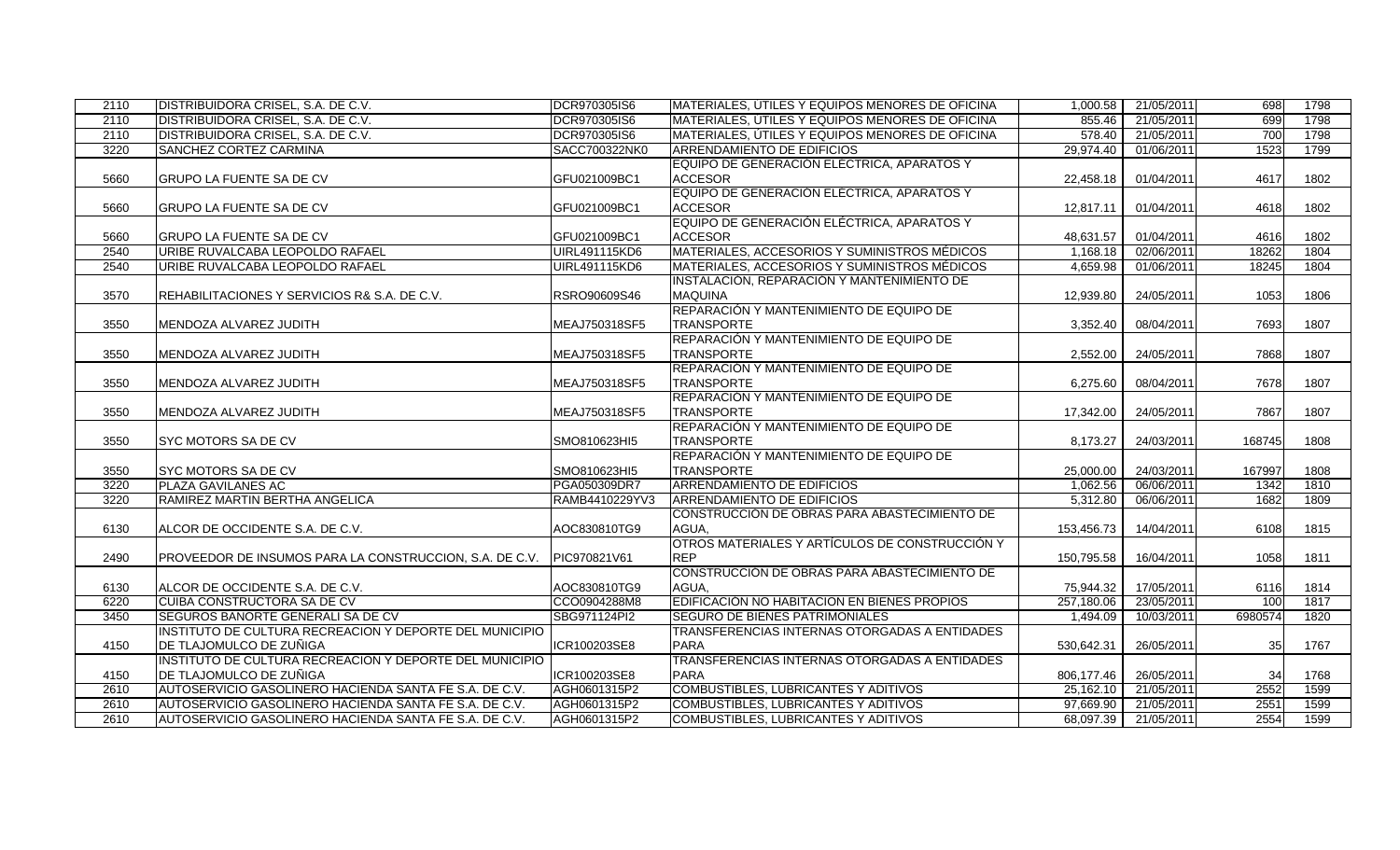|      |                                                        |               | <b>ICONSTRUCCIÓN DE VÍAS DE COMUNICACIÓN EN BIENES</b> |            |            |       |      |
|------|--------------------------------------------------------|---------------|--------------------------------------------------------|------------|------------|-------|------|
| 6150 | AXIOBRAS SA DE CV                                      | AXI0205213C6  | PÚB                                                    | 472,835.67 | 04/04/2011 | 24    | 1609 |
| 6120 | SB INGENIEROS CIVILES, S.A. DE C.V.                    | SIC980529159  | EDIFICACION NO HABITACIONAL EN BIENES PUBLICOS         | 721,876.21 | 06/05/2011 | 1705  | 1608 |
|      |                                                        |               | CONSTRUCCIÓN DE VÍAS DE COMUNICACIÓN EN BIENES         |            |            |       |      |
| 6150 | GRUPO CONSTRUCTORA GUADALAJARA, S.A. DE C.V.           | GCG950405UE3  | <b>PÚB</b>                                             | 325,775.66 | 12/04/2011 | 1091  | 1607 |
|      |                                                        |               | CONSTRUCCIÓN DE OBRAS PARA ABASTECIMIENTO DE           |            |            |       |      |
| 6130 | ALCOR DE OCCIDENTE S.A. DE C.V.                        | AOC830810TG9  | AGUA,                                                  | 978,798.01 | 06/05/2011 | 6117  | 1650 |
|      |                                                        |               |                                                        |            |            |       |      |
| 3610 | VIRGEN PRECIADO LAURA PATRICIA                         | VIPL850510354 | DIFUSIÓN POR RADIO, TELEVISIÓN Y OTROS MEDIOS DE M     | 2,610.00   | 02/06/2011 | 376   | 1662 |
|      |                                                        |               | MATERIALES, ACCESORIOS Y SUMINISTROS DE                |            |            |       |      |
| 2550 | DISTRIBUCIONES IMEX SA DE CV                           | DIM870318FA6  | <b>LABORATORI</b>                                      | 24,306.64  | 30/03/2011 | 31068 | 1664 |
| 2530 | FARMACIAS DE JALISCO, S.A. DE C.V.                     | FJA030804UM4  | MEDICINAS Y PRODUCTOS FARMACEUTICOS                    | 4,115.00   | 27/05/2011 | 51092 | 1665 |
| 2540 | ALFEJ MEDICAL ITEMS S DE RL                            | AMI090923B30  | MATERIALES, ACCESORIOS Y SUMINISTROS MÉDICOS           | 6,778.00   | 27/05/2011 | 64    | 1666 |
| 2110 | MARTINEZ PLASCENCIA ANA MARTINA                        | MAPA630912SV1 | MATERIALES, ÚTILES Y EQUIPOS MENORES DE OFICINA        | 22,330.00  | 28/05/2011 | 7350  | 1667 |
| 2530 | PONCE SANCHEZ HECTOR RODRIGO                           | POSH7908205L9 | <b>MEDICINAS Y PRODUCTOS FARMACEUTICOS</b>             | 12,156.10  | 24/05/2011 | 1603  | 1668 |
|      |                                                        |               | ARRENDAMIENTO MAQUINARIA, OTROS EQUIPOS Y              |            |            |       |      |
| 3260 | GONZALEZ SANCHEZ JOSE ARTURO                           | GOSA831022AJ6 | <b>HERRRAMI</b>                                        | 150,800.00 | 01/06/2011 | 177   | 1669 |
| 2610 | AUTOSERVICIO GASOLINERO HACIENDA SANTA FE S.A. DE C.V. | AGH0601315P2  | COMBUSTIBLES, LUBRICANTES Y ADITIVOS                   | 68,366.41  | 21/05/201  | 2553  | 1661 |
|      |                                                        |               | REFACCIONES Y ACCESORIOS MENORES DE EQUIPO DE          |            |            |       |      |
| 2960 | RAMIREZ PARTIDA LETICIA                                | RALP5209127U4 | <b>TRAN</b>                                            | 810.00     | 29/03/2011 | 8459  | 1646 |
|      |                                                        |               | REFACCIONES Y ACCESORIOS MENORES DE EQUIPO DE          |            |            |       |      |
| 2960 | RAMIREZ PARTIDA LETICIA                                | RALP5209127U4 | <b>TRAN</b>                                            | 1,155.00   | 04/04/2011 | 8467  | 1646 |
|      |                                                        |               | REFACCIONES Y ACCESORIOS MENORES DE EQUIPO DE          |            |            |       |      |
| 2960 | RAMIREZ PARTIDA LETICIA                                | RALP5209127U4 | <b>TRAN</b>                                            | 1,466.99   | 04/04/2011 | 8468  | 1646 |
|      |                                                        |               |                                                        |            |            |       |      |
| 3610 | UNION EDITORIALISTA SA DE CV                           | UED031111B80  | DIFUSIÓN POR RADIO, TELEVISIÓN Y OTROS MEDIOS DE M     | 23,385.60  | 10/05/2011 | 40997 | 1645 |
|      |                                                        |               | ARRENDAMIENTO MAQUINARIA, OTROS EQUIPOS Y              |            |            |       |      |
| 3260 | COMERCIALIZADORA FIRTS ONE SA DE CV                    | CFO090223238  | <b>HERRRAMI</b>                                        | 13,920.00  | 24/05/2011 | 2320  | 1660 |
| 2470 | <b>VELAZQUEZ OBREGON ALVARO</b>                        | VEOA700808QK9 | ARTÍCULOS METÁLICOS PARA LA CONSTRUCCIÓN               | 909.27     | 24/05/2011 | 5464  | 1659 |
|      |                                                        |               | OTROS MATERIALES Y ARTÍCULOS DE CONSTRUCCIÓN Y         |            |            |       |      |
| 2490 | VELAZQUEZ OBREGON ALVARO                               | VEOA700808QK9 | <b>REP</b>                                             | 2,800.83   | 24/05/2011 | 5465  | 1659 |
| 3220 | MALDONADO RAMIREZ MARTIN                               | MARM420109AW9 | <b>ARRENDAMIENTO DE EDIFICIOS</b>                      | 9,849.56   | 01/06/2011 | 2266  | 1658 |
| 3220 | MALDONADO RAMIREZ MARTIN                               | MARM420109AW9 | ARRENDAMIENTO DE EDIFICIOS                             | 14,774.00  | 01/06/2011 | 2267  | 1658 |
| 3220 | <b>MALDONADO RAMIREZ MARTIN</b>                        | MARM420109AW9 | ARRENDAMIENTO DE EDIFICIOS                             | 24,623.32  | 01/06/2011 | 2268  | 1658 |
|      |                                                        |               | EDIFICACIÓN NO HABITACION PARA EL ABASTECIMIENTO       |            |            |       |      |
| 6230 | MEXICANA GENERAL DE BOMBEO SA DE CV                    | MGB940504343  |                                                        | 200,445.10 | 12/05/2011 | 673   | 1651 |
| 3220 | GUTIERREZ ARAMBULA MARIA EDUWIGES                      | GUAE621016TU1 | <b>ARRENDAMIENTO DE EDIFICIOS</b>                      | 13,780.00  | 06/06/2011 | 128   | 1840 |
| 3310 | MUZQUIZ PEÑA ARTURO                                    | MUPA541221F27 | SERVICIOS LEGALES, CONTABILIDAD Y RELACIONADOS         | 12,760.00  | 02/06/2011 | 94    | 1769 |
| 3310 | <b>MUZQUIZ PEÑA ARTURO</b>                             | MUPA541221F27 | SERVICIOS LEGALES, CONTABILIDAD Y RELACIONADOS         | 12,760.00  | 02/06/2011 | 96    | 1769 |
| 3220 | DE LA MORA SILVA MARIA DEL CARMEN                      | MOSC510609471 | <b>ARRENDAMIENTO DE EDIFICIOS</b>                      | 9,061.00   | 02/06/2011 | 80    | 1775 |
| 2530 | ELECTROMEDICINA AVANZADA S.A. DE C.V.                  | EAV090210QJ0  | <b>MEDICINAS Y PRODUCTOS FARMACÉUTICOS</b>             | 1,276.00   | 30/05/201  | 35    | 1770 |
| 2540 | ELECTROMEDICINA AVANZADA S.A. DE C.V.                  | EAV090210QJ0  | MATERIALES, ACCESORIOS Y SUMINISTROS MÉDICOS           | 1,015.00   | 31/05/2011 | 39    | 1770 |
| 2160 | RAMIREZ MARTINEZ FELIPE DE JESUS                       | RAMF500721PY8 | <b>MATERIAL DE LIMPIEZA</b>                            | 14,476.80  | 03/06/2011 | 2951  | 1771 |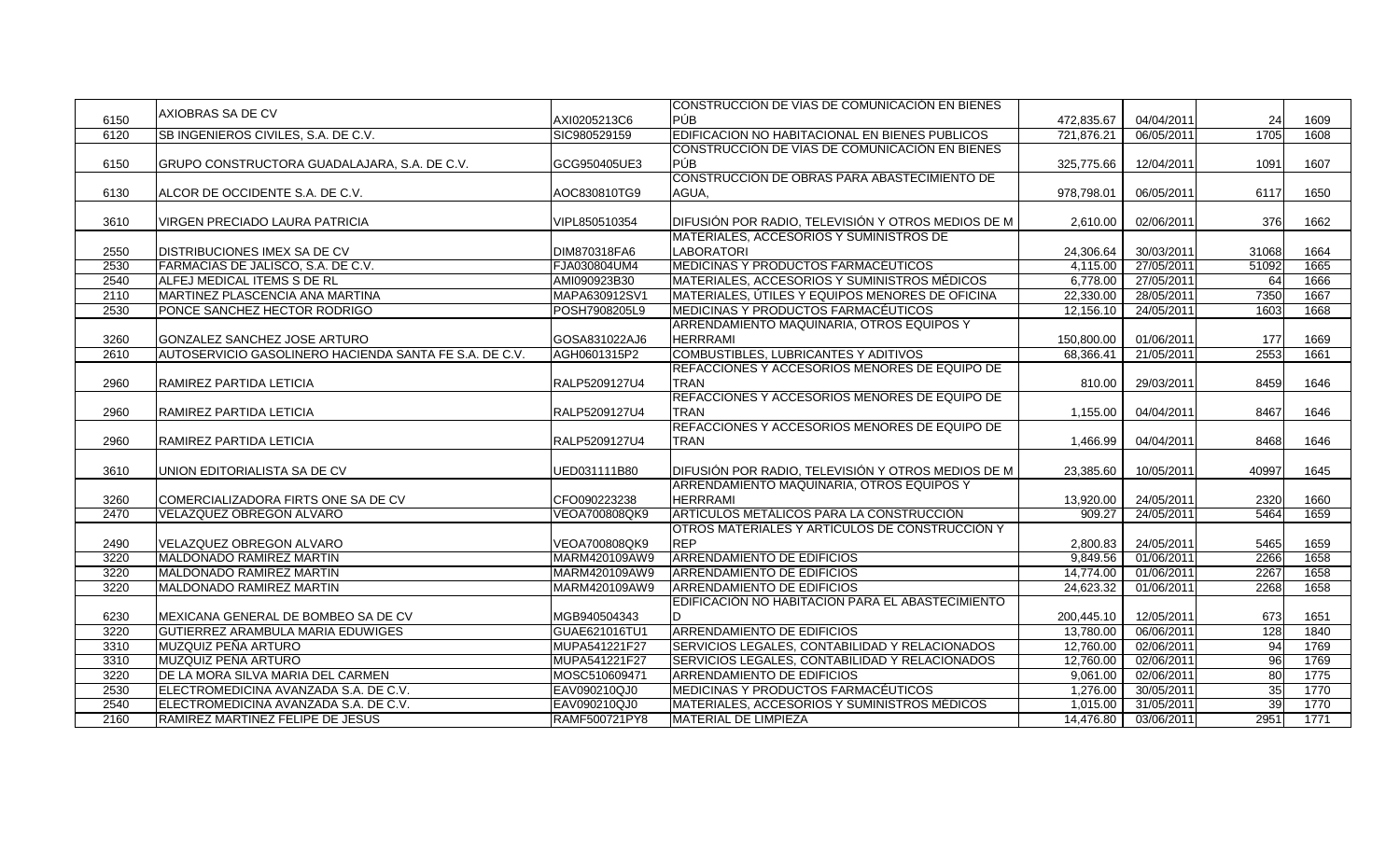|      |                                               |               | <b>REFACCIONES Y ACCESORIOS MENORES DE MAQUINARIA</b> |            |            |        |      |
|------|-----------------------------------------------|---------------|-------------------------------------------------------|------------|------------|--------|------|
| 2980 | POLIREFACCIONES DE OCCIDENTE S.A. DE C.V.     | POC0111294V0  | Y O                                                   | 6,960.00   | 07/06/2011 | 3719   | 1772 |
| 2410 | DISTRIBUIDORA CRISEL, S.A. DE C.V.            | DCR970305IS6  | PRODUCTOS MINERALES NO METÁLICOS                      | 660.00     | 12/04/2011 | 157    | 1773 |
|      |                                               |               | REPARACIÓN Y MANTENIMIENTO DE EQUIPO DE               |            |            |        |      |
| 3550 | SYC MOTORS SA DE CV                           | SMO810623HI5  | <b>TRANSPORTE</b>                                     | 7,924.17   | 24/03/2011 | 168747 | 1774 |
|      |                                               |               | EDIFICACIÓN NO HABITACION PARA EL ABASTECIMIENTO      |            |            |        |      |
| 6230 | PBC PERBYCSA S.A. DE C.V.                     | PPE080904R13  |                                                       | 113,515.13 | 05/05/2011 | 307    | 1776 |
|      | SERVICIOS CONSTRUCTIVOS E INGENIERIA SA DE CV |               | CONSTRUCCIÓN DE VÍAS DE COMUNICACIÓN EN BIENES        |            |            |        |      |
| 6150 |                                               | SCI0003011Z5  | PÚB                                                   | 603.794.93 | 06/05/2011 | 3004   | 1671 |
|      | BAUTISTA DE LOS ANGELES OMAR ALEJANDRO        |               | INSTALACIÓN, REPARACIÓN Y MANTENIMIENTO DE            |            |            |        |      |
| 3570 |                                               | BAAO840706TC6 | <b>MAQUINA</b>                                        | 16,615.26  | 04/04/2011 | 283    | 1653 |
| 2540 | CARVAJAL SALCEDO JOSE LUIS                    | CASL5307236CA | MATERIALES, ACCESORIOS Y SUMINISTROS MÉDICOS          | 1.183.20   | 27/05/2011 | 15101  | 1656 |
| 2540 | CARVAJAL SALCEDO JOSE LUIS                    | CASL5307236CA | IMATERIALES. ACCESORIOS Y SUMINISTROS MÉDICOS         | 16,794.02  | 27/05/2011 | 15107  | 1656 |
| 2540 | CARVAJAL SALCEDO JOSE LUIS                    | CASL5307236CA | MATERIALES, ACCESORIOS Y SUMINISTROS MÉDICOS          | 1,915.39   | 27/05/2011 | 15105  | 1656 |
| 2540 | CARVAJAL SALCEDO JOSE LUIS                    | CASL5307236CA | MATERIALES, ACCESORIOS Y SUMINISTROS MÉDICOS          | 359.14     | 31/05/2011 | 15123  | 1656 |
| 2540 | CARVAJAL SALCEDO JOSE LUIS                    | CASL5307236CA | MATERIALES, ACCESORIOS Y SUMINISTROS MÉDICOS          | 10,245.12  | 31/05/201  | 15124  | 1656 |
| 3590 | MACIAS CURIEL ERNESTO ALEJANDRO               | MACE800413J50 | SERVICIOS JARDINERÍA Y FUMIGACIÓN                     | 3,248.00   | 31/05/2011 |        | 1657 |
| 3590 | MACIAS CURIEL ERNESTO ALEJANDRO               | MACE800413J50 | SERVICIOS JARDINERÍA Y FUMIGACIÓN                     | 3,248.00   | 31/05/2011 |        | 1657 |
| 3590 | MACIAS CURIEL ERNESTO ALEJANDRO               | MACE800413J50 | SERVICIOS JARDINERÍA Y FUMIGACIÓN                     | 4.060.00   | 31/05/2011 |        | 1657 |
| 3590 | MACIAS CURIEL ERNESTO ALEJANDRO               | MACE800413J50 | SERVICIOS JARDINERÍA Y FUMIGACIÓN                     | 3,248.00   | 31/05/2011 |        | 1657 |
| 9910 | RAMIREZ PARTIDA LETICIA                       | RALP5209127U4 | <b>ADEFAS</b>                                         | 2,949.00   | 11/10/2010 | 8268   | 394  |
| 9910 | RAMOS MEJIA LILIANA AURORA                    | RAML641012186 | <b>ADEFAS</b>                                         | 15.588.00  | 24/11/2010 | 14839  | 395  |
| 9910 | ARMY UNIFORMES SA DE CV                       | AUN0812172P7  | <b>ADEFAS</b>                                         | 18,613.36  | 17/02/2011 | 24     | 396  |
| 9910 | ARMY UNIFORMES SA DE CV                       | AUN0812172P7  | <b>ADEFAS</b>                                         | 8,444.80   | 06/05/2011 | 99     | 397  |
| 9910 | ARMY UNIFORMES SA DE CV                       | AUN0812172P7  | <b>ADEFAS</b>                                         | 6,375.36   | 22/11/2010 | 591    | 397  |
| 9910 | ARMY UNIFORMES SA DE CV                       | AUN0812172P7  | <b>ADEFAS</b>                                         | 20,057.56  | 22/11/2010 | 592    | 397  |
| 9910 | ARMY UNIFORMES SA DE CV                       | AUN0812172P7  | <b>ADEFAS</b>                                         | 9,082.80   | 22/11/2010 | 595    | 397  |
| 9910 | ARMY UNIFORMES SA DE CV                       | AUN0812172P7  | <b>ADEFAS</b>                                         | 3,526.40   | 22/11/2010 | 596    | 397  |
| 9910 | ARMY UNIFORMES SA DE CV                       | AUN0812172P7  | <b>ADEFAS</b>                                         | 9,210.40   | 22/11/2010 | 598    | 397  |
|      |                                               |               | CONSTRUCCIÓN DE VÍAS DE COMUNICACIÓN EN BIENES        |            |            |        |      |
| 6150 | TEPULI, S.A. DE C.V.                          | TEP0007209T7  | <b>PÚB</b>                                            | 511,959.17 | 10/05/2011 | 995    | 1670 |
| 2910 | VELAZQUEZ OBREGON ALVARO                      | VEOA700808QK9 | <b>HERRAMIENTAS MENORES</b>                           | 4,582.79   | 16/05/2011 | 5455   | 1672 |
|      |                                               |               | REPARACIÓN Y MANTENIMIENTO DE EQUIPO DE               |            |            |        |      |
| 3550 | GONZALEZ RAMIREZ CARLOS JACOB                 | GORC8204039Z7 | <b>TRANSPORTE</b>                                     | 9,628.00   | 30/05/2011 | 187    | 1851 |
|      |                                               |               | REPARACIÓN Y MANTENIMIENTO DE EQUIPO DE               |            |            |        |      |
| 3550 | GONZALEZ RAMIREZ CARLOS JACOB                 | GORC8204039Z7 | <b>TRANSPORTE</b>                                     | 2.407.00   | 30/05/2011 | 189    | 1851 |
|      |                                               |               | REPARACIÓN Y MANTENIMIENTO DE EQUIPO DE               |            |            |        |      |
| 3550 | GONZALEZ RAMIREZ CARLOS JACOB                 | GORC8204039Z7 | <b>TRANSPORTE</b>                                     | 2,407.00   | 30/05/2011 | 188    | 1851 |
|      |                                               |               | REFACCIONES Y ACCESORIOS MENORES DE EQUIPO DE         |            |            |        |      |
| 2960 | RAMIREZ PARTIDA LETICIA                       | RALP5209127U4 | <b>TRAN</b>                                           | 344.00     | 21/02/2011 | 8415   | 1855 |
|      |                                               |               | REFACCIONES Y ACCESORIOS MENORES DE EQUIPO DE         |            |            |        |      |
| 2960 | RAMIREZ PARTIDA LETICIA                       | RALP5209127U4 | <b>TRAN</b>                                           | 2,896.02   | 22/02/2011 | 8414   | 1855 |
|      |                                               |               | ARRENDAMIENTO MAQUINARIA, OTROS EQUIPOS Y             |            |            |        |      |
| 3260 | GONZALEZ SANCHEZ JOSE ARTURO                  | GOSA831022AJ6 | <b>HERRRAMI</b>                                       | 269,700.00 | 07/06/2011 | 179    | 1857 |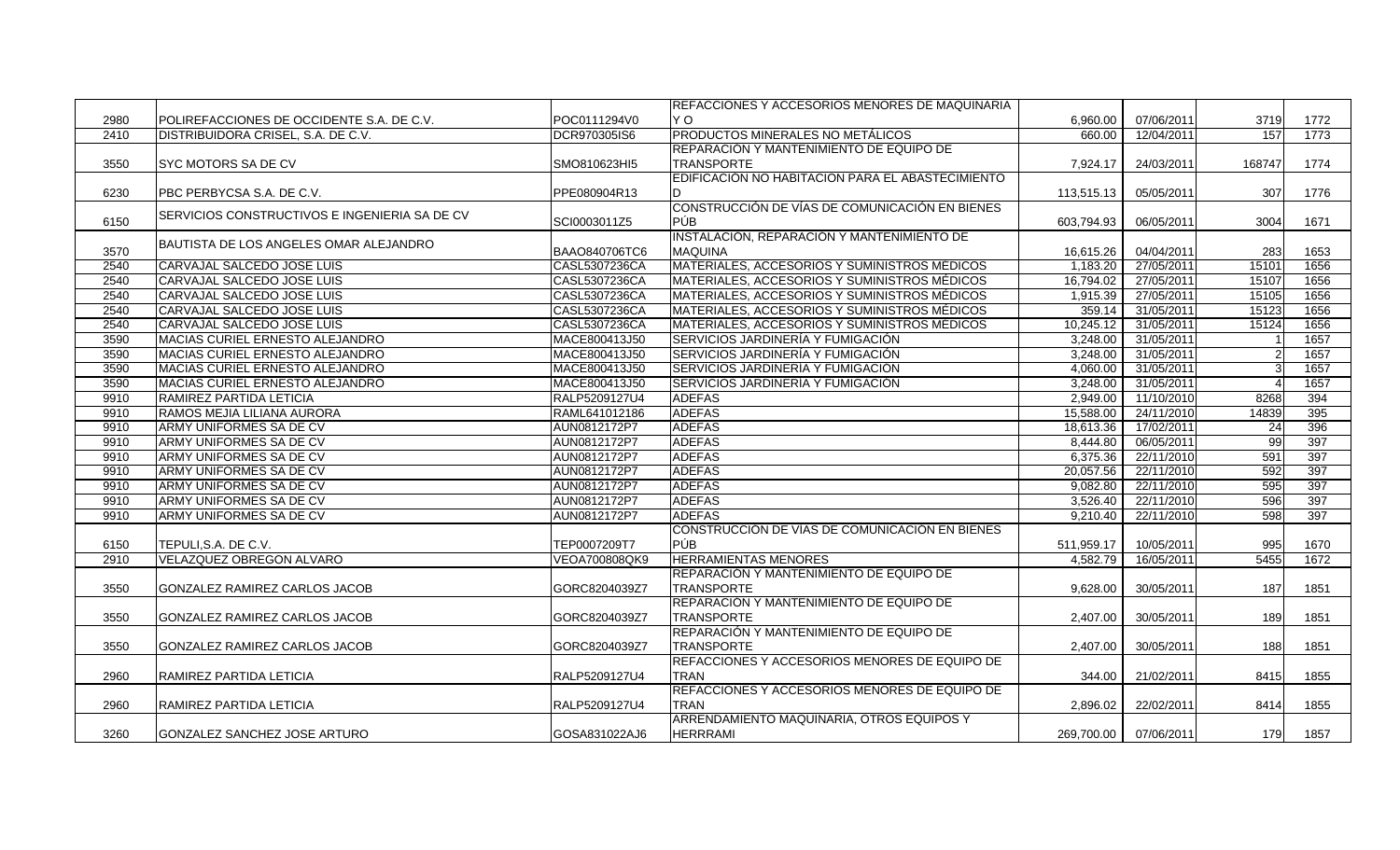|      |                                                         |               | CONSTRUCCION DE VIAS DE COMUNICACION EN BIENES |            |            |       |      |
|------|---------------------------------------------------------|---------------|------------------------------------------------|------------|------------|-------|------|
| 6150 | MAQUIASA S.A DE C.V.                                    | MAQ920804QB8  | PÚB                                            | 470,722.88 | 03/05/2011 | 1467  | 103  |
|      |                                                         |               | CONSTRUCCIÓN DE VÍAS DE COMUNICACIÓN EN BIENES |            |            |       |      |
| 6150 | <b>FONSECA SILLAS ISMAEL</b>                            | FOSI688224QP4 | PÚB.                                           | 327,318.66 | 01/05/2011 | 218   | 102  |
|      |                                                         |               | REFACCIONES Y ACCESORIOS MENORES DE EQUIPO DE  |            |            |       |      |
| 2960 | <b>PARTES AUTOMOTRICES MINERVA SA DE CV</b>             | PAM080314AJ4  | TRAN                                           | 13,825.00  | 18/05/2011 | 21809 | 1849 |
|      |                                                         |               | REFACCIONES Y ACCESORIOS MENORES DE EQUIPO DE  |            |            |       |      |
| 2960 | <b>PARTES AUTOMOTRICES MINERVA SA DE CV</b>             | PAM080314AJ4  | <b>TRAN</b>                                    | 8,368.98   | 10/03/2011 | 19495 | 1849 |
|      |                                                         |               | REFACCIONES Y ACCESORIOS MENORES DE EQUIPO DE  |            |            |       |      |
| 2960 | PARTES AUTOMOTRICES MINERVA SA DE CV                    | PAM080314AJ4  | <b>TRAN</b>                                    | 8,967.00   | 28/05/2011 | 22235 | 1849 |
|      |                                                         |               | REFACCIONES Y ACCESORIOS MENORES DE EQUIPO DE  |            |            |       |      |
| 2960 | <b>PARTES AUTOMOTRICES MINERVA SA DE CV</b>             | PAM080314AJ4  | TRAN                                           | 14.214.50  | 23/05/2011 | 22012 | 1849 |
|      |                                                         |               | REFACCIONES Y ACCESORIOS MENORES DE EQUIPO DE  |            |            |       |      |
| 2960 | PARTES AUTOMOTRICES MINERVA SA DE CV                    | PAM080314AJ4  | TRAN                                           | 3,885.00   | 28/05/2011 | 22230 | 1849 |
|      |                                                         |               | REFACCIONES Y ACCESORIOS MENORES DE EQUIPO DE  |            |            |       |      |
| 2960 | PARTES AUTOMOTRICES MINERVA SA DE CV                    | PAM080314AJ4  | <b>TRAN</b>                                    | 11,445.00  | 23/05/2011 | 22016 | 1849 |
| 2210 | <b>MARISCAL RUIZ LAURA</b>                              | MARL871126FL2 | PRODUCTOS ALIMENTICIOS PARA PERSONAS           | 44,600.06  | 07/06/2011 | 588   | 1847 |
|      |                                                         |               | REPARACIÓN Y MANTENIMIENTO DE EQUIPO DE        |            |            |       |      |
| 3550 | PLASCENCIA VALDEZ GERMAN                                | PAVG680105FU0 | TRANSPORTE                                     | 8,920.40   | 31/05/2011 | 2467  | 1848 |
|      |                                                         |               | REPARACIÓN Y MANTENIMIENTO DE EQUIPO DE        |            |            |       |      |
| 3550 | PLASCENCIA VALDEZ GERMAN                                | PAVG680105FU0 | <b>TRANSPORTE</b>                              | 2,598.40   | 27/05/2011 | 2464  | 1848 |
|      |                                                         |               | REPARACIÓN Y MANTENIMIENTO DE EQUIPO DE        |            |            |       |      |
| 3550 | PLASCENCIA VALDEZ GERMAN                                | PAVG680105FU0 | TRANSPORTE                                     | 2,726.00   | 27/05/2011 | 2465  | 1848 |
|      |                                                         |               | REPARACIÓN Y MANTENIMIENTO DE EQUIPO DE        |            |            |       |      |
| 3550 | PLASCENCIA VALDEZ GERMAN                                | PAVG680105FU0 | <b>TRANSPORTE</b>                              | 3,810.60   | 02/06/2011 | 2469  | 1848 |
|      |                                                         |               | REPARACIÓN Y MANTENIMIENTO DE EQUIPO DE        |            |            |       |      |
| 3550 | PLASENCIA GUADALAJARA SA DE CV                          | PGU7703223V0  | <b>TRANSPORTE</b>                              | 2,420.89   | 24/05/2011 | 1285  | 1850 |
|      |                                                         |               | REPARACIÓN Y MANTENIMIENTO DE EQUIPO DE        |            |            |       |      |
| 3550 | PLASENCIA GUADALAJARA SA DE CV                          | PGU7703223V0  | <b>TRANSPORTE</b>                              | 15,452.24  | 24/05/2011 | 1287  | 1850 |
|      |                                                         |               | REPARACIÓN Y MANTENIMIENTO DE EQUIPO DE        |            |            |       |      |
| 3550 | PLASENCIA GUADALAJARA SA DE CV                          | PGU7703223V0  | <b>TRANSPORTE</b>                              | 19,267.60  | 24/05/2011 | 1284  | 1850 |
|      |                                                         |               | REPARACIÓN Y MANTENIMIENTO DE EQUIPO DE        |            |            |       |      |
| 3550 | PLASENCIA GUADALAJARA SA DE CV                          | PGU7703223V0  | <b>TRANSPORTE</b>                              | 2,020.00   | 24/05/2011 | 1282  | 1850 |
|      |                                                         |               | REPARACIÓN Y MANTENIMIENTO DE EQUIPO DE        |            |            |       |      |
| 3550 | PLASENCIA GUADALAJARA SA DE CV                          | PGU7703223V0  | <b>TRANSPORTE</b>                              | 37,340.01  | 24/05/2011 | 1280  | 1850 |
| 2610 | AUTOSERVICIO GASOLINERO HACIENDA SANTA FE S.A. DE C.V.  | AGH0601315P2  | COMBUSTIBLES, LUBRICANTES Y ADITIVOS           | 65,831.99  | 28/05/2011 | 2666  | 1852 |
| 2610 | IAUTOSERVICIO GASOLINERO HACIENDA SANTA FE S.A. DE C.V. | AGH0601315P2  | COMBUSTIBLES, LUBRICANTES Y ADITIVOS           | 62.869.79  | 28/05/2011 | 2668  | 1852 |
| 2610 | AUTOSERVICIO GASOLINERO HACIENDA SANTA FE S.A. DE C.V.  | AGH0601315P2  | COMBUSTIBLES, LUBRICANTES Y ADITIVOS           | 19,894.30  | 28/05/2011 | 2667  | 1852 |
| 2610 | AUTOSERVICIO GASOLINERO HACIENDA SANTA FE S.A. DE C.V.  | AGH0601315P2  | COMBUSTIBLES, LUBRICANTES Y ADITIVOS           | 93,335.02  | 28/05/2011 | 2669  | 1852 |
| 2530 | SOLUCIONES MEDICAS DEL CENTRO SA DE CV                  | SMC081112C2A  | <b>MEDICINAS Y PRODUCTOS FARMACÉUTICOS</b>     | 4,266.00   | 29/03/2011 | 255   | 1828 |
| 2530 | SOLUCIONES MEDICAS DEL CENTRO SA DE CV                  | SMC081112C2A  | MEDICINAS Y PRODUCTOS FARMACEUTICOS            | 3,380.00   | 13/04/2011 | 310   | 1828 |
|      |                                                         |               | REPARACIÓN Y MANTENIMIENTO DE EQUIPO DE        |            |            |       |      |
| 3550 | <b>ARROYO RIOS GERARDO</b>                              | AORG880804DD3 | <b>TRANSPORTE</b>                              | 1.577.60   | 28/02/2011 | 601   | 1830 |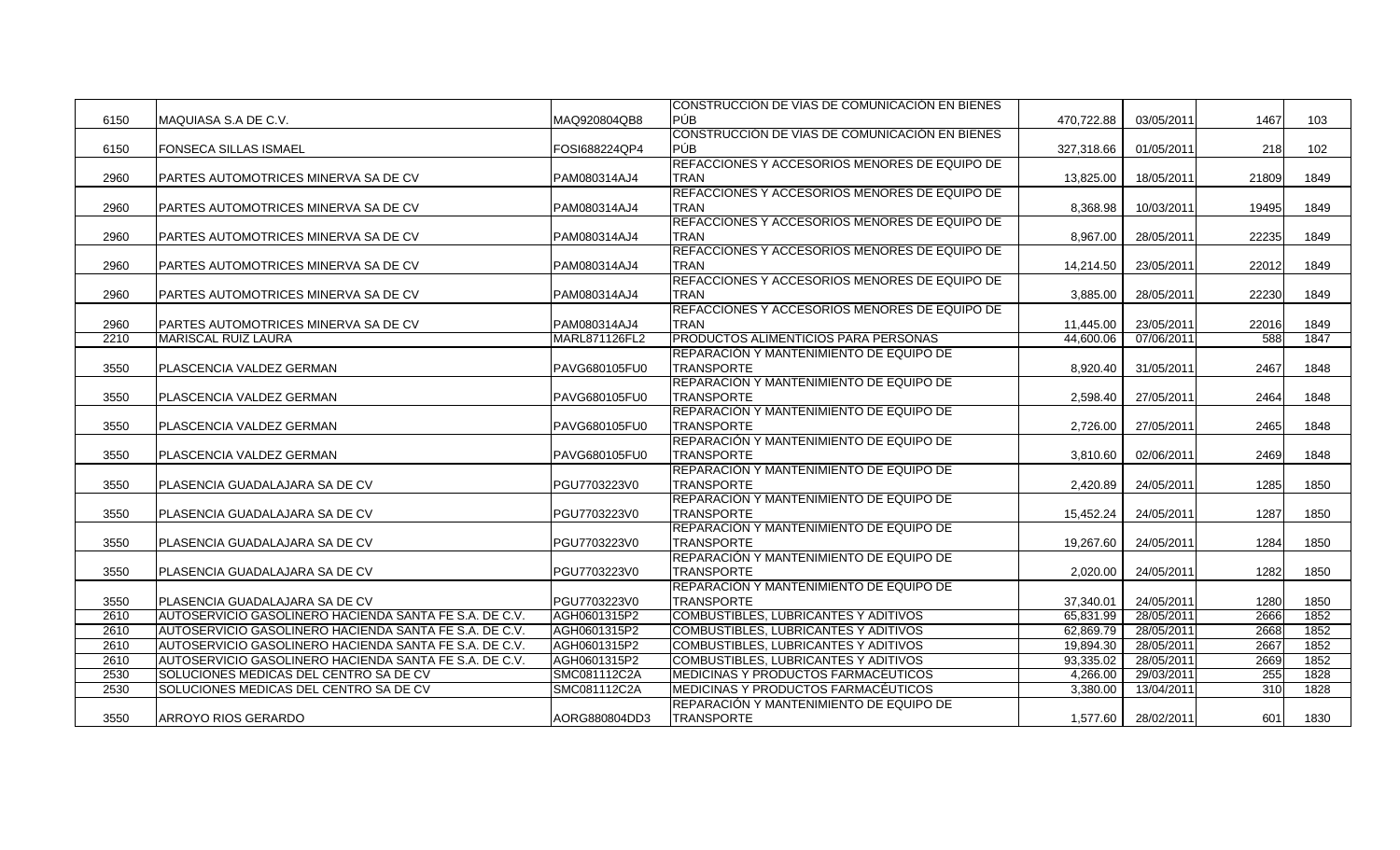|      |                                                         |                     | <b>REPARACIÓN Y MANTENIMIENTO DE EQUIPO DE</b>       |            |            |        |      |
|------|---------------------------------------------------------|---------------------|------------------------------------------------------|------------|------------|--------|------|
| 3550 | ARROYO RIOS GERARDO                                     | AORG880804DD3       | <b>TRANSPORTE</b>                                    | 1.044.00   | 24/03/2011 | 617    | 1830 |
|      |                                                         |                     |                                                      |            |            |        |      |
| 2910 | PROVEEDOR DE INSUMOS PARA LA CONSTRUCCION, S.A. DE C.V. | PIC970821V61        | <b>HERRAMIENTAS MENORES</b>                          | 21,404.67  | 01/06/2011 | 1663   | 1831 |
| 2210 | TEJEDA PARTIDA MARIA GUADALUPE                          | TEPC47102094G6      | <b>PRODUCTOS ALIMENTICIOS PARA PERSONAS</b>          | 33,600.00  | 10/06/2011 | 14726  | 1839 |
| 2530 | DISTRIBUIDORA DE MEDICAMENTOS Y REACTIVOS SA DE CV      | DMR010530KJA        | MEDICINAS Y PRODUCTOS FARMACÉUTICOS                  | 8,880.00   | 07/06/2011 | 10575  | 1838 |
| 2910 | VELAZQUEZ OBREGON ALVARO                                | VEOA700808QK9       | <b>HERRAMIENTAS MENORES</b>                          | 1,278.53   | 01/06/2011 | 5481   | 1837 |
|      |                                                         |                     |                                                      |            |            |        |      |
| 5670 | PROVEEDOR DE INSUMOS PARA LA CONSTRUCCION, S.A. DE C.V. | PIC970821V61        | HERRAMIENTAS Y MÁQUINAS-HERRAMIENTA                  | 20,077.28  | 01/06/2011 | 1664   | 1833 |
| 2540 | INFRA, S.A. DE C.V.                                     | <b>INF891031LT4</b> | MATERIALES, ACCESORIOS Y SUMINISTROS MÉDICOS         | 130.33     | 11/05/2011 | 266156 | 1832 |
| 2540 | INFRA, S.A. DE C.V.                                     | <b>INF891031LT4</b> | MATERIALES, ACCESORIOS Y SUMINISTROS MÉDICOS         | 521.30     | 16/05/2011 | 267051 | 1832 |
| 2540 | INFRA, S.A. DE C.V.                                     | <b>INF891031LT4</b> | MATERIALES, ACCESORIOS Y SUMINISTROS MÉDICOS         | 260.65     | 18/05/2011 | 267618 | 1832 |
| 2540 | INFRA, S.A. DE C.V.                                     | <b>INF891031LT4</b> | <b>MATERIALES, ACCESORIOS Y SUMINISTROS MÉDICOS</b>  | 260.65     | 18/05/2011 | 267866 | 1832 |
| 2540 | INFRA, S.A. DE C.V.                                     | <b>INF891031LT4</b> | MATERIALES, ACCESORIOS Y SUMINISTROS MÉDICOS         | 521.30     | 23/05/2011 | 268532 | 1832 |
| 2540 | INFRA, S.A. DE C.V.                                     | INF891031LT4        | MATERIALES, ACCESORIOS Y SUMINISTROS MÉDICOS         | 260.65     | 26/05/2011 | 269306 | 1832 |
| 2540 | INFRA, S.A. DE C.V.                                     | INF891031LT4        | MATERIALES, ACCESORIOS Y SUMINISTROS MÉDICOS         | 521.30     | 31/05/2011 | 270272 | 1832 |
| 2540 | INFRA, S.A. DE C.V.                                     | <b>INF891031LT4</b> | MATERIALES, ACCESORIOS Y SUMINISTROS MÉDICOS         | 390.98     | 03/06/2011 | 271083 | 1832 |
| 2540 | INFRA, S.A. DE C.V.                                     | INF891031LT4        | <b>MATERIALES, ACCESORIOS Y SUMINISTROS MÉDICOS</b>  | 104.26     | 11/05/2011 | 266157 | 1832 |
| 2540 | INFRA, S.A. DE C.V.                                     | <b>INF891031LT4</b> | MATERIALES, ACCESORIOS Y SUMINISTROS MÉDICOS         | 208.52     | 18/05/2011 | 267619 | 1832 |
| 2540 | INFRA, S.A. DE C.V.                                     | <b>INF891031LT4</b> | MATERIALES, ACCESORIOS Y SUMINISTROS MÉDICOS         | 104.26     | 31/05/2011 | 270273 | 1832 |
| 2540 | INFRA, S.A. DE C.V.                                     | <b>INF891031LT4</b> | MATERIALES, ACCESORIOS Y SUMINISTROS MÉDICOS         | 13,157.72  | 25/05/2011 | 269258 | 1832 |
| 2540 | INFRA, S.A. DE C.V.                                     | INF891031LT4        | MATERIALES, ACCESORIOS Y SUMINISTROS MÉDICOS         | 1,320.64   | 26/05/2011 | 269304 | 1832 |
| 2540 | INFRA, S.A. DE C.V.                                     | <b>INF891031LT4</b> | MATERIALES, ACCESORIOS Y SUMINISTROS MÉDICOS         | 312.78     | 26/05/2011 | 269305 | 1832 |
| 2540 | INFRA, S.A. DE C.V.                                     | INF891031LT4        | MATERIALES, ACCESORIOS Y SUMINISTROS MÉDICOS         | 1,320.64   | 18/05/2011 | 267669 | 1832 |
|      |                                                         |                     | REFACCIONES Y ACCESORIOS MENORES DE MAQUINARIA       |            |            |        |      |
| 2980 | RAMIREZ MARTINEZ FELIPE DE JESUS                        | RAMF500721PY8       | Y O                                                  | 1,765.52   | 07/04/2011 | 2927   | 1845 |
|      |                                                         |                     | REPARACIÓN Y MANTENIMIENTO DE EQUIPO DE              |            |            |        |      |
| 3550 | ELIZALDE MARTINEZ PEDRO                                 | EIMP771025HU8       | <b>TRANSPORTE</b>                                    | 15,544.00  | 15/04/2011 | 1456   | 1846 |
| 2160 | CORTE FERNANDEZ ALFONSO ARTURO                          | COFA680728NC7       | <b>MATERIAL DE LIMPIEZA</b>                          | 21,233.05  | 08/06/2011 | 4574   | 1844 |
|      |                                                         |                     | <b>REFACCIONES Y ACCESORIOS MENORES DE EQUIPO DE</b> |            |            |        |      |
| 2960 | PARTES AUTOMOTRICES MINERVA SA DE CV                    | PAM080314AJ4        | <b>TRAN</b>                                          | 1,305.00   | 28/05/2011 | 22231  | 1843 |
| 2910 | POLIREFACCIONES DE OCCIDENTE S.A. DE C.V.               | POC0111294V0        | <b>HERRAMIENTAS MENORES</b>                          | 1,392.00   | 20/05/2011 | 3707   | 1841 |
|      |                                                         |                     |                                                      |            |            |        |      |
| 5670 | PROVEEDOR DE INSUMOS PARA LA CONSTRUCCION, S.A. DE C.V. | PIC970821V61        | HERRAMIENTAS Y MÁQUINAS-HERRAMIENTA                  | 58,619.76  | 01/06/2011 | 1662   | 1827 |
|      |                                                         |                     | CONSTRUCCIÓN DE VÍAS DE COMUNICACIÓN EN BIENES       |            |            |        |      |
| 6150 | MGB COMUNICACIONES, S.A. DE C.V.                        | MGB050827C22        | PÚB                                                  | 110,714.10 | 03/05/2011 | 1288   | 1823 |
| 2610 | AUTOSERVICIO GASOLINERO HACIENDA SANTA FE S.A. DE C.V.  | AGH0601315P2        | COMBUSTIBLES, LUBRICANTES Y ADITIVOS                 | 89,199.31  | 13/06/2011 | 2910   | 1992 |
| 2610 | AUTOSERVICIO GASOLINERO HACIENDA SANTA FE S.A. DE C.V.  | AGH0601315P2        | COMBUSTIBLES, LUBRICANTES Y ADITIVOS                 | 68,141.81  | 13/06/2011 | 2911   | 1992 |
| 2610 | AUTOSERVICIO GASOLINERO HACIENDA SANTA FE S.A. DE C.V.  | AGH0601315P2        | COMBUSTIBLES, LUBRICANTES Y ADITIVOS                 | 58,916.01  | 13/06/2011 | 2912   | 1992 |
| 2610 | AUTOSERVICIO GASOLINERO HACIENDA SANTA FE S.A. DE C.V.  | AGH0601315P2        | <b>COMBUSTIBLES, LUBRICANTES Y ADITIVOS</b>          | 21,391.50  | 13/06/2011 | 2909   | 1992 |
| 2610 | COMBUSTIBLES TLAJOMULCO S.A. DE C.V.                    | CTL050627SF1        | COMBUSTIBLES, LUBRICANTES Y ADITIVOS                 | 76,542.75  | 13/06/2011 | 1931   | 1991 |
| 2610 | COMBUSTIBLES TLAJOMULCO S.A. DE C.V.                    | CTL050627SF1        | COMBUSTIBLES, LUBRICANTES Y ADITIVOS                 | 15,205.60  | 13/06/2011 | 1929   | 1991 |
| 2610 | COMBUSTIBLES TLAJOMULCO S.A. DE C.V.                    | CTL050627SF1        | COMBUSTIBLES, LUBRICANTES Y ADITIVOS                 | 18,590.90  | 13/06/2011 | 1930   | 1991 |
| 2610 |                                                         |                     |                                                      |            |            |        |      |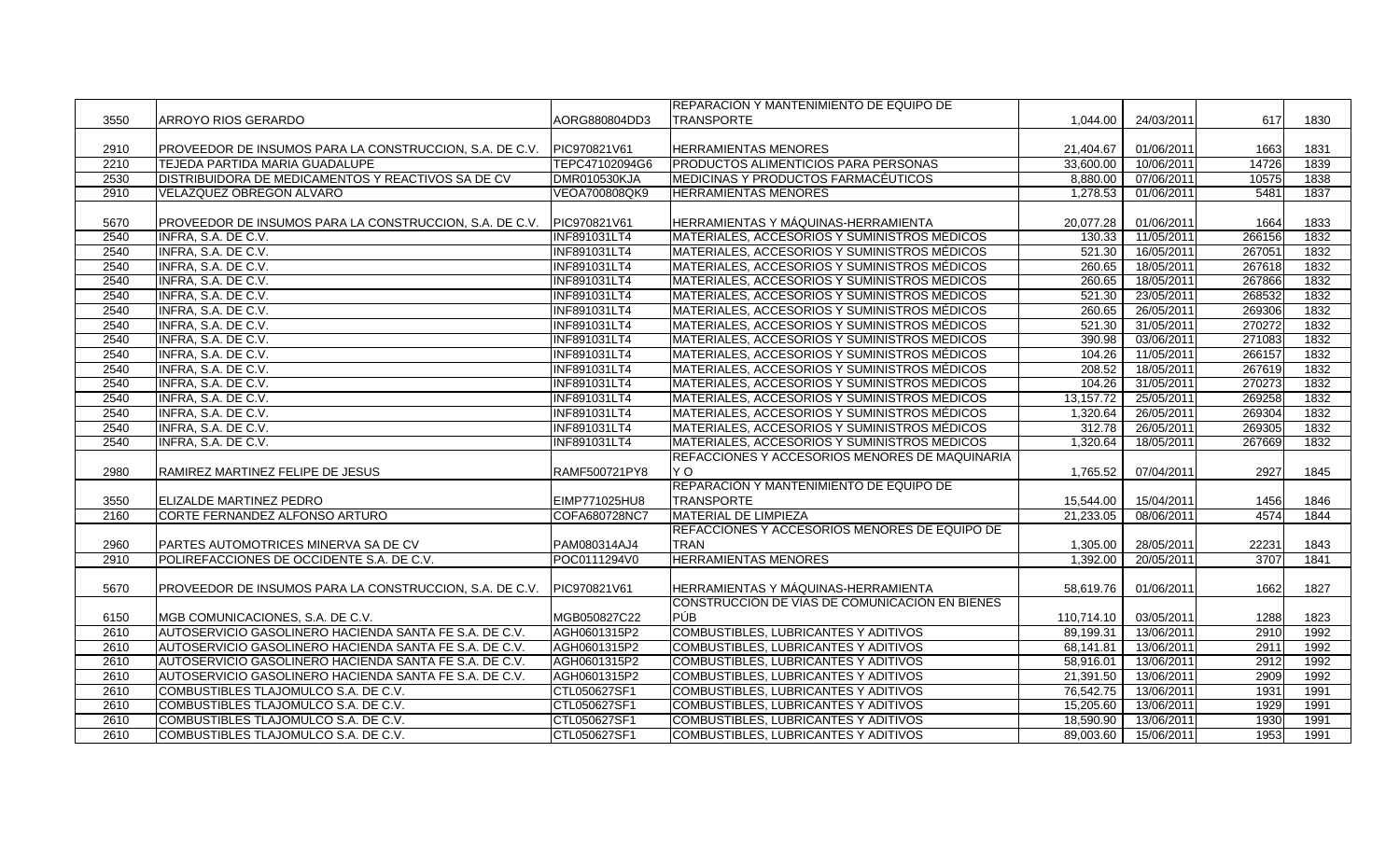| 2610 | COMBUSTIBLES TLAJOMULCO S.A. DE C.V.                                   | CTL050627SF1 | COMBUSTIBLES, LUBRICANTES Y ADITIVOS           | 5,496.40     | 13/06/2011        | 1928  | 1991 |
|------|------------------------------------------------------------------------|--------------|------------------------------------------------|--------------|-------------------|-------|------|
| 3580 | CAABSA EAGLE S.A. DE C.V.                                              | CEA940803F89 | <b>SERVICIOS LIMPIEZA Y MANEJO DE DESECHOS</b> | 3.157.966.32 | 02/06/2011        | 7190  | 1957 |
|      |                                                                        |              | CONSTRUCCIÓN DE VÍAS DE COMUNICACIÓN EN BIENES |              |                   |       |      |
| 6150 | MAPA OBRAS Y PAVIMENTOS SA DE CV                                       | MOP080610I53 | <b>PÚB</b>                                     | 4,830.95     | 22/02/2011        | 122   | 1938 |
|      |                                                                        |              |                                                |              |                   |       |      |
| 6120 | GRANDE DE MEXICO CONSTRUCTORA E INMOBILIARIA S.A. DE C.V. GMC9109243T3 |              | EDIFICACION NO HABITACIONAL EN BIENES PUBLICOS | 121,342.25   | 31/05/2011        | 1480  | 1940 |
|      |                                                                        |              | OTRAS CONSTRUCCIONES DE IGENIERIA CIVIL U OBRA |              |                   |       |      |
| 6160 | GAMA CONSTRUCTORES Y ASOCIADOS S.A. DE C.V.                            | GCA010529EU7 | <b>PES</b>                                     | 227.001.19   | 09/05/2011        | 1338  | 1939 |
| 2610 | AUTOSERVICIO GASOLINERO HACIENDA SANTA FE S.A. DE C.V.                 | AGH0601315P2 | COMBUSTIBLES, LUBRICANTES Y ADITIVOS           | 50.008.79    | 01/06/2011        | 2761  | 1941 |
| 2610 | AUTOSERVICIO GASOLINERO HACIENDA SANTA FE S.A. DE C.V.                 | AGH0601315P2 | COMBUSTIBLES, LUBRICANTES Y ADITIVOS           | 2,388.81     | 01/06/2011        | 2760  | 1941 |
| 2610 | AUTOSERVICIO GASOLINERO HACIENDA SANTA FE S.A. DE C.V.                 | AGH0601315P2 | COMBUSTIBLES, LUBRICANTES Y ADITIVOS           | 27,769.29    | 01/06/2011        | 2762  | 1941 |
| 2610 | AUTOSERVICIO GASOLINERO HACIENDA SANTA FE S.A. DE C.V.                 | AGH0601315P2 | COMBUSTIBLES, LUBRICANTES Y ADITIVOS           | 12,443.81    | 01/06/2011        | 2758  | 1941 |
| 2610 | AUTOSERVICIO GASOLINERO HACIENDA SANTA FE S.A. DE C.V.                 | AGH0601315P2 | COMBUSTIBLES, LUBRICANTES Y ADITIVOS           | 25,217.40    | 01/06/2011        | 2759  | 1941 |
|      |                                                                        |              | TRANSFERENCIAS INTERNAS OTORGADAS A ENTIDADES  |              |                   |       |      |
| 4150 | SISTEMA PARA EL DESARROLLO INTEGRAL DE LA FAMILIA                      | SDI8504112H5 | <b>PARA</b>                                    | 450,000.00   | 26/05/2011        | 32    | 1675 |
| 4410 | COMISION FEDERAL DE ELECTRICIDAD                                       | CFE370814QI0 | AYUDAS SOCIALES A PERSONAS                     | 23,330.23    | 06/06/2011        | 8893  | 1900 |
| 4410 | COMISION FEDERAL DE ELECTRICIDAD                                       | CFE370814QI0 | AYUDAS SOCIALES A PERSONAS                     | 4,564.87     | 09/06/2011        | 6752  | 1887 |
| 3150 | RADIOMOVIL DIPSA, S.A. DE C.V.                                         | RDI841003QJ4 | <b>TELEFONÍA CELULAR</b>                       | 2,184.00     | 28/05/2011        | 7996  | 1868 |
| 3150 | RADIOMOVIL DIPSA, S.A. DE C.V.                                         | RDI841003QJ4 | <b>TELEFONÍA CELULAR</b>                       | 3,550.00     | 28/05/2011        | 7995  | 1868 |
| 3150 | RADIOMOVIL DIPSA, S.A. DE C.V.                                         | RDI841003QJ4 | <b>TELEFONÍA CELULAR</b>                       | 1,473.00     | 28/05/2011        | 18300 | 1868 |
| 3150 | RADIOMOVIL DIPSA, S.A. DE C.V.                                         | RDI841003QJ4 | <b>TELEFONÍA CELULAR</b>                       | 9,261.00     | 28/05/2011        | 9134  | 1868 |
| 3150 | RADIOMOVIL DIPSA, S.A. DE C.V.                                         | RDI841003QJ4 | <b>TELEFONÍA CELULAR</b>                       | 178.00       | 28/05/2011        | 9136  | 1868 |
| 3150 | RADIOMOVIL DIPSA, S.A. DE C.V.                                         | RDI841003QJ4 | TELEFONÍA CELULAR                              | 8,526.00     | 28/05/2011        | 9137  | 1868 |
| 3150 | RADIOMOVIL DIPSA, S.A. DE C.V.                                         | RDI841003QJ4 | <b>TELEFONÍA CELULAR</b>                       | 4,098.00     | 28/05/2011        | 9139  | 1868 |
| 3150 | RADIOMOVIL DIPSA, S.A. DE C.V.                                         | RDI841003QJ4 | <b>TELEFONÍA CELULAR</b>                       | 2,075.00     | 28/05/2011        | 9138  | 1868 |
| 3150 | RADIOMOVIL DIPSA, S.A. DE C.V.                                         | RDI841003QJ4 | <b>TELEFONIA CELULAR</b>                       | 9,773.00     | 28/05/2011        | 9135  | 1868 |
| 3150 | RADIOMOVIL DIPSA, S.A. DE C.V.                                         | RDI841003QJ4 | <b>TELEFONIA CELULAR</b>                       | 178.00       | 28/05/2011        | 9133  | 1868 |
| 3150 | RADIOMOVIL DIPSA, S.A. DE C.V.                                         | RDI841003QJ4 | <b>TELEFONIA CELULAR</b>                       | 8,871.00     | 28/05/2011        | 9140  | 1868 |
| 3150 | RADIOMOVIL DIPSA, S.A. DE C.V.                                         | RDI841003QJ4 | <b>TELEFONÍA CELULAR</b>                       | 3,841.00     | 28/05/2011        | 412   | 1868 |
| 3150 | RADIOMOVIL DIPSA, S.A. DE C.V.                                         | RDI841003QJ4 | <b>TELEFONÍA CELULAR</b>                       | 2,059.00     | 28/05/2011        | 413   | 1868 |
|      |                                                                        |              | SERVICIOS ACCESO DE INTERNET, REDES Y          |              |                   |       |      |
| 3170 | RADIOMOVIL DIPSA, S.A. DE C.V.                                         | RDI841003QJ4 | <b>PROCEDIMIENT</b>                            | 312.00       | 28/05/2011        | 3931  | 1867 |
|      |                                                                        |              | SERVICIOS ACCESO DE INTERNET, REDES Y          |              |                   |       |      |
| 3170 | RADIOMOVIL DIPSA, S.A. DE C.V.                                         | RDI841003QJ4 | <b>PROCEDIMIENT</b>                            | 312.00       | 28/05/2011        | 3933  | 1867 |
|      |                                                                        |              | SERVICIOS ACCESO DE INTERNET, REDES Y          |              |                   |       |      |
| 3170 | RADIOMOVIL DIPSA, S.A. DE C.V.                                         | RDI841003QJ4 | <b>PROCEDIMIENT</b>                            | 312.00       | 28/05/2011        | 3934  | 1867 |
|      |                                                                        |              | SERVICIOS ACCESO DE INTERNET, REDES Y          |              |                   |       |      |
| 3170 | RADIOMOVIL DIPSA, S.A. DE C.V.                                         | RDI841003QJ4 | <b>PROCEDIMIENT</b>                            | 312.00       | 28/05/2011        | 3935  | 1867 |
|      |                                                                        |              | SERVICIOS ACCESO DE INTERNET, REDES Y          |              |                   |       |      |
| 3170 | RADIOMOVIL DIPSA, S.A. DE C.V.                                         | RDI841003QJ4 | <b>PROCEDIMIENT</b>                            | 312.00       | 28/05/2011        | 3936  | 1867 |
|      |                                                                        |              | SERVICIOS ACCESO DE INTERNET, REDES Y          |              |                   |       |      |
| 3170 | RADIOMOVIL DIPSA, S.A. DE C.V.                                         | RDI841003QJ4 | <b>PROCEDIMIENT</b>                            | 312.00       | 28/05/2011        | 3937  | 1867 |
|      |                                                                        |              | SERVICIOS ACCESO DE INTERNET, REDES Y          |              |                   |       |      |
| 3170 | RADIOMOVIL DIPSA, S.A. DE C.V.                                         | RDI841003QJ4 | <b>PROCEDIMIENT</b>                            |              | 312.00 28/05/2011 | 3938  | 1867 |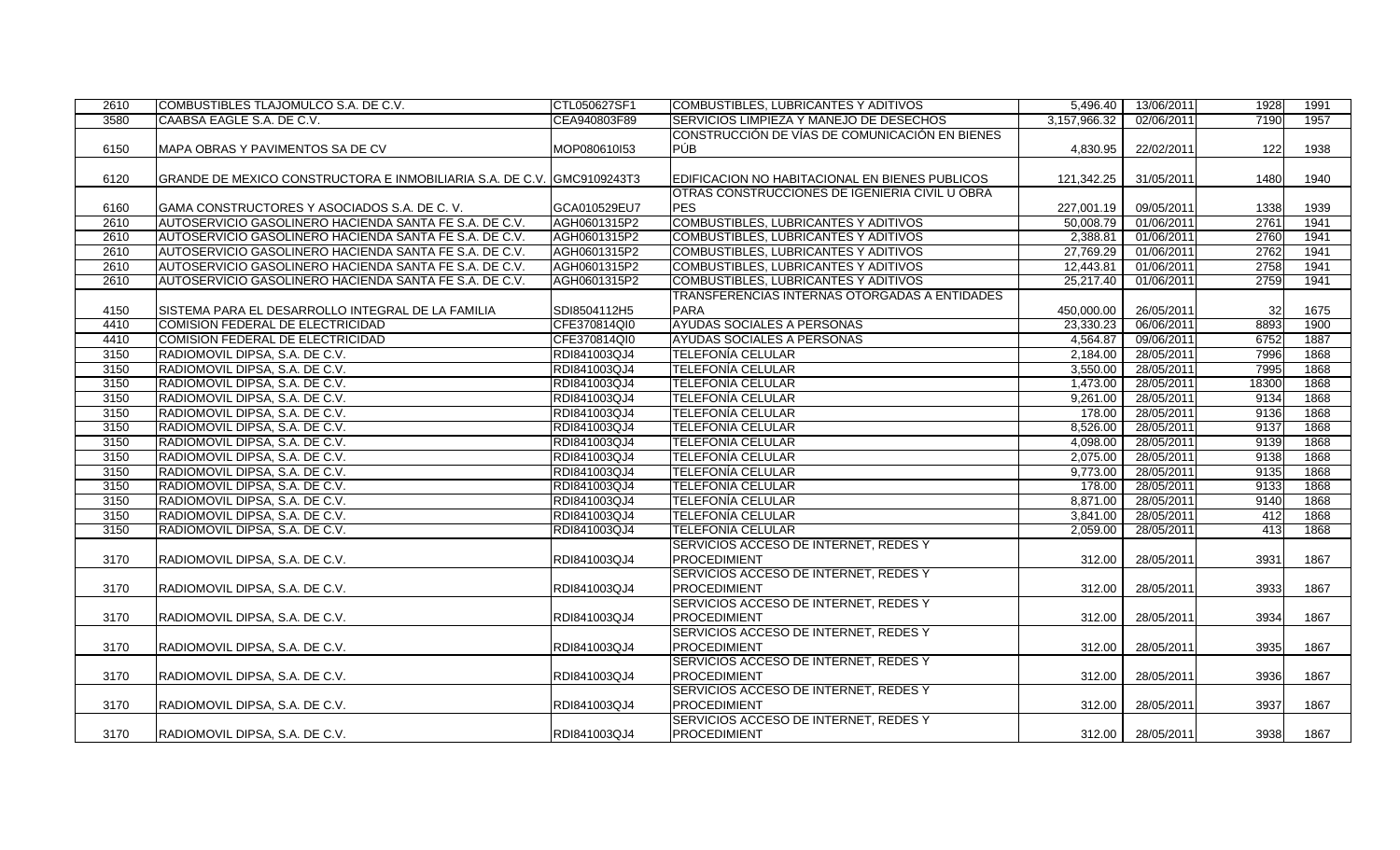|      |                                                         |               | SERVICIOS ACCESO DE INTERNET, REDES Y              |            |            |               |      |
|------|---------------------------------------------------------|---------------|----------------------------------------------------|------------|------------|---------------|------|
| 3170 | RADIOMOVIL DIPSA, S.A. DE C.V.                          | RDI841003QJ4  | <b>PROCEDIMIENT</b>                                | 312.00     | 28/05/2011 | 3939          | 1867 |
|      |                                                         |               | SERVICIOS ACCESO DE INTERNET, REDES Y              |            |            |               |      |
| 3170 | RADIOMOVIL DIPSA, S.A. DE C.V.                          | RDI841003QJ4  | <b>PROCEDIMIENT</b>                                | 312.00     | 28/05/2011 | 3940          | 1867 |
|      |                                                         |               | SERVICIOS ACCESO DE INTERNET, REDES Y              |            |            |               |      |
| 3170 | RADIOMOVIL DIPSA, S.A. DE C.V.                          | RDI841003QJ4  | PROCEDIMIENT                                       | 312.00     | 28/05/2011 | 3930          | 1867 |
| 2540 | ZAÑUDO BOJORQUEZ BEATRIZ IMELDA                         | ZABB690723ME8 | MATERIALES, ACCESORIOS Y SUMINISTROS MÉDICOS       | 15,277.20  | 09/06/2011 | 4711          | 1864 |
| 2530 | ZAÑUDO BOJORQUEZ BEATRIZ IMELDA                         | ZABB690723ME8 | MEDICINAS Y PRODUCTOS FARMACEUTICOS                | 6,510.00   | 09/06/2011 | 4712          | 1864 |
|      |                                                         |               |                                                    |            |            |               |      |
| 4310 | PROVEEDOR DE INSUMOS PARA LA CONSTRUCCION, S.A. DE C.V. | PIC970821V61  | SUBSIDIOS A LA PRODUCCIÓN                          | 34,282.64  | 09/06/2011 | 1741          | 1861 |
| 3110 | COMISION FEDERAL DE ELECTRICIDAD                        | CFE370814QI0  | <b>ENERGÍA ELÉCTRICA</b>                           | 1,694.00   | 03/06/2011 | 4007          | 1639 |
| 3140 | TELEFONOS DE MEXICO S.A.B. DE C.V.                      | TME840315KT6  | <b>TELEFONÍA TRADICIONAL</b>                       | 108,099.43 | 31/05/2011 | 9939          | 1638 |
|      |                                                         |               | SERVICIOS ACCESO DE INTERNET, REDES Y              |            |            |               |      |
| 3170 | RADIOMOVIL DIPSA, S.A. DE C.V.                          | RDI841003QJ4  | <b>PROCEDIMIENT</b>                                | 678.00     | 28/04/2011 | 83997         | 1634 |
|      |                                                         |               | REPARACIÓN Y MANTENIMIENTO DE EQUIPO DE            |            |            |               |      |
| 3550 | SYC MOTORS SA DE CV                                     | SMO810623HI5  | <b>TRANSPORTE</b>                                  | 1,566.00   | 24/03/2011 | 168749        | 1869 |
|      |                                                         |               | REPARACIÓN Y MANTENIMIENTO DE EQUIPO DE            |            |            |               |      |
| 3550 | MARQUEZ GONZALEZ SOCORRO                                | MAGS700608IX8 | <b>TRANSPORTE</b>                                  | 1,856.00   | 14/03/2011 | 1691          | 1870 |
|      |                                                         |               | REFACCIONES Y ACCESORIOS MENORES DE EQUIPO DE      |            |            |               |      |
| 2960 | RAMIREZ MARTINEZ FELIPE DE JESUS                        | RAMF500721PY8 | <b>TRAN</b>                                        | 2,610.00   | 27/05/2011 | 2949          | 1871 |
| 3150 | COMUNICACIIONES NEXTEL DE MEXICO, S.A. DE C.V.          | CNM980114P12  | <b>TELEFONÍA CELULAR</b>                           | 15.201.25  | 27/05/2011 | 74937         | 1873 |
| 3110 | COMISION FEDERAL DE ELECTRICIDAD                        | CFE370814QI0  | <b>ENERGIA ELECTRICA</b>                           | 679,087.00 | 09/06/2011 | <b>VARIAS</b> | 1875 |
| 3110 | COMISION FEDERAL DE ELECTRICIDAD                        | CFE370814QI0  | <b>ENERGÍA ELÉCTRICA</b>                           | 227,366.00 | 04/06/2011 | <b>VARIAS</b> | 1878 |
|      |                                                         |               |                                                    |            |            |               |      |
| 3610 | VIRGEN PRECIADO LAURA PATRICIA                          | VIPL850510354 | DIFUSIÓN POR RADIO, TELEVISIÓN Y OTROS MEDIOS DE M | 2,610.00   | 10/06/2011 | 378           | 1904 |
|      |                                                         |               |                                                    |            |            |               |      |
| 3610 | VIRGEN PRECIADO LAURA PATRICIA                          | VIPL850510354 | DIFUSIÓN POR RADIO, TELEVISIÓN Y OTROS MEDIOS DE M | 2,610.00   | 10/06/2011 | 381           | 1904 |
|      |                                                         |               | EDIFICACIÓN NO HABITACION PARA EL ABASTECIMIENTO   |            |            |               |      |
| 6230 | ALCOR DE OCCIDENTE S.A. DE C.V.                         | AOC830810TG9  | D                                                  | 42,103.36  | 06/05/2011 | 6112          | 1905 |
|      |                                                         |               | OTROS MATERIALES Y ARTÍCULOS DE CONSTRUCCIÓN Y     |            |            |               |      |
| 2490 | PROVEEDOR DE INSUMOS PARA LA CONSTRUCCION, S.A. DE C.V. | PIC970821V61  | <b>REP</b>                                         | 189,199.40 | 06/06/2011 | 1678          | 1907 |
|      |                                                         |               |                                                    |            |            |               |      |
| 3610 | BARAJAS RAMIREZ VERONICA FRANCISCA                      | BARV760304HJ8 | DIFUSIÓN POR RADIO, TELEVISIÓN Y OTROS MEDIOS DE M | 1,566.00   | 10/06/2011 | 468           | 1910 |
|      |                                                         |               |                                                    |            |            |               |      |
| 3610 | BARAJAS RAMIREZ VERONICA FRANCISCA                      | BARV760304HJ8 | DIFUSIÓN POR RADIO, TELEVISIÓN Y OTROS MEDIOS DE M | 6,206.00   | 10/06/2011 | 463           | 1910 |
| 2540 | ALARCON JIMENEZ FRANCISCO JAVIER                        | AAJF4201225R3 | MATERIALES, ACCESORIOS Y SUMINISTROS MÉDICOS       | 8,715.08   | 10/06/2011 | 843           | 1911 |
| 2540 | ALARCON JIMENEZ FRANCISCO JAVIER                        | AAJF4201225R3 | MATERIALES, ACCESORIOS Y SUMINISTROS MÉDICOS       | 4,938.58   | 30/03/2011 | 713           | 1911 |
| 2540 | ALARCON JIMENEZ FRANCISCO JAVIER                        | AAJF4201225R3 | MATERIALES, ACCESORIOS Y SUMINISTROS MÉDICOS       | 21,995.22  | 27/05/2011 | 816           | 1911 |
| 2540 | ALARCON JIMENEZ FRANCISCO JAVIER                        | AAJF4201225R3 | MATERIALES, ACCESORIOS Y SUMINISTROS MÉDICOS       | 5,104.00   | 28/04/2011 | 759           | 1911 |
| 2470 | SEÑALES SEGURAS SA DE CV                                | SSE0807112V1  | ARTÍCULOS METÁLICOS PARA LA CONSTRUCCIÓN           | 30,160.00  | 10/06/2011 | 361           | 1912 |
| 2610 | RAMIREZ MARTINEZ FELIPE DE JESUS                        | RAMF500721PY8 | <b>COMBUSTIBLES, LUBRICANTES Y ADITIVOS</b>        | 18,652.80  | 09/06/2011 | 2957          | 1913 |
| 2540 | URIBE RUVALCABA LEOPOLDO RAFAEL                         | UIRL491115KD6 | MATERIALES, ACCESORIOS Y SUMINISTROS MÉDICOS       | 4,127.55   | 06/06/2011 | 18282         | 1914 |
| 2540 | URIBE RUVALCABA LEOPOLDO RAFAEL                         | UIRL491115KD6 | MATERIALES, ACCESORIOS Y SUMINISTROS MÉDICOS       | 19,840.87  | 08/06/2011 | 18293         | 1914 |
| 2540 | URIBE RUVALCABA LEOPOLDO RAFAEL                         | UIRL491115KD6 | MATERIALES, ACCESORIOS Y SUMINISTROS MÉDICOS       | 9,222.00   | 06/06/2011 | 18272         | 1914 |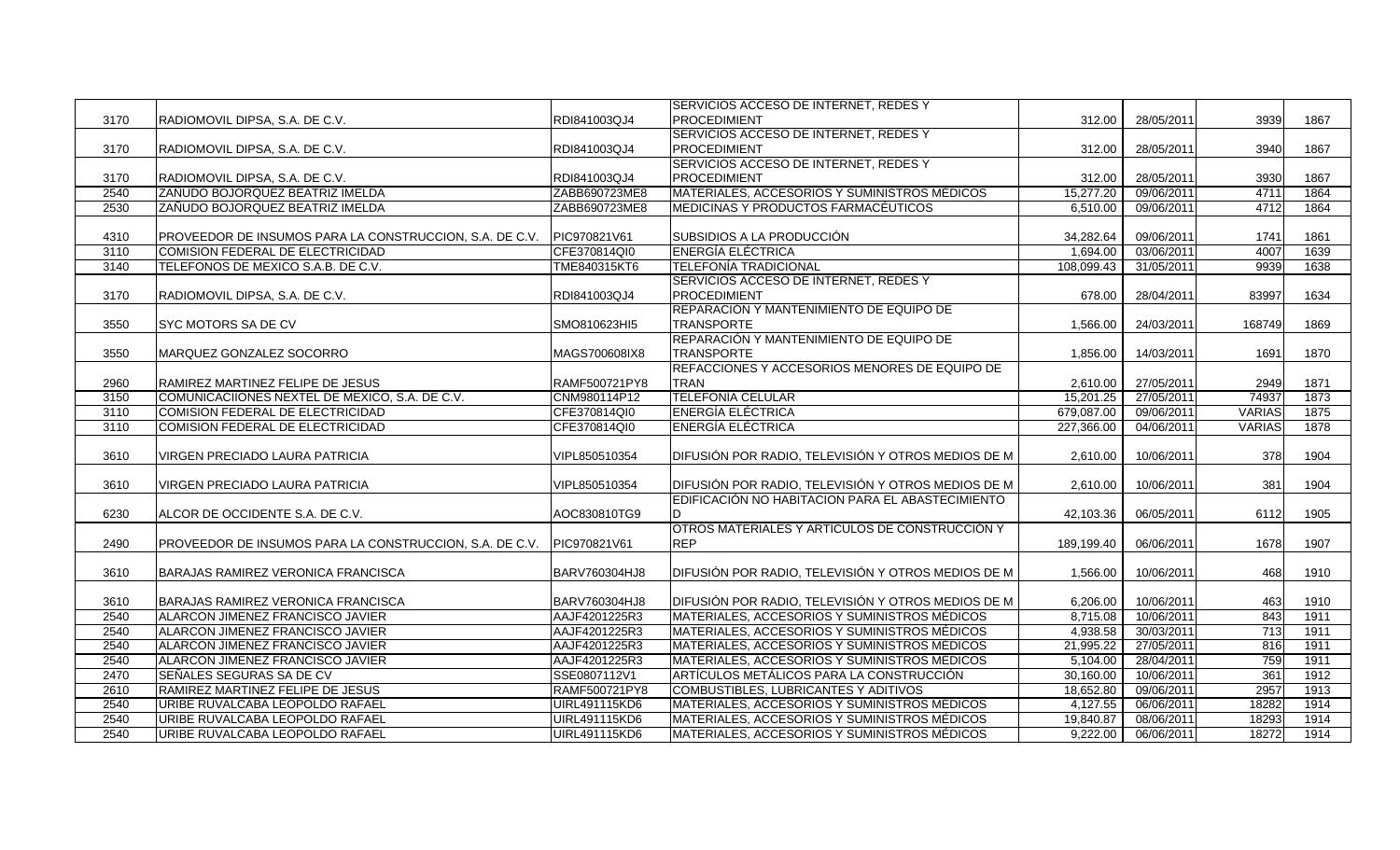| 2160 | CRUZ MARQUEZ J GUADALUPE                                | CUMJ371005GQ5 | <b>MATERIAL DE LIMPIEZA</b>                    | 15,000.00    | 13/06/2011 | 730           | 1915 |
|------|---------------------------------------------------------|---------------|------------------------------------------------|--------------|------------|---------------|------|
|      |                                                         |               | <b>REPARACIÓN Y MANTENIMIENTO DE EQUIPO DE</b> |              |            |               |      |
| 3550 | PLASENCIA GUADALAJARA SA DE CV                          | PGU7703223V0  | <b>TRANSPORTE</b>                              | 1,975.00     | 18/03/2011 | 562           | 1916 |
| 3820 | <b>NEGOCIOS VEREDA SC</b>                               | NVE110323J95  | <b>GASTOS ORDEN SOCIAL Y CULTURAL</b>          | 13,920.00    | 02/06/2011 | 42            | 1917 |
| 3580 | ECOTECNIA AMBIENTAL, S.A. DE C.V.                       | EAM00090655H5 | SERVICIOS LIMPIEZA Y MANEJO DE DESECHOS        | 3.903.41     | 01/06/2011 | 5338          | 1918 |
| 3580 | ECOTECNIA AMBIENTAL, S.A. DE C.V.                       | EAM00090655H5 | SERVICIOS LIMPIEZA Y MANEJO DE DESECHOS        | 1,453.87     | 01/06/2011 | 5339          | 1918 |
| 3580 | ECOTECNIA AMBIENTAL, S.A. DE C.V.                       | EAM00090655H5 | SERVICIOS LIMPIEZA Y MANEJO DE DESECHOS        | 4.044.10     | 01/06/2011 | 6140          | 1918 |
|      |                                                         |               | REPARACIÓN Y MANTENIMIENTO DE EQUIPO DE        |              |            |               |      |
| 3550 | PLASENCIA GUADALAJARA SA DE CV                          | PGU7703223V0  | <b>TRANSPORTE</b>                              | 1,974.99     | 18/03/2011 | 561           | 1919 |
|      |                                                         |               | EQUIPO DE CÓMPUTO DE TECNOLOGÍAS DE LA         |              |            |               |      |
| 5150 | SISTEMAS Y RECICLAJES SA DE CV                          | SRE0110189VA  | <b>INFORMACIÓN</b>                             | 65,164.16    | 03/06/2011 | 2395          | 2019 |
| 2210 | <b>MARISCAL RUIZ LAURA</b>                              | MARL871126FL2 | <b>PRODUCTOS ALIMENTICIOS PARA PERSONAS</b>    | 32,896.00    | 08/06/2011 | 586           | 2007 |
| 3110 | COMISION FEDERAL DE ELECTRICIDAD                        | CFE370814QI0  | <b>ENERGIA ELÉCTRICA</b>                       | 2,467.00     | 10/06/2011 | 7722          | 1879 |
| 3110 | COMISION FEDERAL DE ELECTRICIDAD                        | CFE370814QI0  | <b>ENERGIA ELECTRICA</b>                       | 853,597.00   | 10/06/2011 | <b>VARIAS</b> | 1876 |
| 3110 | COMISION FEDERAL DE ELECTRICIDAD                        | CFE370814QI0  | <b>ENERGÍA ELÉCTRICA</b>                       | 519,309.00   | 10/06/2011 | <b>VARIAS</b> | 1877 |
| 2210 | PURIFICADORA DE TLAJOMULCO LA PURISIMA, S.A. DE C.V.    | PTP900307RU5  | <b>PRODUCTOS ALIMENTICIOS PARA PERSONAS</b>    | 7,410.00     | 20/06/2011 | 6323          | 2008 |
| 2210 | PURIFICADORA DE TLAJOMULCO LA PURISIMA, S.A. DE C.V.    | PTP900307RU5  | <b>PRODUCTOS ALIMENTICIOS PARA PERSONAS</b>    | 12,070.00    | 20/06/2011 | 6322          | 2008 |
| 2610 | AUTOSERVICIO GASOLINERO HACIENDA SANTA FE S.A. DE C.V.  | AGH0601315P2  | COMBUSTIBLES, LUBRICANTES Y ADITIVOS           | 39,158.30    | 04/06/2011 | 2799          | 2039 |
|      |                                                         |               | CONSTRUCCIÓN DE VÍAS DE COMUNICACIÓN EN BIENES |              |            |               |      |
| 6150 | <b>GRUPO CONSTRUCTOR FELCA SA DE CV</b>                 | GCF8504255B8  | PÚB                                            | 1,313,546.81 | 09/06/2011 | 4407          | 1936 |
| 3820 | PEREZ SANCHEZ ALBERTO                                   | PESA640518P34 | <b>GASTOS ORDEN SOCIAL Y CULTURAL</b>          | 25,288.00    | 14/06/2011 | 659           | 1970 |
|      |                                                         |               | OTRAS CONSTRUCCIONES DE IGENIERIA CIVIL U OBRA |              |            |               |      |
| 6160 | TASUM SOLUCIONES EN CONSTRUCCION, S.A. DE C.V.          | TSC100210E48  | PES                                            | 56,766.27    | 30/03/2011 | 189           | 1937 |
| 4410 | <b>MAKARA SA DE CV</b>                                  | MAK0010117T3  | <b>AYUDAS SOCIALES A PERSONAS</b>              | 113,989.73   | 07/06/2011 | 104           | 1954 |
| 4410 | MAKARA SA DE CV                                         | MAK0010117T3  | <b>AYUDAS SOCIALES A PERSONAS</b>              | 172,711.23   | 07/06/2011 | 105           | 1954 |
|      |                                                         |               |                                                |              |            |               |      |
| 2470 | PROVEEDOR DE INSUMOS PARA LA CONSTRUCCION, S.A. DE C.V. | PIC970821V61  | ARTÍCULOS METÁLICOS PARA LA CONSTRUCCIÓN       | 13,809.57    | 15/06/2011 | 1796          | 1955 |
|      |                                                         |               | OTROS MATERIALES Y ARTÍCULOS DE CONSTRUCCIÓN Y |              |            |               |      |
| 2490 | PRODUCTOS RIVIAL S.A. DE C.V.                           | PRI801112S59  | <b>REP</b>                                     | 18,246.80    | 20/05/2011 | 4122          | 1959 |
|      |                                                         |               | OTROS MATERIALES Y ARTÍCULOS DE CONSTRUCCIÓN Y |              |            |               |      |
| 2490 | PRODUCTOS RIVIAL S.A. DE C.V.                           | PRI801112S59  | <b>REP</b>                                     | 51,509.80    | 18/05/2011 | 3560          | 1959 |
| 2460 | VELAZQUEZ OBREGON ALVARO                                | VEOA700808QK9 | MATERIAL ELÉCTRICO Y ELECTRÓNICO               | 2,190.08     | 08/06/2011 | 5544          | 1960 |
| 2460 | PROVEJAL, S.A. DE C.V.                                  | PRO0103288N7  | MATERIAL ELÉCTRICO Y ELECTRÓNICO               | 4,014.06     | 09/06/2011 | 313782        | 1961 |
| 2460 | DEMYC S.A. DE C.V.                                      | DEM810217G98  | MATERIAL ELÉCTRICO Y ELECTRÓNICO               | 3,523.04     | 14/06/2011 | 21141         | 1965 |
| 3220 | <b>GONZALEZ GUTIERREZ TERESA</b>                        | GOGT410827H44 | <b>ARRENDAMIENTO DE EDIFICIOS</b>              | 1,740.00     | 06/06/2011 | 18            | 1966 |
| 3220 | <b>GONZALEZ GUTIERREZ TERESA</b>                        | GOGT410827H44 | ARRENDAMIENTO DE EDIFICIOS                     | 1,740.00     | 06/06/2011 | 19            | 1966 |
| 3220 | <b>GONZALEZ GUTIERREZ TERESA</b>                        | GOGT410827H44 | <b>ARRENDAMIENTO DE EDIFICIOS</b>              | 1,740.00     | 06/06/2011 | 20            | 1966 |
| 3220 | <b>GONZALEZ GUTIERREZ TERESA</b>                        | GOGT410827H44 | ARRENDAMIENTO DE EDIFICIOS                     | 1,740.00     | 06/06/2011 | 21            | 1966 |
| 3220 | <b>GONZALEZ GUTIERREZ TERESA</b>                        | GOGT410827H44 | <b>ARRENDAMIENTO DE EDIFICIOS</b>              | 1,740.00     | 06/06/2011 | 22            | 1966 |
| 3220 | <b>GONZALEZ GUTIERREZ TERESA</b>                        | GOGT410827H44 | <b>ARRENDAMIENTO DE EDIFICIOS</b>              | 1.740.00     | 06/06/2011 | 23            | 1966 |
| 4410 | <b>GARCIA TORRES MARCO ANTONIO</b>                      | GAM730417LR3  | AYUDAS SOCIALES A PERSONAS                     | 101,229.93   | 15/06/2011 | 1911          | 1967 |
|      |                                                         |               | SERVICIOS APOYO ADMINISTRATIVO, FOTOCOPIADO E  |              |            |               |      |
| 3360 | PEREZ LOPEZ KARLA ELIZABETH                             | PELK7412032   | <b>IMPR</b>                                    | 71,953.75    | 06/06/2011 | 1647          | 1753 |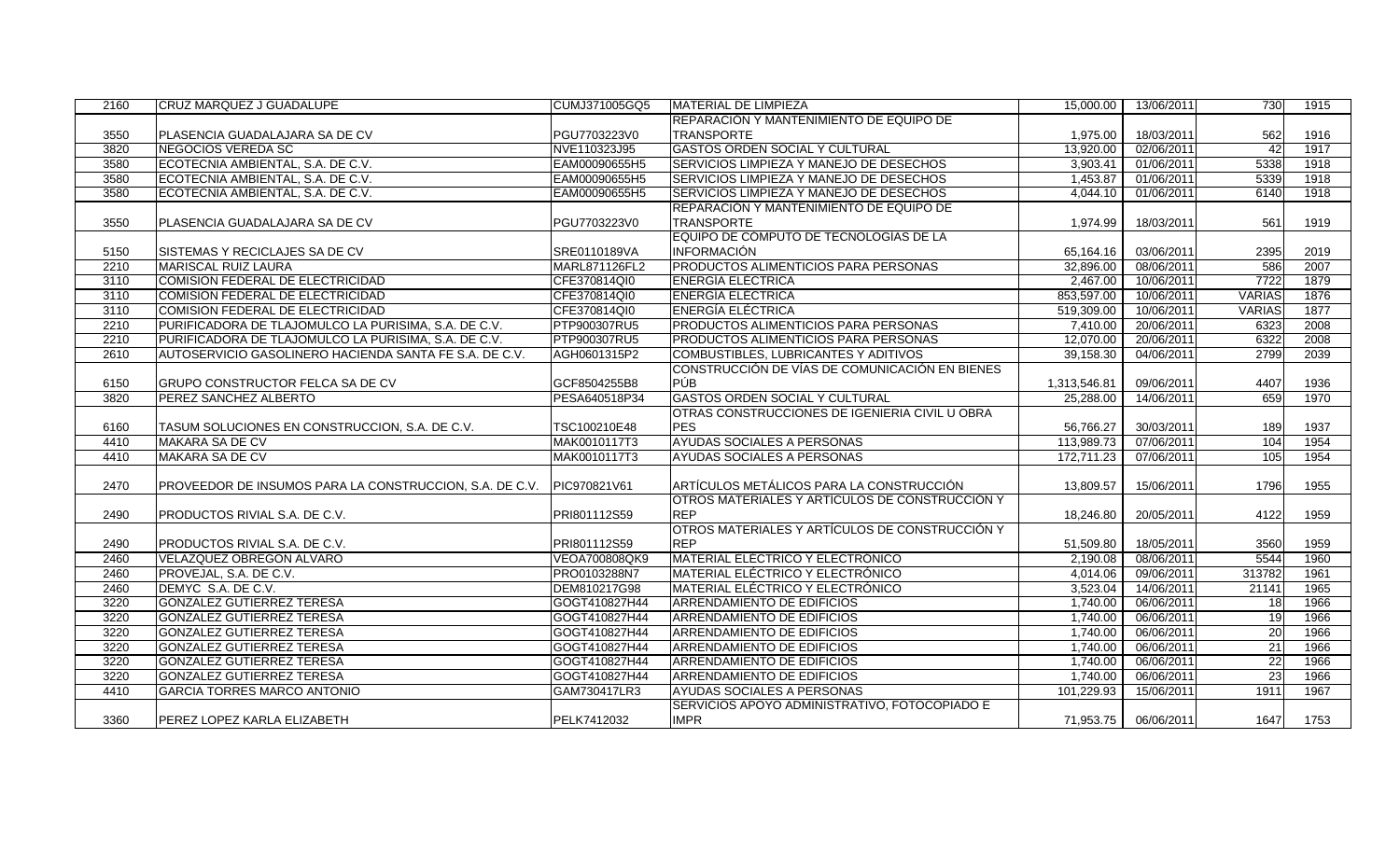|      |                                                         |                | <b>ISERVICIOS APOYO ADMINISTRATIVO, FOTOCOPIADO E</b> |            |            |               |      |
|------|---------------------------------------------------------|----------------|-------------------------------------------------------|------------|------------|---------------|------|
| 3360 | PEREZ LOPEZ KARLA ELIZABETH                             | PELK7412032    | <b>IMPR</b>                                           | 103.343.24 | 06/06/2011 | 1649          | 1753 |
| 3850 | DELGADILLO FLORES GERARDO JAIME                         | DEFG620929NV3  | <b>GASTOS DE REPRESENTACIÓN</b>                       | 3.637.99   | 01/06/2011 | 9709          | 1872 |
| 2150 | EDITORA DE MEDIOS DE MICHOACAN SA DE CV                 | EMM040210PF8   | MATERIAL IMPRESO E INFORMACIÓN DIGITAL                | 2,750.00   | 23/03/2011 | 29671         | 1880 |
| 2150 | EDITORA DE MEDIOS DE MICHOACAN SA DE CV                 | EMM040210PF8   | MATERIAL IMPRESO E INFORMACIÓN DIGITAL                | 2,750.00   | 23/03/2011 | 29672         | 1880 |
| 2420 | VELAZQUEZ OBREGON ALVARO                                | VEOA700808QK9  | CEMENTO Y PRODUCTOS DE CONCRETO                       | 539.98     | 10/06/2011 | 5557          | 1908 |
|      |                                                         |                |                                                       |            |            |               |      |
| 3230 | COPIADORAS ELECTRONICAS DE GUADALAJARA, S.A. DE C.V.    | DEG840714LG9   | ARRENDAMIENTO MOBILIARIO Y EQUIPO DE ADMINISTRACI     | 63,524.15  | 09/06/2011 | 3274          | 1909 |
| 2540 | CARVAJAL SALCEDO JOSE LUIS                              | CASL5307236CA  | MATERIALES, ACCESORIOS Y SUMINISTROS MÉDICOS          | 3,793.20   | 08/06/2011 | 15176         | 1925 |
| 2540 | CARVAJAL SALCEDO JOSE LUIS                              | CASL5307236CA  | <b>MATERIALES, ACCESORIOS Y SUMINISTROS MÉDICOS</b>   | 718.27     | 07/06/2011 | 15164         | 1925 |
| 2540 | CARVAJAL SALCEDO JOSE LUIS                              | CASL5307236CA  | MATERIALES, ACCESORIOS Y SUMINISTROS MÉDICOS          | 2,346.68   | 30/05/2011 | 15117         | 1925 |
| 3850 | CARNES CONO SUR SA DE CV                                | CCS090320DA4   | <b>GASTOS DE REPRESENTACIÓN</b>                       | 5,007.00   | 02/06/2011 | 12343         | 1931 |
|      |                                                         |                | CONSERVACIÓN Y MANTENIMIENTO MENOR DE                 |            |            |               |      |
| 3510 | DEL REAL SANCHEZ IRMA                                   | RESI6212042Y9  | <b>INMUEBLES</b>                                      | 207,105.69 | 13/06/2011 | 40103         | 1934 |
| 3110 | <b>COMISION FEDERAL DE ELECTRICIDAD</b>                 | CFE370814QI0   | <b>ENERGÍA ELÉCTRICA</b>                              | 7,882.00   | 18/06/2011 | <b>VARIAS</b> | 1948 |
|      |                                                         |                | <b>INSTALACIÓN, REPARACIÓN Y MANTENIMIENTO DE</b>     |            |            |               |      |
| 3520 | CIASA COMERCIAL, S.A. DE C.V.                           | CCO851108HG7   | <b>MOBILIA</b>                                        | 410.43     | 20/04/2011 | 38344         | 1951 |
| 2530 | ZAÑUDO BOJORQUEZ BEATRIZ IMELDA                         | ZABB690723ME8  | MEDICINAS Y PRODUCTOS FARMACÉUTICOS                   | 28,384.00  | 15/06/2011 | 4732          | 1962 |
|      |                                                         |                | OTROS MATERIALES Y ARTÍCULOS DE CONSTRUCCIÓN Y        |            |            |               |      |
| 2490 | CONEXIONES HIDRAULICAS SA DE CV                         | CHI010102JA9   | <b>REP</b>                                            | 2,430.58   | 09/06/2011 | 13937         | 1963 |
|      |                                                         |                |                                                       |            |            |               |      |
| 4410 | PROVEEDOR DE INSUMOS PARA LA CONSTRUCCION, S.A. DE C.V. | PIC970821V61   | AYUDAS SOCIALES A PERSONAS                            | 444,629.76 | 24/06/2011 | 1962          | 2078 |
| 2210 | <b>MARISCAL RUIZ LAURA</b>                              | MARL871126FL2  | <b>PRODUCTOS ALIMENTICIOS PARA PERSONAS</b>           | 11,999.99  | 14/06/2011 | 592           | 1964 |
| 2210 | ARIAS ALVAREZ MIRIAM VERONICA                           | AIAM 7311122X6 | PRODUCTOS ALIMENTICIOS PARA PERSONAS                  | 10,196.40  | 27/05/2011 | 305           | 1969 |
|      |                                                         |                | EQUIPO DE GENERACIÓN ELÉCTRICA, APARATOS Y            |            |            |               |      |
| 5660 | ASCANIO ROMERO GONZALO                                  | AARG8909125Y9  | <b>ACCESOR</b>                                        | 11,100.61  | 12/05/2011 | 53            | 2021 |
| 2530 | <b>GARCIA SIORDIA HECTOR</b>                            | GASH600920HN2  | <b>MEDICINAS Y PRODUCTOS FARMACÉUTICOS</b>            | 72,558.00  | 31/05/2011 | 1123          | 1641 |
| 2540 | <b>GARCIA SIORDIA HECTOR</b>                            | GASH600920HN2  | MATERIALES, ACCESORIOS Y SUMINISTROS MÉDICOS          | 29,723.00  | 31/05/2011 | 1124          | 1641 |
| 2540 | <b>GARCIA SIORDIA HECTOR</b>                            | GASH600920HN2  | MATERIALES, ACCESORIOS Y SUMINISTROS MÉDICOS          | 12,803.30  | 31/05/2011 | 1125          | 1641 |
| 2540 | <b>GARCIA SIORDIA HECTOR</b>                            | GASH600920HN2  | MATERIALES, ACCESORIOS Y SUMINISTROS MÉDICOS          | 24,689.32  | 31/05/2011 | 1126          | 1641 |
| 2540 | <b>GARCIA SIORDIA HECTOR</b>                            | GASH600920HN2  | MATERIALES, ACCESORIOS Y SUMINISTROS MÉDICOS          | 28,594.00  | 31/05/2011 | 1130          | 1641 |
| 9910 | MAYOREO FERRETERO ATLAS SA DE CV                        | MFA030403T73   | <b>ADEFAS</b>                                         | 5,625.88   | 03/07/2011 | 5534          | 404  |
|      |                                                         |                | SERVICIOS APOYO ADMINISTRATIVO, FOTOCOPIADO E         |            |            |               |      |
| 3360 | ALVAREZ VELAZQUEZ CARLOS ALBERTO                        | AAVC7109142F9  | <b>IMPR</b>                                           | 112,310.10 | 23/05/2011 | 4609          | 1754 |
|      |                                                         |                | SERVICIOS APOYO ADMINISTRATIVO, FOTOCOPIADO E         |            |            |               |      |
| 3360 | ALVAREZ VELAZQUEZ CARLOS ALBERTO                        | AAVC7109142F9  | <b>IMPR</b>                                           | 177.659.92 | 23/05/2011 | 4610          | 1754 |
|      |                                                         |                | CONSTRUCCIÓN DE OBRAS PARA ABASTECIMIENTO DE          |            |            |               |      |
| 6130 | MAJORUM GRUPO CONSTRUCTOR E INMOBILIARIO S.A. DE C.V.   | MGC0810234A0   | AGUA.                                                 | 470,106.89 | 31/03/2011 | 206           | 105  |
|      |                                                         |                | CONSTRUCCIÓN DE VÍAS DE COMUNICACIÓN EN BIENES        |            |            |               |      |
| 6150 | MAJORUM GRUPO CONSTRUCTOR E INMOBILIARIO S.A. DE C.V.   | MGC0810234A0   | PÚB                                                   | 332,856.67 | 02/04/2011 | 205           | 106  |
|      |                                                         |                | <b>REPARACIÓN Y MANTENIMIENTO DE EQUIPO DE</b>        |            |            |               |      |
| 3550 | MENDOZA ALVAREZ JUDITH                                  | MEAJ750318SF5  | <b>TRANSPORTE</b>                                     | 6,229.20   | 20/06/2011 | 7950          | 2073 |
|      |                                                         |                | REPARACIÓN Y MANTENIMIENTO DE EQUIPO DE               |            |            |               |      |
| 3550 | MENDOZA ALVAREZ JUDITH                                  | MEAJ750318SF5  | <b>TRANSPORTE</b>                                     | 7,412.40   | 20/06/2011 | 7946          | 2073 |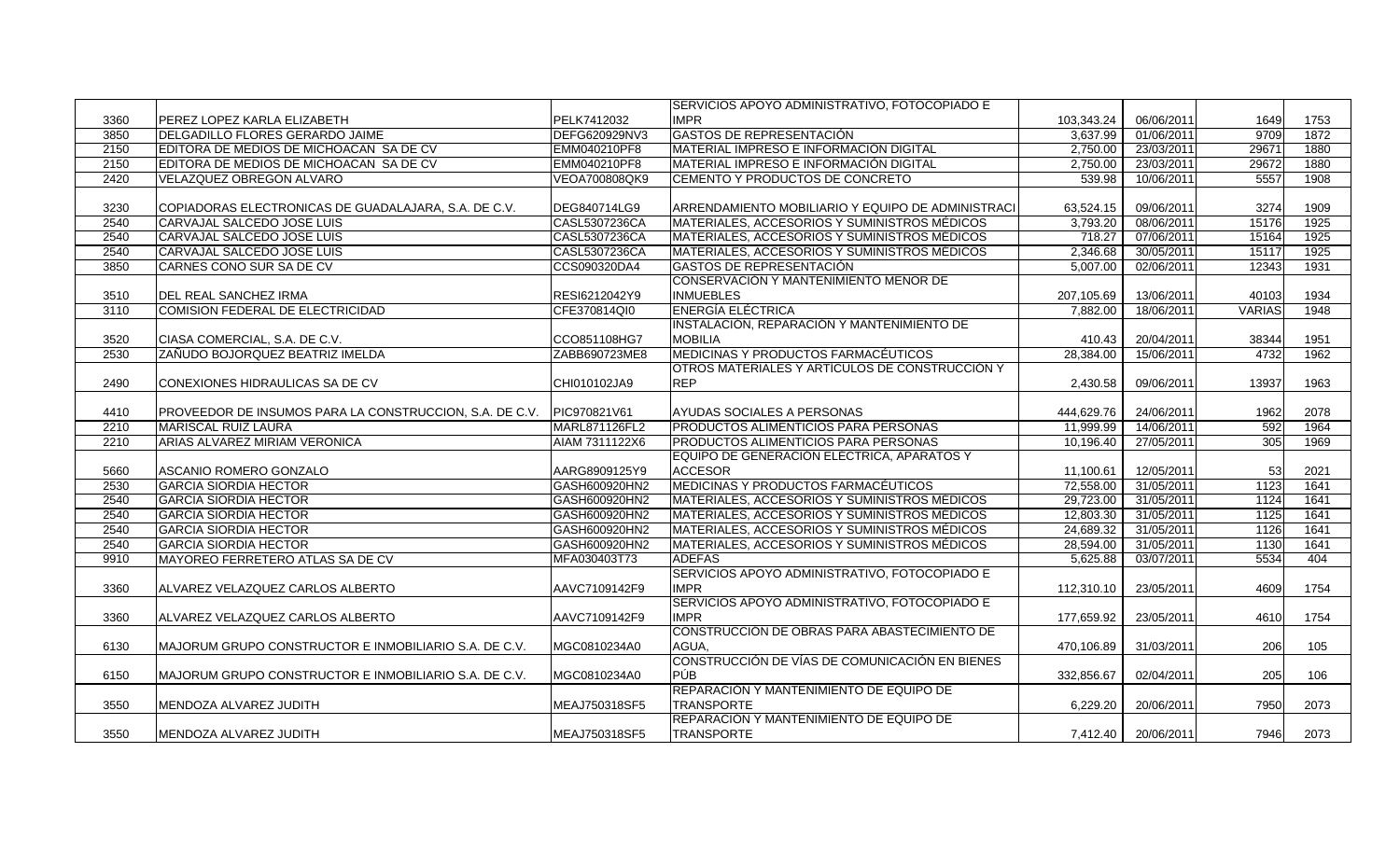|      |                                                         |                      | <b>IREPARACIÓN Y MANTENIMIENTO DE EQUIPO DE</b> |              |            |               |      |
|------|---------------------------------------------------------|----------------------|-------------------------------------------------|--------------|------------|---------------|------|
| 3550 | MENDOZA ALVAREZ JUDITH                                  | MEAJ750318SF5        | <b>TRANSPORTE</b>                               | 11,832.00    | 20/06/2011 | 7949          | 2073 |
|      |                                                         |                      | REPARACIÓN Y MANTENIMIENTO DE EQUIPO DE         |              |            |               |      |
| 3550 | MENDOZA ALVAREZ JUDITH                                  | MEAJ750318SF5        | TRANSPORTE                                      | 4.640.00     | 20/06/2011 | 7948          | 2073 |
|      |                                                         |                      | REPARACIÓN Y MANTENIMIENTO DE EQUIPO DE         |              |            |               |      |
| 3550 | MENDOZA ALVAREZ JUDITH                                  | MEAJ750318SF5        | <b>TRANSPORTE</b>                               | 38,140.80    | 20/06/2011 | 7945          | 2073 |
| 2530 | LOMEDIC S.A. DE C.V.                                    | LOM990211KQ2         | MEDICINAS Y PRODUCTOS FARMACÉUTICOS             | 182.00       | 20/06/2011 | 188220        | 2057 |
| 2530 | LOMEDIC S.A. DE C.V.                                    | LOM990211KQ2         | MEDICINAS Y PRODUCTOS FARMACÉUTICOS             | 9,285.30     | 20/06/2011 | 188221        | 2057 |
| 2530 | LOMEDIC S.A. DE C.V.                                    | LOM990211KQ2         | MEDICINAS Y PRODUCTOS FARMACÉUTICOS             | 213.40       | 20/06/2011 | 188207        | 2057 |
|      |                                                         |                      | OTRO MOBILIARIO Y EQUIPO EDUCACIONAL Y          |              |            |               |      |
| 5290 | ACTIVA ZONE SA DE CV                                    | AZO0908202K7         | <b>RECREATIVO</b>                               | 951,918.48   | 15/06/2011 | 99            | 1968 |
| 2540 | <b>DISTRIBUIDORA SAN GERMAN SA DE CV</b>                | <b>DSG880428MIA</b>  | MATERIALES, ACCESORIOS Y SUMINISTROS MÉDICOS    | 1,973.16     | 10/06/2011 | 35949         | 1958 |
| 3450 | MAPFRE TEPEYAC SA                                       | MTE440316E54         | <b>SEGURO DE BIENES PATRIMONIALES</b>           | 62,972.81    | 20/06/2011 | 73397         | 2056 |
| 2160 | <b>BERNI SILVA JULIO</b>                                | <b>BESJ640717NJ1</b> | <b>MATERIAL DE LIMPIEZA</b>                     | 12,691.00    | 20/06/2011 | 257           | 2055 |
| 2530 | PELFER S.A. DE C.V.                                     | PEL980828MJ0         | MEDICINAS Y PRODUCTOS FARMACEUTICOS             | 1,354.40     | 03/06/2011 | 74837         | 2002 |
| 2530 | PELFER S.A. DE C.V.                                     | PEL980828MJ0         | MEDICINAS Y PRODUCTOS FARMACEUTICOS             | 264.60       | 07/06/2011 | 74859         | 2002 |
| 2540 | PELFER S.A. DE C.V.                                     | PEL980828MJ0         | MATERIALES, ACCESORIOS Y SUMINISTROS MÉDICOS    | 5,591.20     | 06/06/2011 | 74851         | 2002 |
| 2530 | PELFER S.A. DE C.V.                                     | PEL980828MJ0         | MEDICINAS Y PRODUCTOS FARMACÉUTICOS             | 1.057.20     | 17/06/2011 | 75049         | 2003 |
|      |                                                         |                      | OTROS MATERIALES Y ARTÍCULOS DE CONSTRUCCIÓN Y  |              |            |               |      |
| 2490 | MONROY LOPEZ Y CIA SA DE CV                             | MLY090914LS1         | <b>REP</b>                                      | 14,839.71    | 16/06/2011 | 2088          | 2000 |
| 3110 | COMISION FEDERAL DE ELECTRICIDAD                        | CFE370814QI0         | <b>ENERGÍA ELÉCTRICA</b>                        | 1,402,769.11 | 10/06/2011 | <b>VARIAS</b> | 1947 |
| 3110 | COMISION FEDERAL DE ELECTRICIDAD                        | CFE370814QI0         | <b>ENERGÍA ELÉCTRICA</b>                        | 321,832.28   | 09/06/2011 | <b>VARIAS</b> | 1946 |
| 3110 | <b>COMISION FEDERAL DE ELECTRICIDAD</b>                 | CFE370814QI0         | <b>ENERGÍA ELÉCTRICA</b>                        | 1,107,165.89 | 03/06/2011 | <b>VARIAS</b> | 1945 |
| 3110 | COMISION FEDERAL DE ELECTRICIDAD                        | CFE370814QI0         | <b>ENERGÍA ELÉCTRICA</b>                        | 39,299.00    | 22/06/2011 | 3311          | 1944 |
| 3110 | COMISION FEDERAL DE ELECTRICIDAD                        | CFE370814QI0         | <b>ENERGÍA ELÉCTRICA</b>                        | 132,015.25   | 22/06/2011 | 11571         | 1943 |
| 3110 | COMISION FEDERAL DE ELECTRICIDAD                        | CFE370814QI0         | <b>ENERGÍA ELÉCTRICA</b>                        | 688,514.39   | 04/06/2011 | <b>VARIAS</b> | 1942 |
| 3110 | COMISION FEDERAL DE ELECTRICIDAD                        | CFE370814QI0         | <b>ENERGÍA ELÉCTRICA</b>                        | 37,559.66    | 21/06/2011 | 400620        | 1906 |
|      |                                                         |                      |                                                 |              |            |               |      |
| 2460 | PROVEEDOR DE INSUMOS PARA LA CONSTRUCCION, S.A. DE C.V. | PIC970821V61         | MATERIAL ELÉCTRICO Y ELECTRÓNICO                | 18,476.00    | 06/06/2011 | 1679          | 1926 |
| 3240 | IPS IMAGEN POR SISTEMA SA DE CV                         | IIS100428U19         | ARRENDAMIENTO DE EQUIPO E INSTRUMENTO MEDICO    | 25,520.00    | 14/06/2011 | 28            | 1935 |
| 3240 | IPS IMAGEN POR SISTEMA SA DE CV                         | IIS100428U19         | ARRENDAMIENTO DE EQUIPO E INSTRUMENTO MEDICO    | 76,560.00    | 14/06/2011 | 25            | 1935 |
| 2510 | PRODUCTOS QUIMICOS ZAQUE SA DE CV                       | PQZ800828PD0         | <b>PRODUCTOS QUIMICOS BÁSICOS</b>               | 120,013.60   | 27/05/2011 | 1003          | 2041 |
|      |                                                         |                      | REFACCIONES Y ACCESORIOS MENORES DE EQUIPO DE   |              |            |               |      |
| 2940 | CHAVEZ CONTRERAS LUIS FERNANDO                          | CACL660112A87        | <b>CÓMP</b>                                     | 9,860.00     | 11/06/2011 | 258           | 2011 |
| 2610 | COMBUSTIBLES TLAJOMULCO S.A. DE C.V.                    | CTL050627SF1         | COMBUSTIBLES, LUBRICANTES Y ADITIVOS            | 4,904.62     | 24/05/2011 | 1698          | 1755 |
| 2610 | COMBUSTIBLES TLAJOMULCO S.A. DE C.V.                    | CTL050627SF1         | COMBUSTIBLES, LUBRICANTES Y ADITIVOS            | 8.549.20     | 24/05/2011 | 1700          | 1755 |
| 2610 | COMBUSTIBLES TLAJOMULCO S.A. DE C.V.                    | CTL050627SF1         | COMBUSTIBLES, LUBRICANTES Y ADITIVOS            | 8,518.00     | 24/05/2011 | 1702          | 1755 |
| 2610 | COMBUSTIBLES TLAJOMULCO S.A. DE C.V.                    | CTL050627SF1         | <b>COMBUSTIBLES, LUBRICANTES Y ADITIVOS</b>     | 31,841.48    | 25/05/2011 | 1706          | 1755 |
| 2610 | COMBUSTIBLES TLAJOMULCO S.A. DE C.V.                    | CTL050627SF1         | <b>COMBUSTIBLES, LUBRICANTES Y ADITIVOS</b>     | 8,761.07     | 24/05/2011 | 1701          | 1755 |
| 2610 | COMBUSTIBLES TLAJOMULCO S.A. DE C.V.                    | CTL050627SF1         | COMBUSTIBLES, LUBRICANTES Y ADITIVOS            | 22,127.42    | 24/05/2011 | 1699          | 1755 |
| 2610 | <b>ICOMBUSTIBLES TLAJOMULCO S.A. DE C.V.</b>            | CTL050627SF1         | COMBUSTIBLES, LUBRICANTES Y ADITIVOS            | 34,964.63    | 02/06/2011 | 1809          | 1886 |
| 2610 | COMBUSTIBLES TLAJOMULCO S.A. DE C.V.                    | CTL050627SF1         | COMBUSTIBLES, LUBRICANTES Y ADITIVOS            | 12,108.44    | 03/06/2011 | 1821          | 1886 |
| 2610 | COMBUSTIBLES TLAJOMULCO S.A. DE C.V.                    | CTL050627SF1         | COMBUSTIBLES, LUBRICANTES Y ADITIVOS            | 2,931.26     | 02/06/2011 | 1806          | 1886 |
| 2610 | COMBUSTIBLES TLAJOMULCO S.A. DE C.V.                    | CTL050627SF1         | <b>COMBUSTIBLES, LUBRICANTES Y ADITIVOS</b>     | 40,629.12    | 02/06/2011 | 1808          | 1886 |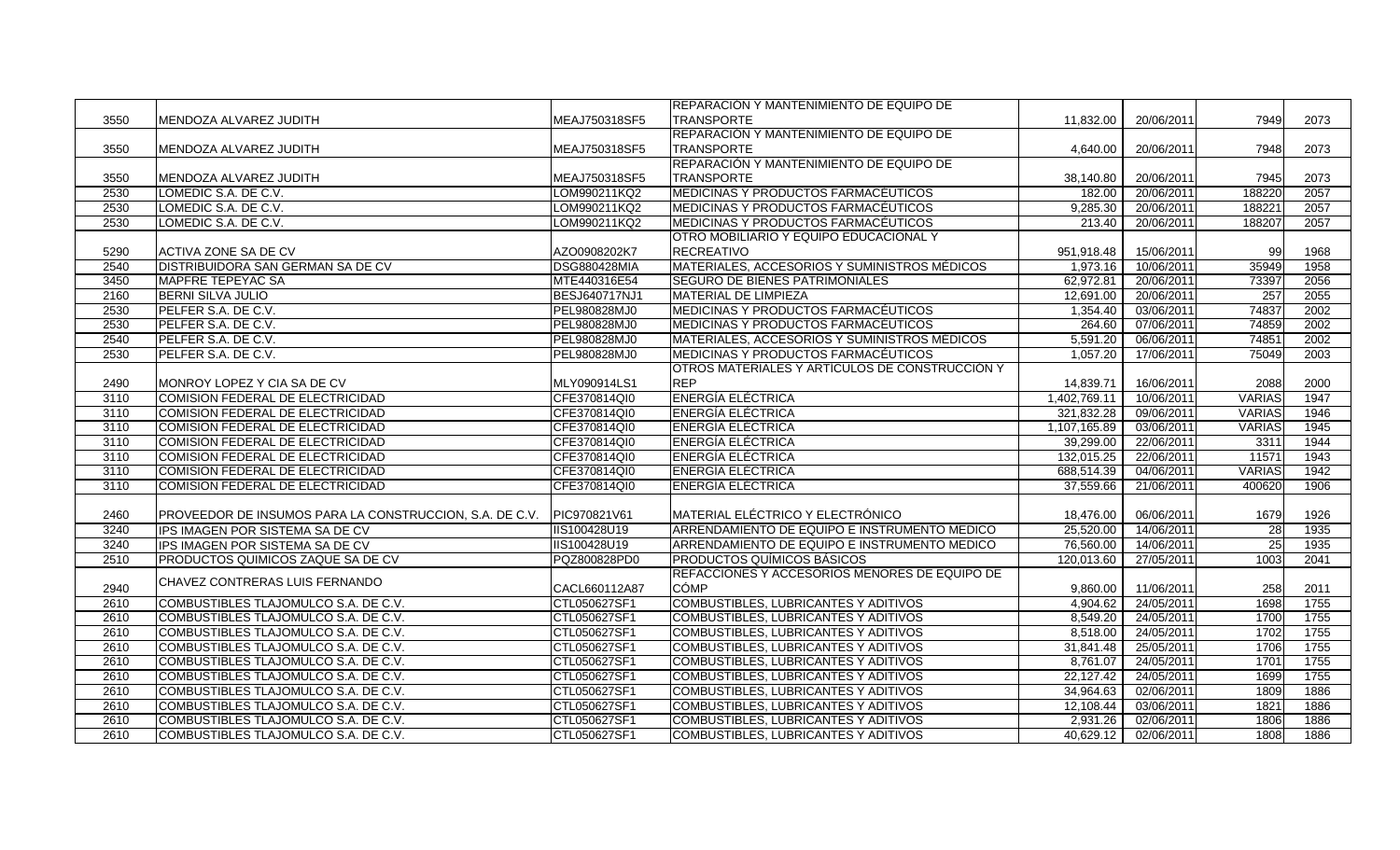| 6220 | AB CONSTRUCCION Y URBANIZACION SA DE CV                 | ACU9702144D3  | EDIFICACIÓN NO HABITACION EN BIENES PROPIOS        | 375,928.55 | 03/05/2011 | 1351            | 2075 |
|------|---------------------------------------------------------|---------------|----------------------------------------------------|------------|------------|-----------------|------|
|      |                                                         |               | OTROS MATERIALES Y ARTÍCULOS DE CONSTRUCCIÓN Y     |            |            |                 |      |
| 2490 | BALLESTEROS SALIDO CLAUDIA DEL SOCORRO                  | BASC690627GX5 | <b>REP</b>                                         | 208,299.16 | 10/06/2011 | 1133            | 2010 |
|      |                                                         |               | EDIFICACIÓN NO HABITACION PARA EL ABASTECIMIENTO   |            |            |                 |      |
| 6230 | PERJARUSA SA DE CV                                      | PER900508E74  |                                                    | 90,199.34  | 15/06/2011 | 3708            | 2031 |
|      |                                                         |               |                                                    |            |            |                 |      |
| 3320 | <b>ITESO AC</b>                                         | ITE570731PS9  | SERVICIOS DE DISEÑO, ARQUITECTURA, INGENIERIA Y AC | 168,617.60 | 16/06/2011 | 74855           | 2036 |
| 2610 | COMBUSTIBLES TLAJOMULCO S.A. DE C.V.                    | CTL050627SF1  | <b>COMBUSTIBLES, LUBRICANTES Y ADITIVOS</b>        | 49,300.00  | 06/06/2011 | 1858            | 1888 |
| 2610 | COMBUSTIBLES TLAJOMULCO S.A. DE C.V.                    | CTL050627SF1  | COMBUSTIBLES, LUBRICANTES Y ADITIVOS               | 9.344.99   | 06/06/2011 | 1856            | 1888 |
| 2610 | COMBUSTIBLES TLAJOMULCO S.A. DE C.V.                    | CTL050627SF1  | COMBUSTIBLES, LUBRICANTES Y ADITIVOS               | 1,909.24   | 06/06/2011 | 1855            | 1888 |
| 2610 | COMBUSTIBLES TLAJOMULCO S.A. DE C.V.                    | CTL050627SF1  | COMBUSTIBLES, LUBRICANTES Y ADITIVOS               | 2,198.40   | 06/06/2011 | 1854            | 1888 |
| 2610 | COMBUSTIBLES TLAJOMULCO S.A. DE C.V.                    | CTL050627SF1  | <b>COMBUSTIBLES, LUBRICANTES Y ADITIVOS</b>        | 36,205.74  | 06/06/2011 | 1857            | 1888 |
|      |                                                         |               | REFACCIONES Y ACCESORIOS MENORES DE EQUIPO DE      |            |            |                 |      |
| 2960 | PARTES AUTOMOTRICES MINERVA SA DE CV                    | PAM080314AJ4  | <b>TRAN</b>                                        | 10,935.00  | 23/05/2011 | 22014           | 2004 |
|      |                                                         |               | REFACCIONES Y ACCESORIOS MENORES DE EQUIPO DE      |            |            |                 |      |
| 2960 | PARTES AUTOMOTRICES MINERVA SA DE CV                    | PAM080314AJ4  | <b>TRAN</b>                                        | 8,753.99   | 18/05/2011 | 21818           | 2004 |
| 6120 | PARC SA DE CV                                           | PAR9501239B5  | EDIFICACION NO HABITACIONAL EN BIENES PUBLICOS     | 281.873.07 | 10/06/2011 | 24              | 2053 |
|      |                                                         |               | TRANSFERENCIAS INTERNAS OTORGADAS A ENTIDADES      |            |            |                 |      |
| 4150 | SISTEMA PARA EL DESARROLLO INTEGRAL DE LA FAMILIA       | SDI8504112H5  | <b>PARA</b>                                        | 651,901.00 | 26/05/2011 | 33 <sup>1</sup> | 1684 |
| 3140 | PEGASO PCS SA DE CV                                     | PPC980624U16  | <b>TELEFONÍA TRADICIONAL</b>                       | 1,140.00   | 05/05/2011 | 43448           | 1805 |
|      |                                                         |               | REPARACIÓN Y MANTENIMIENTO DE EQUIPO DE            |            |            |                 |      |
| 3550 | PLASCENCIA VALDEZ GERMAN                                | PAVG680105FU0 | <b>TRANSPORTE</b>                                  | 3,108.80   | 30/05/2011 | 2466            | 1829 |
|      |                                                         |               | REFACCIONES Y ACCESORIOS MENORES DE MAQUINARIA     |            |            |                 |      |
| 2980 | PROVEEDOR DE INSUMOS PARA LA CONSTRUCCION, S.A. DE C.V. | PIC970821V61  | Y O                                                | 46,247.69  | 08/06/2011 | 1731            | 1853 |
|      |                                                         |               | REPARACIÓN Y MANTENIMIENTO DE EQUIPO DE            |            |            |                 |      |
| 3550 | ELIZALDE MARTINEZ PEDRO                                 | EIMP771025HU8 | <b>TRANSPORTE</b>                                  | 4,524.00   | 27/05/2011 | 1464            | 1859 |
|      |                                                         |               | REPARACIÓN Y MANTENIMIENTO DE EQUIPO DE            |            |            |                 |      |
| 3550 | ELIZALDE MARTINEZ PEDRO                                 | EIMP771025HU8 | <b>TRANSPORTE</b>                                  | 1,728.40   | 25/05/2011 | 1468            | 1859 |
|      |                                                         |               | REPARACIÓN Y MANTENIMIENTO DE EQUIPO DE            |            |            |                 |      |
| 3550 | ELIZALDE MARTINEZ PEDRO                                 | EIMP771025HU8 | <b>TRANSPORTE</b>                                  | 2,204.00   | 25/05/2011 | 1471            | 1859 |
|      |                                                         |               | REPARACIÓN Y MANTENIMIENTO DE EQUIPO DE            |            |            |                 |      |
| 3550 | ELIZALDE MARTINEZ PEDRO                                 | EIMP771025HU8 | <b>TRANSPORTE</b>                                  | 1,113.60   | 25/05/2011 | 1470            | 1859 |
|      |                                                         |               | REPARACIÓN Y MANTENIMIENTO DE EQUIPO DE            |            |            |                 |      |
| 3550 | ELIZALDE MARTINEZ PEDRO                                 | EIMP771025HU8 | <b>TRANSPORTE</b>                                  | 5,336.00   | 27/05/2011 | 1465            | 1859 |
|      |                                                         |               | REPARACIÓN Y MANTENIMIENTO DE EQUIPO DE            |            |            |                 |      |
| 3550 | ELIZALDE MARTINEZ PEDRO                                 | EIMP771025HU8 | <b>TRANSPORTE</b>                                  | 3.016.00   | 28/05/2011 | 1460            | 1859 |
|      |                                                         |               | REPARACIÓN Y MANTENIMIENTO DE EQUIPO DE            |            |            |                 |      |
| 3550 | ELIZALDE MARTINEZ PEDRO                                 | EIMP771025HU8 | <b>TRANSPORTE</b>                                  | 3,016.00   | 25/05/2011 | 1472            | 1859 |
|      |                                                         |               | REPARACIÓN Y MANTENIMIENTO DE EQUIPO DE            |            |            |                 |      |
| 3550 | ELIZALDE MARTINEZ PEDRO                                 | EIMP771025HU8 | <b>TRANSPORTE</b>                                  | 3,132.00   | 25/05/2011 | 1473            | 1859 |
|      |                                                         |               | REPARACIÓN Y MANTENIMIENTO DE EQUIPO DE            |            |            |                 |      |
| 3550 | ELIZALDE MARTINEZ PEDRO                                 | EIMP771025HU8 | <b>TRANSPORTE</b>                                  | 5.684.00   | 22/02/2011 | 1364            | 1859 |
|      |                                                         |               | REPARACIÓN Y MANTENIMIENTO DE EQUIPO DE            |            |            |                 |      |
| 3550 | ELIZALDE MARTINEZ PEDRO                                 | EIMP771025HU8 | <b>TRANSPORTE</b>                                  | 16,066.00  | 25/05/2011 | 1469            | 1859 |
|      |                                                         |               |                                                    |            |            |                 |      |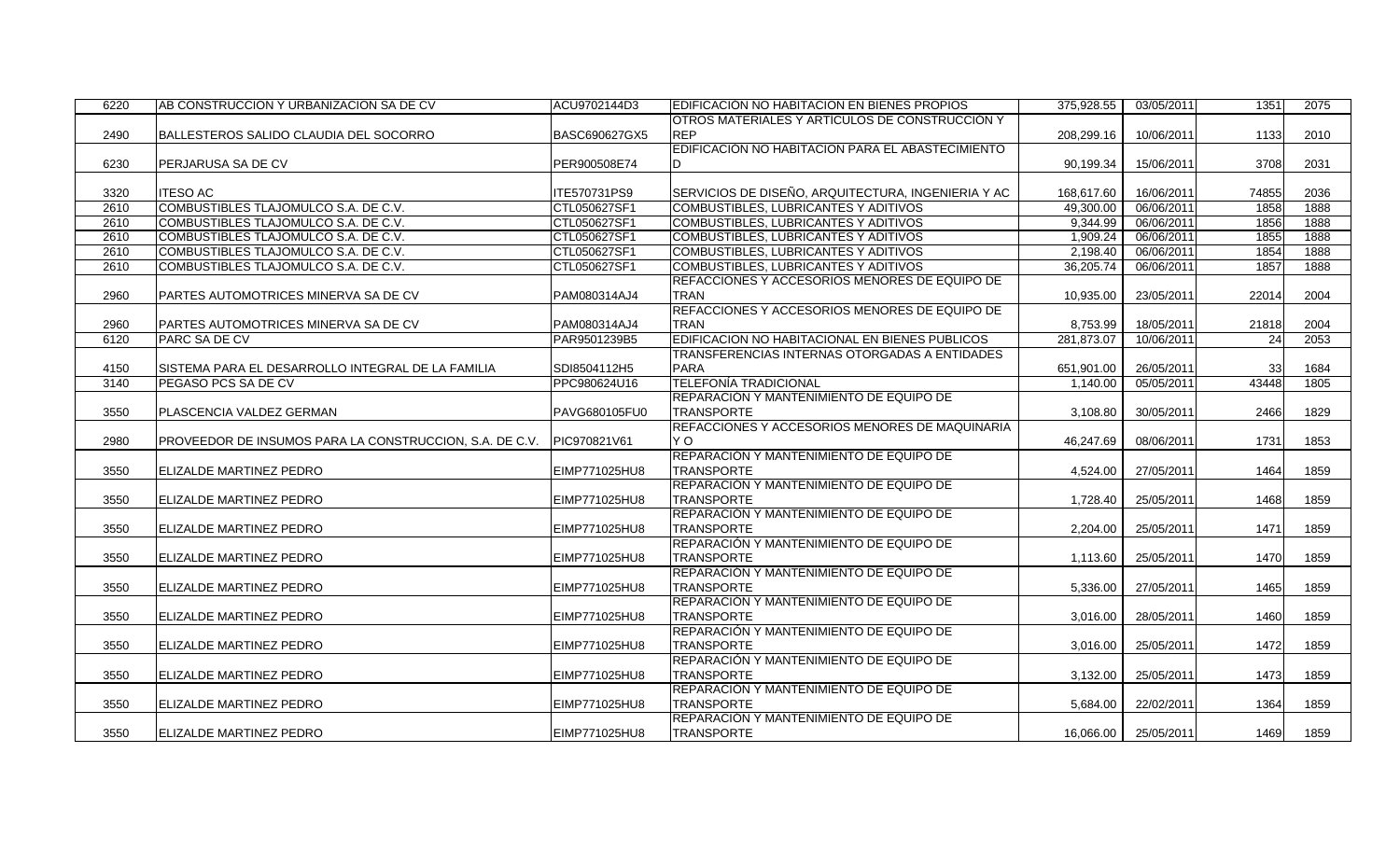|      |                                                         |                      | REPARACIÓN Y MANTENIMIENTO DE EQUIPO DE                                      |            |            |         |      |
|------|---------------------------------------------------------|----------------------|------------------------------------------------------------------------------|------------|------------|---------|------|
| 3550 | <b>ELIZALDE MARTINEZ PEDRO</b>                          | EIMP771025HU8        | <b>TRANSPORTE</b>                                                            | 17,052.00  | 25/05/2011 | 1467    | 1859 |
|      |                                                         |                      | REPARACIÓN Y MANTENIMIENTO DE EQUIPO DE                                      |            |            |         |      |
| 3550 | <b>ELIZALDE MARTINEZ PEDRO</b>                          | EIMP771025HU8        | TRANSPORTE                                                                   | 4,524.00   | 27/05/2011 | 1463    | 1859 |
|      |                                                         |                      | EDIFICACIÓN NO HABITACION PARA EL ABASTECIMIENTO                             |            |            |         |      |
| 6230 | <b>PERJARUSA SA DE CV</b>                               | PER900508E74         |                                                                              | 49,756.34  | 10/06/2011 | 3707    | 2030 |
|      |                                                         |                      | EDIFICACIÓN NO HABITACION PARA EL ABASTECIMIENTO                             |            |            |         |      |
| 6230 | PERJARUSA SA DE CV                                      | PER900508E74         |                                                                              | 50,322.89  | 10/06/2011 | 3706    | 2029 |
|      |                                                         |                      |                                                                              |            |            |         |      |
| 2470 | PROVEEDOR DE INSUMOS PARA LA CONSTRUCCION, S.A. DE C.V. | PIC970821V61         | ARTÍCULOS METÁLICOS PARA LA CONSTRUCCIÓN                                     | 37,641.42  | 15/06/2011 | 1807    | 2028 |
|      |                                                         |                      |                                                                              |            |            |         |      |
| 2470 | PROVEEDOR DE INSUMOS PARA LA CONSTRUCCION, S.A. DE C.V. | PIC970821V61         | ARTÍCULOS METÁLICOS PARA LA CONSTRUCCIÓN                                     | 11,731.08  | 15/06/2011 | 1819    | 2028 |
|      |                                                         |                      |                                                                              |            |            |         |      |
| 2470 | PROVEEDOR DE INSUMOS PARA LA CONSTRUCCION, S.A. DE C.V. | PIC970821V61         | ARTÍCULOS METÁLICOS PARA LA CONSTRUCCIÓN                                     | 84,102.32  | 18/06/2011 | 1879    | 2028 |
| 2910 | BALLESTEROS SALIDO CLAUDIA DEL SOCORRO                  | BASC690627GX5        | <b>HERRAMIENTAS MENORES</b>                                                  | 5,422.54   | 06/06/2011 | 1131    | 2022 |
|      |                                                         |                      |                                                                              |            |            |         |      |
| 2910 | GRUPO FERRETERIA CALZADA, S.A. DE C.V.                  | GFC080612KG3         | <b>HERRAMIENTAS MENORES</b><br>REFACCIONES Y ACCESORIOS MENORES DE EQUIPO DE | 4,359.51   | 28/05/2011 | 114     | 2023 |
|      | CHAVEZ CONTRERAS LUIS FERNANDO                          |                      |                                                                              |            |            |         |      |
| 2940 |                                                         | CACL660112A87        | <b>CÓMP</b>                                                                  | 8,526.00   | 11/06/2011 | 259     | 2020 |
|      |                                                         |                      | REPARACIÓN Y MANTENIMIENTO DE EQUIPO DE                                      |            |            |         |      |
| 3550 | ARGUELLES LICEA SILVIA                                  | AULS7003279W8        | <b>TRANSPORTE</b>                                                            | 1,890.80   | 13/05/2011 | 57      | 2018 |
| 2210 | <b>ROBLES MIRANDA BENJAMIN</b>                          | ROMB580510DV2        | PRODUCTOS ALIMENTICIOS PARA PERSONAS                                         | 1.750.00   | 20/06/2011 | 3477    | 2016 |
| 3820 | <b>IPEREZ SANCHEZ ALBERTO</b>                           | PESA640518P34        | GASTOS ORDEN SOCIAL Y CULTURAL                                               | 7,540.00   | 15/06/2011 | 669     | 2015 |
| 2110 | <b>BERNI SILVA JULIO</b>                                | BESJ640717NJ1        | MATERIALES, UTILES Y EQUIPOS MENORES DE OFICINA                              | 1,449.42   | 16/06/2011 | 242     | 2014 |
| 2210 | ROMERO HERNANDEZ CARLOS HUMBERTO                        | <b>ROHC520315FH1</b> | PRODUCTOS ALIMENTICIOS PARA PERSONAS                                         | 12,992.00  | 20/06/2011 | 9739    | 2013 |
|      |                                                         |                      | REPARACIÓN Y MANTENIMIENTO DE EQUIPO DE                                      |            |            |         |      |
| 3550 | <b>ELIZALDE MARTINEZ PEDRO</b>                          | EIMP771025HU8        | <b>TRANSPORTE</b>                                                            | 3,944.00   | 27/05/2011 | 1459    | 1863 |
|      |                                                         |                      |                                                                              |            |            |         |      |
| 3420 | ESPECIALISTAS EN FORTALECIMIENTO HACENDARIO SC          | EFH080213214         | SERVICIOS COBRANZA, INVESTIGACIÓN CREDITICIA Y SIM                           | 282,001.00 | 24/06/2011 | 120     | 2052 |
| 3220 | GRUAS Y MISCELANEAS TLAJOMULCO SA DE CV                 | GMT0805157E3         | <b>ARRENDAMIENTO DE EDIFICIOS</b>                                            | 5.800.00   | 07/06/2011 | 1126    | 1874 |
|      |                                                         |                      | EQUIPO DE GENERACIÓN ELÉCTRICA, APARATOS Y                                   |            |            |         |      |
| 5660 | <b>GRUPO LA FUENTE SA DE CV</b>                         | GFU021009BC1         | <b>ACCESOR</b>                                                               | 2,474.12   | 01/04/2011 | 4619    | 1866 |
|      |                                                         |                      |                                                                              |            |            |         |      |
| 3420 | ESPECIALISTAS EN FORTALECIMIENTO HACENDARIO SC          | EFH080213214         | SERVICIOS COBRANZA, INVESTIGACIÓN CREDITICIA Y SIM                           | 282,001.00 | 24/06/2011 | 121     | 2051 |
|      |                                                         |                      |                                                                              |            |            |         |      |
| 2470 | PROVEEDOR DE INSUMOS PARA LA CONSTRUCCION, S.A. DE C.V. | PIC970821V61         | ARTÍCULOS METÁLICOS PARA LA CONSTRUCCIÓN                                     | 76,072.80  | 09/06/2011 | 1740    | 1865 |
| 2910 | VELAZQUEZ OBREGON ALVARO                                | VEOA700808QK9        | <b>HERRAMIENTAS MENORES</b>                                                  | 3,700.40   | 08/06/2011 | 5545    | 2050 |
|      |                                                         |                      |                                                                              |            |            |         |      |
| 3390 | LOGICA EN MEDIOS SA DE CV                               | LME020417SU5         | SERVICIOS PROFESIONALES, CIENTIFICOS Y TÉCNICOS IN                           | 18,416.16  | 08/06/2011 | 5275    | 2048 |
|      |                                                         |                      | REPARACIÓN Y MANTENIMIENTO DE EQUIPO DE                                      |            |            |         |      |
| 3550 | <b>ARGUELLES LICEA SILVIA</b>                           | AULS7003279W8        | TRANSPORTE                                                                   | 6,760.48   | 13/05/2011 | 58      | 2046 |
|      |                                                         |                      | OTROS MATERIALES Y ARTÍCULOS DE CONSTRUCCIÓN Y                               |            |            |         |      |
| 2490 | PRODUCTOS RIVIAL S.A. DE C.V.                           | PRI801112S59         | <b>REP</b>                                                                   | 31,552.00  | 08/06/2011 | 4218132 | 2047 |
|      |                                                         |                      | OTROS MATERIALES Y ARTÍCULOS DE CONSTRUCCIÓN Y                               |            |            |         |      |
| 2490 | <b>PRODUCTOS RIVIAL S.A. DE C.V.</b>                    | PRI801112S59         | <b>REP</b>                                                                   | 14,442.00  | 20/05/2011 | 4204624 | 2047 |
|      |                                                         |                      |                                                                              |            |            |         |      |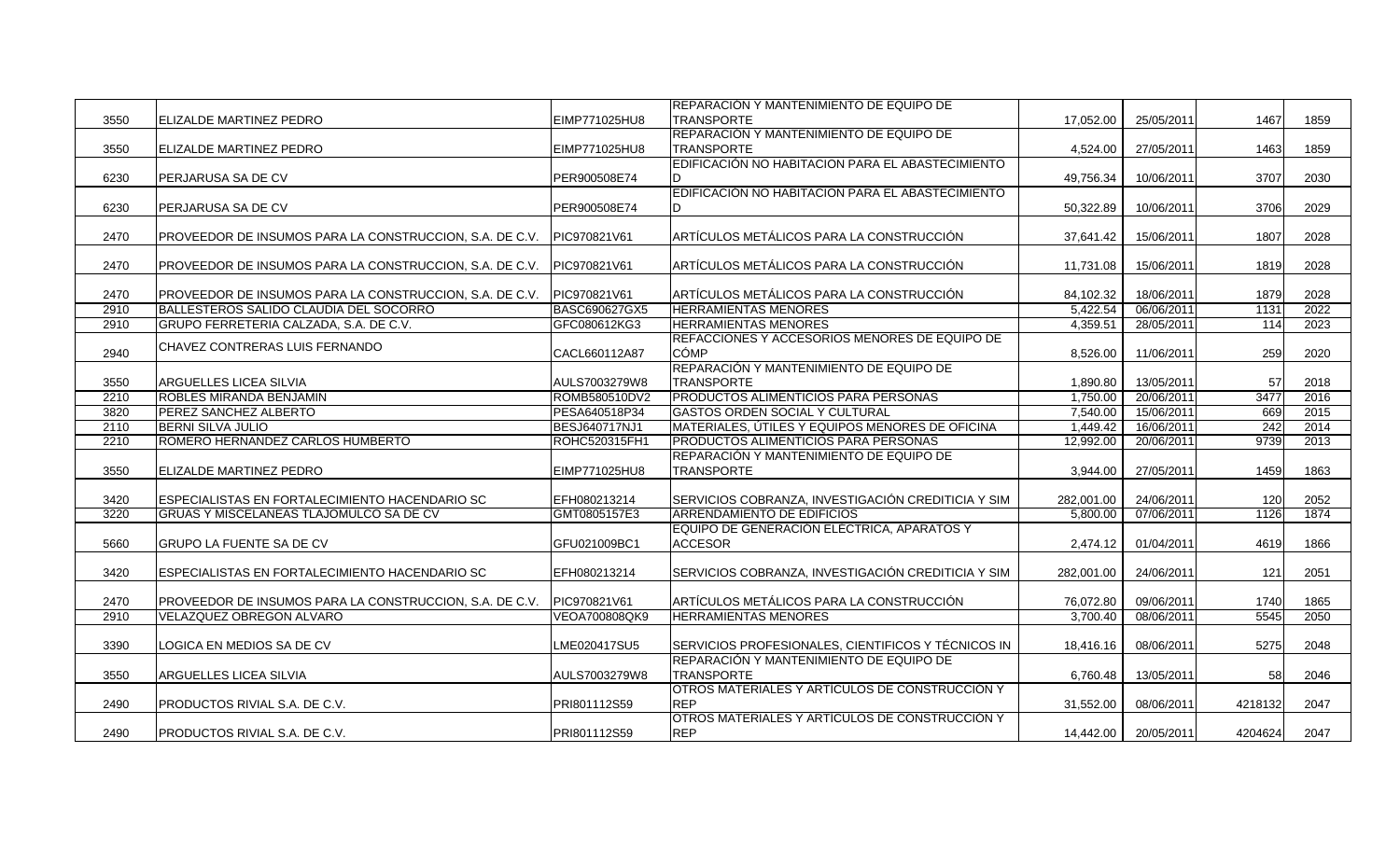|      |                                             |               | REFACCIONES Y ACCESORIOS MENORES DE EQUIPO DE    |            |            |       |      |
|------|---------------------------------------------|---------------|--------------------------------------------------|------------|------------|-------|------|
| 2960 | <b>PARTES AUTOMOTRICES MINERVA SA DE CV</b> | PAM080314AJ4  | <b>TRAN</b>                                      | 11.747.98  | 17/03/2011 | 19731 | 2045 |
| 3290 | <b>I</b> MARISCAL RUIZ LAURA                | MARL871126FL2 | <b>OTROS ARRENDAMIENTOS</b>                      | 2,148.00   | 07/06/2011 | 591   | 2044 |
| 3290 | <b>MARISCAL RUIZ LAURA</b>                  | MARL871126FL2 | <b>OTROS ARRENDAMIENTOS</b>                      | 11,819.99  | 07/06/2011 | 589   | 2044 |
| 3290 | <b>MARISCAL RUIZ LAURA</b>                  | MARL871126FL2 | <b>OTROS ARRENDAMIENTOS</b>                      | 33,299.95  | 07/06/2011 | 590   | 2044 |
| 4430 | PAPELERIA COPI-LASER SA DE CV               | PCO090511AB4  | AYUDAS SOCIALES A INSTITUCIONES DE ENSEÑANZA     | 5,927.60   | 20/05/2011 | 7421  | 2043 |
| 2110 | PAPELERIA COPI-LASER SA DE CV               | PCO090511AB4  | MATERIALES, ÚTILES Y EQUIPOS MENORES DE OFICINA  | 662.60     | 24/05/2011 | 7526  | 2043 |
|      |                                             |               | <b>IMATERIALES, UTILES Y EQUIPOS MENORES DE</b>  |            |            |       |      |
| 2140 | PAPELERIA COPI-LASER SA DE CV               | PCO090511AB4  | <b>TECNOLOGÍA</b>                                | 33.747.42  | 08/06/2011 | 8299  | 2043 |
| 5780 | VIVERO RANCHO CALDERON S. DE R.L. DE C.V.   | VRC060803JH4  | <b>ÁRBOLES Y PLANTAS</b>                         | 100,000.00 | 14/06/2011 | 1313  | 2042 |
|      |                                             |               | EDIFICACIÓN NO HABITACION PARA EL ABASTECIMIENTO |            |            |       |      |
| 6230 | DEL REAL SANCHEZ IRMA                       | RESI6212042Y9 |                                                  | 31,565.92  | 10/06/2011 | 40105 | 2072 |
| 6220 | <b>ATELIER BCM SA DE CV</b>                 | ABC081002CZ5  | EDIFICACIÓN NO HABITACION EN BIENES PROPIOS      | 36,215.12  | 15/03/2011 | 271   | 2068 |
|      |                                             |               | REFACCIONES Y ACCESORIOS MENORES DE EQUIPO DE    |            |            |       |      |
| 2960 | RAMOS MEJIA LILIANA AURORA                  | RAML641012186 | <b>TRAN</b>                                      | 3,309.25   | 01/04/2011 | 14957 | 2040 |
|      |                                             |               | REFACCIONES Y ACCESORIOS MENORES DE EQUIPO DE    |            |            |       |      |
| 2960 | RAMOS MEJIA LILIANA AURORA                  | RAML641012186 | <b>TRAN</b>                                      | 6.345.00   | 01/04/2011 | 14959 | 2040 |
|      |                                             |               | REFACCIONES Y ACCESORIOS MENORES DE EQUIPO DE    |            |            |       |      |
| 2960 | PARTES AUTOMOTRICES MINERVA SA DE CV        | PAM080314AJ4  | <b>TRAN</b>                                      | 2,577.00   | 14/02/2011 | 18525 | 1860 |
|      |                                             |               | REFACCIONES Y ACCESORIOS MENORES DE EQUIPO DE    |            |            |       |      |
| 2960 | PARTES AUTOMOTRICES MINERVA SA DE CV        | PAM080314AJ4  | <b>TRAN</b>                                      | 2,070.00   | 14/02/2011 | 18522 | 1860 |
|      |                                             |               | REFACCIONES Y ACCESORIOS MENORES DE EQUIPO DE    |            |            |       |      |
| 2960 | PARTES AUTOMOTRICES MINERVA SA DE CV        | PAM080314AJ4  | <b>TRAN</b>                                      | 10,470.00  | 14/02/2011 | 18524 | 1860 |
|      |                                             |               | INSTALACIÓN, REPARACIÓN Y MANTENIMIENTO DE       |            |            |       |      |
| 3570 | ELIZALDE MARTINEZ PEDRO                     | EIMP771025HU8 | <b>MAQUINA</b>                                   | 10.788.00  | 02/06/2011 | 1461  | 1862 |
|      |                                             |               | REPARACIÓN Y MANTENIMIENTO DE EQUIPO DE          |            |            |       |      |
| 3550 | <b>ELIZALDE MARTINEZ PEDRO</b>              | EIMP771025HU8 | <b>TRANSPORTE</b>                                | 20,764.00  | 25/05/2011 | 1466  | 1862 |
| 4410 | MAKARA SA DE CV                             | MAK0010117T3  | AYUDAS SOCIALES A PERSONAS                       | 288,101.61 | 20/06/2011 | 108   | 2006 |
|      |                                             |               | REPARACIÓN Y MANTENIMIENTO DE EQUIPO DE          |            |            |       |      |
| 3550 | PLASCENCIA VALDEZ GERMAN                    | PAVG680105FU0 | <b>TRANSPORTE</b>                                | 6,704.80   | 02/06/2011 | 2468  | 2001 |
|      |                                             |               | REPARACIÓN Y MANTENIMIENTO DE EQUIPO DE          |            |            |       |      |
| 3550 | VEHICULOS AUTOMOTRICES Y MARINOS SA DE CV   | VAM951024IR4  | <b>TRANSPORTE</b>                                | 1,761.16   | 28/05/2011 | 7177  | 1999 |
|      |                                             |               | REPARACIÓN Y MANTENIMIENTO DE EQUIPO DE          |            |            |       |      |
| 3550 | VEHICULOS AUTOMOTRICES Y MARINOS SA DE CV   | VAM951024IR4  | <b>TRANSPORTE</b>                                | 1,851.53   | 28/05/2011 | 7175  | 1999 |
|      |                                             |               | REPARACIÓN Y MANTENIMIENTO DE EQUIPO DE          |            |            |       |      |
| 3550 | VEHICULOS AUTOMOTRICES Y MARINOS SA DE CV   | VAM951024IR4  | TRANSPORTE                                       | 3.580.55   | 28/05/2011 | 7173  | 1999 |
|      |                                             |               | REPARACIÓN Y MANTENIMIENTO DE EQUIPO DE          |            |            |       |      |
| 3550 | VEHICULOS AUTOMOTRICES Y MARINOS SA DE CV   | VAM951024IR4  | <b>TRANSPORTE</b>                                | 1,174.01   | 28/05/2011 | 7176  | 1999 |
|      |                                             |               | REPARACIÓN Y MANTENIMIENTO DE EQUIPO DE          |            |            |       |      |
| 3550 | VEHICULOS AUTOMOTRICES Y MARINOS SA DE CV   | VAM951024IR4  | <b>TRANSPORTE</b>                                | 1,851.55   | 28/05/2011 | 7180  | 1999 |
|      |                                             |               | REPARACIÓN Y MANTENIMIENTO DE EQUIPO DE          |            |            |       |      |
| 3550 | VEHICULOS AUTOMOTRICES Y MARINOS SA DE CV   | VAM951024IR4  | <b>TRANSPORTE</b>                                | 1.761.15   | 28/05/2011 | 7179  | 1999 |
|      |                                             |               | REPARACIÓN Y MANTENIMIENTO DE EQUIPO DE          |            |            |       |      |
| 3550 | VEHICULOS AUTOMOTRICES Y MARINOS SA DE CV   | VAM951024IR4  | <b>TRANSPORTE</b>                                | 1,761.15   | 28/05/2011 | 7178  | 1999 |
|      |                                             |               |                                                  |            |            |       |      |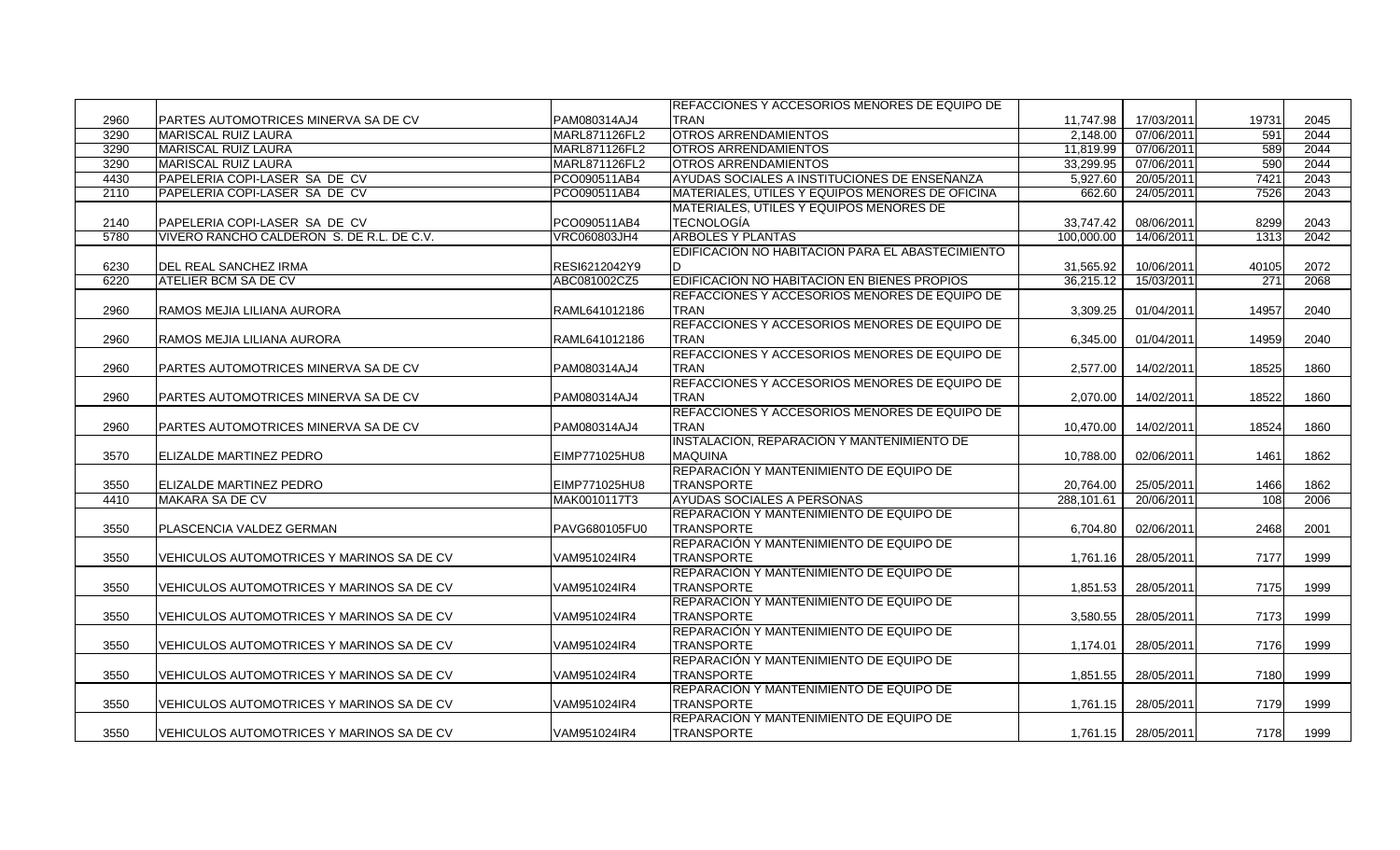| 4410 | VILLALOBOS GOMEZ MONICA GRISELDA                        | VIGM710507EW0       | AYUDAS SOCIALES A PERSONAS                           | 101.088.78 | 10/06/2011 | 212       | 1974 |
|------|---------------------------------------------------------|---------------------|------------------------------------------------------|------------|------------|-----------|------|
| 4410 | VILLALOBOS GOMEZ MONICA GRISELDA                        | VIGM710507EW0       | AYUDAS SOCIALES A PERSONAS                           | 8.444.80   | 10/06/2011 | 213       | 1974 |
|      | INSTITUTO DE CULTURA RECREACION Y DEPORTE DEL MUNICIPIO |                     | <b>TRANSFERENCIAS INTERNAS OTORGADAS A ENTIDADES</b> |            |            |           |      |
| 4150 | DE TLAJOMULCO DE ZUÑIGA                                 | ICR100203SE8        | <b>PARA</b>                                          | 806,177.46 | 16/06/2011 | 36        | 1978 |
|      | INSTITUTO DE CULTURA RECREACION Y DEPORTE DEL MUNICIPIO |                     | <b>TRANSFERENCIAS INTERNAS OTORGADAS A ENTIDADES</b> |            |            |           |      |
| 4150 | <b>IDE TLAJOMULCO DE ZUÑIGA</b>                         | ICR100203SE8        | <b>PARA</b>                                          | 530,642.31 | 16/06/2011 | <b>38</b> | 1978 |
| 2910 | POLIREFACCIONES DE OCCIDENTE S.A. DE C.V.               | POC0111294V0        | <b>HERRAMIENTAS MENORES</b>                          | 5,771.00   | 15/06/2011 | 3730      | 1983 |
|      |                                                         |                     | EQUIPO DE GENERACIÓN ELÉCTRICA, APARATOS Y           |            |            |           |      |
| 5660 | <b>GRUPO LA FUENTE SA DE CV</b>                         | GFU021009BC1        | <b>ACCESOR</b>                                       | 13.930.71  | 10/06/2011 | 4691      | 1984 |
|      |                                                         |                     |                                                      |            |            |           |      |
| 3610 | BARAJAS RAMIREZ VERONICA FRANCISCA                      | BARV760304HJ8       | DIFUSIÓN POR RADIO, TELEVISIÓN Y OTROS MEDIOS DE M   | 3,132.00   | 17/06/2011 | 471       | 1987 |
|      |                                                         |                     |                                                      |            |            |           |      |
| 3610 | <b>VIRGEN PRECIADO LAURA PATRICIA</b>                   | VIPL850510354       | DIFUSIÓN POR RADIO, TELEVISIÓN Y OTROS MEDIOS DE M   | 2,610.00   | 17/06/2011 | 383       | 1988 |
| 2610 | COMBUSTIBLES TLAJOMULCO S.A. DE C.V.                    | CTL050627SF1        | COMBUSTIBLES, LUBRICANTES Y ADITIVOS                 | 2,381.60   | 08/07/1906 | 1805      | 1989 |
| 2610 | AUTOSERVICIO GASOLINERO HACIENDA SANTA FE S.A. DE C.V.  | AGH0601315P2        | COMBUSTIBLES, LUBRICANTES Y ADITIVOS                 | 5,548.50   | 04/06/2011 | 2796      | 1990 |
|      |                                                         |                     |                                                      |            |            |           |      |
| 3420 | PROFESIONALES EN GESTION TRIBUTARIA S.C.                | PGT100519CY8        | SERVICIOS COBRANZA, INVESTIGACIÓN CREDITICIA Y SIM   | 580,000.00 | 15/06/2011 | 103       | 1932 |
| 2910 | BALLESTEROS SALIDO CLAUDIA DEL SOCORRO                  | BASC690627GX5       | <b>HERRAMIENTAS MENORES</b>                          | 43,425.76  | 31/05/2011 | 1129      | 1930 |
|      |                                                         |                     | MATERIALES, ACCESORIOS Y SUMINISTROS DE              |            |            |           |      |
| 2550 | CARLOS NAFARRATE SA DE CV                               | CNA8602174V2        | <b>LABORATORI</b>                                    | 13,472.18  | 25/05/2011 | 67599     | 1929 |
| 2540 | <b>DISTRIBUIDORA SAN GERMAN SA DE CV</b>                | <b>DSG880428MIA</b> | MATERIALES, ACCESORIOS Y SUMINISTROS MÉDICOS         | 1,973.16   | 12/05/2011 | 35800     | 1928 |
| 2540 | <b>DISTRIBUIDORA SAN GERMAN SA DE CV</b>                | <b>DSG880428MIA</b> | MATERIALES, ACCESORIOS Y SUMINISTROS MÉDICOS         | 2,411.64   | 10/06/2011 | 35948     | 1928 |
|      |                                                         |                     |                                                      |            |            |           |      |
| 3610 | TV AZTECA, S.A. DE C.V.                                 | TAZ960904V78        | DIFUSIÓN POR RADIO, TELEVISIÓN Y OTROS MEDIOS DE M   | 999,920.00 | 13/06/2011 | 385       | 1927 |
|      |                                                         |                     |                                                      |            |            |           |      |
| 3610 | RADIO MEXICO GUADALAJARA, S.A DE C.V.                   | RMG00101962         | DIFUSIÓN POR RADIO, TELEVISIÓN Y OTROS MEDIOS DE M   | 24,360.00  | 09/06/2011 | 443       | 1924 |
|      |                                                         |                     | SERVICIOS APOYO ADMINISTRATIVO, FOTOCOPIADO E        |            |            |           |      |
| 3360 | EDICIONES DEL NORTE, S.A. DE C.V.                       | ENO851126RC0        | <b>IMPR</b>                                          | 10,785.68  | 09/06/2011 | 7423      | 1923 |
|      |                                                         |                     | SERVICIOS APOYO ADMINISTRATIVO, FOTOCOPIADO E        |            |            |           |      |
| 3360 | EDICIONES DEL NORTE, S.A. DE C.V.                       | ENO851126RC0        | <b>IMPR</b>                                          | 10,785.68  | 09/06/2011 | 7420      | 1923 |
|      |                                                         |                     | SERVICIOS APOYO ADMINISTRATIVO, FOTOCOPIADO E        |            |            |           |      |
| 3360 | EDICIONES DEL NORTE, S.A. DE C.V.                       | ENO851126RC0        | <b>IMPR</b>                                          | 10,785.68  | 09/06/2011 | 7422      | 1923 |
|      |                                                         |                     | SERVICIOS APOYO ADMINISTRATIVO, FOTOCOPIADO E        |            |            |           |      |
| 3360 | EDICIONES DEL NORTE, S.A. DE C.V.                       | ENO851126RC0        | <b>IMPR</b>                                          | 10,785.68  | 09/06/2011 | 7421      | 1923 |
|      |                                                         |                     | SERVICIOS APOYO ADMINISTRATIVO, FOTOCOPIADO E        |            |            |           |      |
| 3360 | EDICIONES DEL NORTE, S.A. DE C.V.                       | ENO851126RC0        | <b>IMPR</b>                                          | 9,733.56   | 09/06/2011 | 7426      | 1923 |
|      |                                                         |                     | SERVICIOS APOYO ADMINISTRATIVO, FOTOCOPIADO E        |            |            |           |      |
| 3360 | EDICIONES DEL NORTE, S.A. DE C.V.                       | ENO851126RC0        | <b>IMPR</b>                                          | 9,733.56   | 09/06/2011 | 7425      | 1923 |
|      |                                                         |                     | SERVICIOS APOYO ADMINISTRATIVO, FOTOCOPIADO E        |            |            |           |      |
| 3360 | EDICIONES DEL NORTE, S.A. DE C.V.                       | ENO851126RC0        | <b>IMPR</b>                                          | 9,733.56   | 09/06/2011 | 7427      | 1923 |
|      |                                                         |                     | SERVICIOS APOYO ADMINISTRATIVO, FOTOCOPIADO E        |            |            |           |      |
| 3360 | EDICIONES DEL NORTE, S.A. DE C.V.                       | ENO851126RC0        | <b>IMPR</b>                                          | 9,733.56   | 09/06/2011 | 7424      | 1923 |
|      |                                                         |                     | SERVICIOS APOYO ADMINISTRATIVO, FOTOCOPIADO E        |            |            |           |      |
| 3360 | EDITORA DE MEDIOS DE MICHOACAN SA DE CV                 | EMM040210PF8        | <b>IMPR</b>                                          | 19,857.55  | 08/06/2011 | 11407     | 1922 |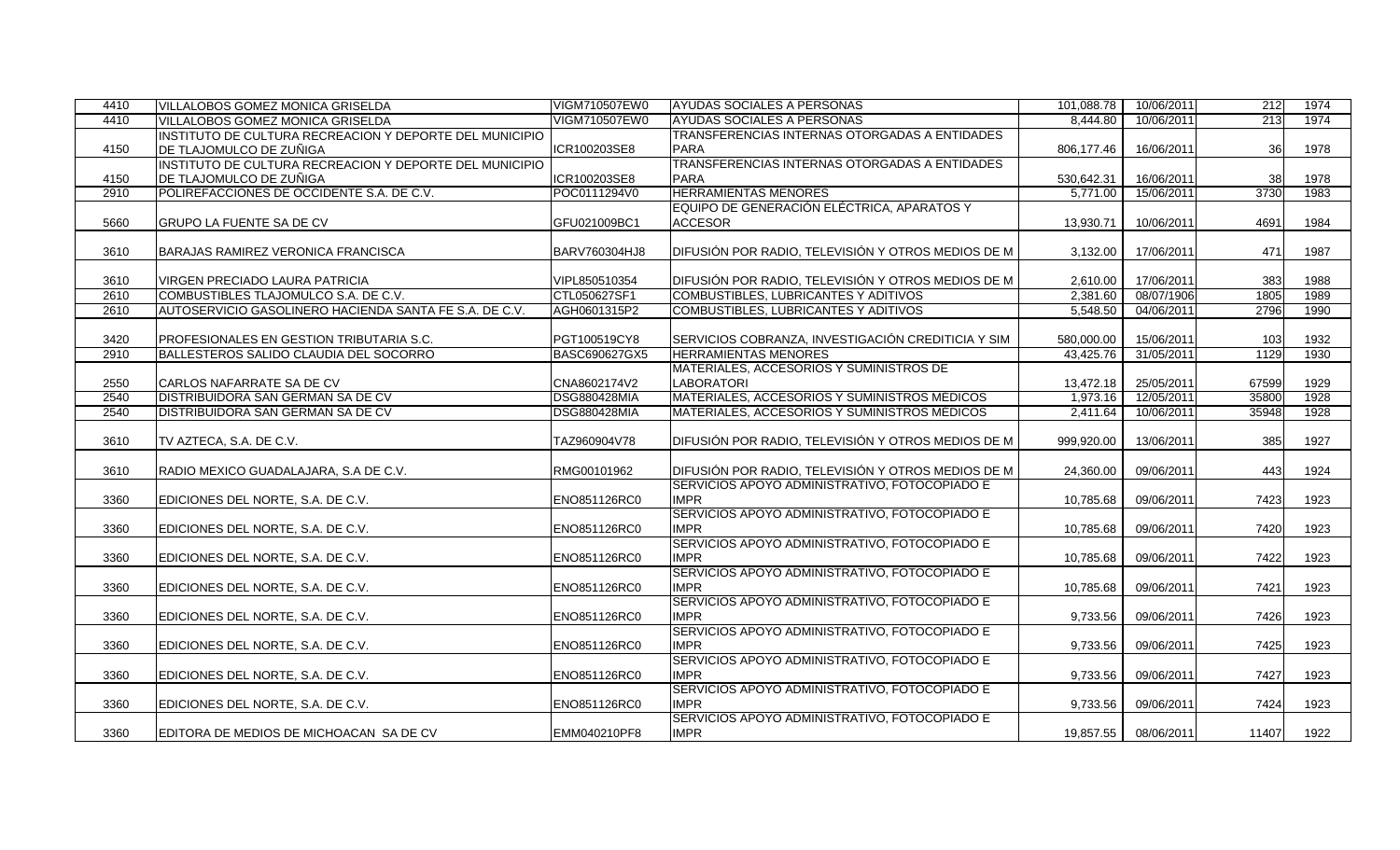|      |                                                         |               | SERVICIOS APOYO ADMINISTRATIVO, FOTOCOPIADO E      |            |            |               |                |
|------|---------------------------------------------------------|---------------|----------------------------------------------------|------------|------------|---------------|----------------|
| 3360 | EDITORA DE MEDIOS DE MICHOACAN SA DE CV                 | EMM040210PF8  | <b>IMPR</b>                                        | 25,821.60  | 08/06/2011 | 11408         | 1922           |
| 2210 | <b>BERNI SILVA JULIO</b>                                | BESJ640717NJ1 | PRODUCTOS ALIMENTICIOS PARA PERSONAS               | 2,363.46   | 01/06/2011 | 155           | 1921           |
| 2210 | <b>BERNI SILVA JULIO</b>                                | BESJ640717NJ1 | PRODUCTOS ALIMENTICIOS PARA PERSONAS               | 3,509.00   | 01/06/2011 | 156           | 1921           |
|      |                                                         |               | REPARACIÓN Y MANTENIMIENTO DE EQUIPO DE            |            |            |               |                |
| 3550 | <b>ELIZALDE MARTINEZ PEDRO</b>                          | EIMP771025HU8 | <b>TRANSPORTE</b>                                  | 4,176.00   | 24/03/2011 | 1421          | 1920           |
|      |                                                         |               | REPARACIÓN Y MANTENIMIENTO DE EQUIPO DE            |            |            |               |                |
| 3550 | <b>ELIZALDE MARTINEZ PEDRO</b>                          | EIMP771025HU8 | <b>TRANSPORTE</b>                                  | 928.00     | 01/04/2011 | 1440          | 1920           |
|      |                                                         |               |                                                    |            |            |               |                |
| 2420 | PROVEEDOR DE INSUMOS PARA LA CONSTRUCCION, S.A. DE C.V. | PIC970821V61  | CEMENTO Y PRODUCTOS DE CONCRETO                    | 27,840.00  | 15/06/2011 | 1822          | 1985           |
| 3110 | COMISION FEDERAL DE ELECTRICIDAD                        | CFE370814QI0  | <b>ENERGÍA ELÉCTRICA</b>                           | 15,900.00  | 18/06/2011 | <b>VARIAS</b> | 2049           |
|      |                                                         |               |                                                    |            |            |               |                |
| 3420 | PROFESIONALES EN GESTION TRIBUTARIA S.C.                | PGT100519CY8  | SERVICIOS COBRANZA, INVESTIGACIÓN CREDITICIA Y SIM | 580,000.00 | 28/06/2011 | 105           | 2082           |
|      |                                                         |               |                                                    |            |            |               |                |
| 2470 | PROVEEDOR DE INSUMOS PARA LA CONSTRUCCION, S.A. DE C.V. | PIC970821V61  | ARTÍCULOS METÁLICOS PARA LA CONSTRUCCIÓN           | 36,425.74  | 24/06/2011 | 1953          | 2084           |
| 2110 | JIMENEZ GARCIA NARDA LIZBETH                            | JIGN7307158J4 | MATERIALES, ÚTILES Y EQUIPOS MENORES DE OFICINA    | 40,882.34  | 09/06/2011 | 334           | 2085           |
| 2110 | <b>JIMENEZ GARCIA NARDA LIZBETH</b>                     | JIGN7307158J4 | MATERIALES, UTILES Y EQUIPOS MENORES DE OFICINA    | 15,292.28  | 09/06/2011 | 335           | 2085           |
| 2110 | JIMENEZ GARCIA NARDA LIZBETH                            | JIGN7307158J4 | MATERIALES, UTILES Y EQUIPOS MENORES DE OFICINA    | 16,499.61  | 09/06/2011 | 336           | 2085           |
|      |                                                         |               |                                                    |            |            |               |                |
| 3420 | PROFESIONALES EN GESTION TRIBUTARIA S.C.                | PGT100519CY8  | SERVICIOS COBRANZA, INVESTIGACIÓN CREDITICIA Y SIM | 257,100.00 | 15/06/2011 | 102           | 10             |
|      |                                                         |               |                                                    |            |            |               |                |
| 3420 | PROFESIONALES EN GESTION TRIBUTARIA S.C.                | PGT100519CY8  | SERVICIOS COBRANZA, INVESTIGACIÓN CREDITICIA Y SIM | 75,685.99  | 15/06/2011 | 101           | 9              |
|      |                                                         |               |                                                    |            |            |               |                |
| 3420 | PROFESIONALES EN GESTION TRIBUTARIA S.C.                | PGT100519CY8  | SERVICIOS COBRANZA, INVESTIGACIÓN CREDITICIA Y SIM | 446,032.44 | 03/06/2011 | 99            | 8              |
|      |                                                         |               |                                                    |            |            |               |                |
| 3420 | <b>PROFESIONALES EN GESTION TRIBUTARIA S.C.</b>         | PGT100519CY8  | SERVICIOS COBRANZA, INVESTIGACIÓN CREDITICIA Y SIM | 315,000.00 | 27/05/2011 | 98            | $\overline{7}$ |
| 3110 | COMISION FEDERAL DE ELECTRICIDAD                        | CFE370814QI0  | <b>ENERGÍA ELÉCTRICA</b>                           | 33,475.00  | 03/06/2011 | <b>VARIAS</b> | 2086           |
| 3450 | <b>SEGUROS BANORTE GENERALI SA DE CV</b>                | SBG971124PI2  | <b>SEGURO DE BIENES PATRIMONIALES</b>              | 144,740.47 | 26/05/2011 | 7060772       | 1821           |
| 3450 | SEGUROS BANORTE GENERALI SA DE CV                       | SBG971124PI2  | SEGURO DE BIENES PATRIMONIALES                     | 466,093.38 | 26/05/2011 | 7060774       | 1821           |
| 3450 | SEGUROS BANORTE GENERALI SA DE CV                       | SBG971124PI2  | SEGURO DE BIENES PATRIMONIALES                     | 69,722.52  | 26/05/2011 | 7060776       | 1821           |
| 3450 | <b>SEGUROS BANORTE GENERALI SA DE CV</b>                | SBG971124Pl2  | SEGURO DE BIENES PATRIMONIALES                     | 7,425.34   | 26/05/2011 | 7060778       | 1821           |
| 3450 | <b>SEGUROS BANORTE GENERALI SA DE CV</b>                | SBG971124PI2  | <b>SEGURO DE BIENES PATRIMONIALES</b>              | 310,190.55 | 26/05/2011 | 7060780       | 1821           |
| 3110 | COMISION FEDERAL DE ELECTRICIDAD                        | CFE370814QI0  | <b>ENERGÍA ELÉCTRICA</b>                           | 76,230.00  | 11/06/2011 | <b>VARIAS</b> | 2077           |
|      |                                                         |               | INSTALACIÓN, REPARACIÓN Y MANTENIMIENTO DE         |            |            |               |                |
| 3570 | PBC PERBYCSA S.A. DE C.V.                               | PPE080904R13  | <b>MAQUINA</b>                                     | 149,400.85 | 16/06/2011 | 322           | 2064           |
|      |                                                         |               | EDIFICACIÓN NO HABITACION PARA EL ABASTECIMIENTO   |            |            |               |                |
| 6230 | PBC PERBYCSA S.A. DE C.V.                               | PPE080904R13  |                                                    | 144,397.46 | 16/06/2011 | 326           | 2063           |
|      |                                                         |               | EDIFICACIÓN NO HABITACION PARA EL ABASTECIMIENTO   |            |            |               |                |
|      |                                                         |               |                                                    |            |            |               |                |
| 6230 | PBC PERBYCSA S.A. DE C.V.                               | PPE080904R13  | EDIFICACIÓN NO HABITACION PARA EL ABASTECIMIENTO   | 126,749.53 | 16/06/2011 | 333           | 2062           |
|      |                                                         |               |                                                    |            |            |               |                |
| 6230 | PBC PERBYCSA S.A. DE C.V.                               | PPE080904R13  | D.                                                 | 107,943.85 | 16/06/2011 | 324           | 2061           |
|      |                                                         |               | EDIFICACIÓN NO HABITACION PARA EL ABASTECIMIENTO   |            |            |               |                |
| 6230 | PBC PERBYCSA S.A. DE C.V.                               | PPE080904R13  | D                                                  | 145,360.48 | 16/06/2011 | 332           | 2017           |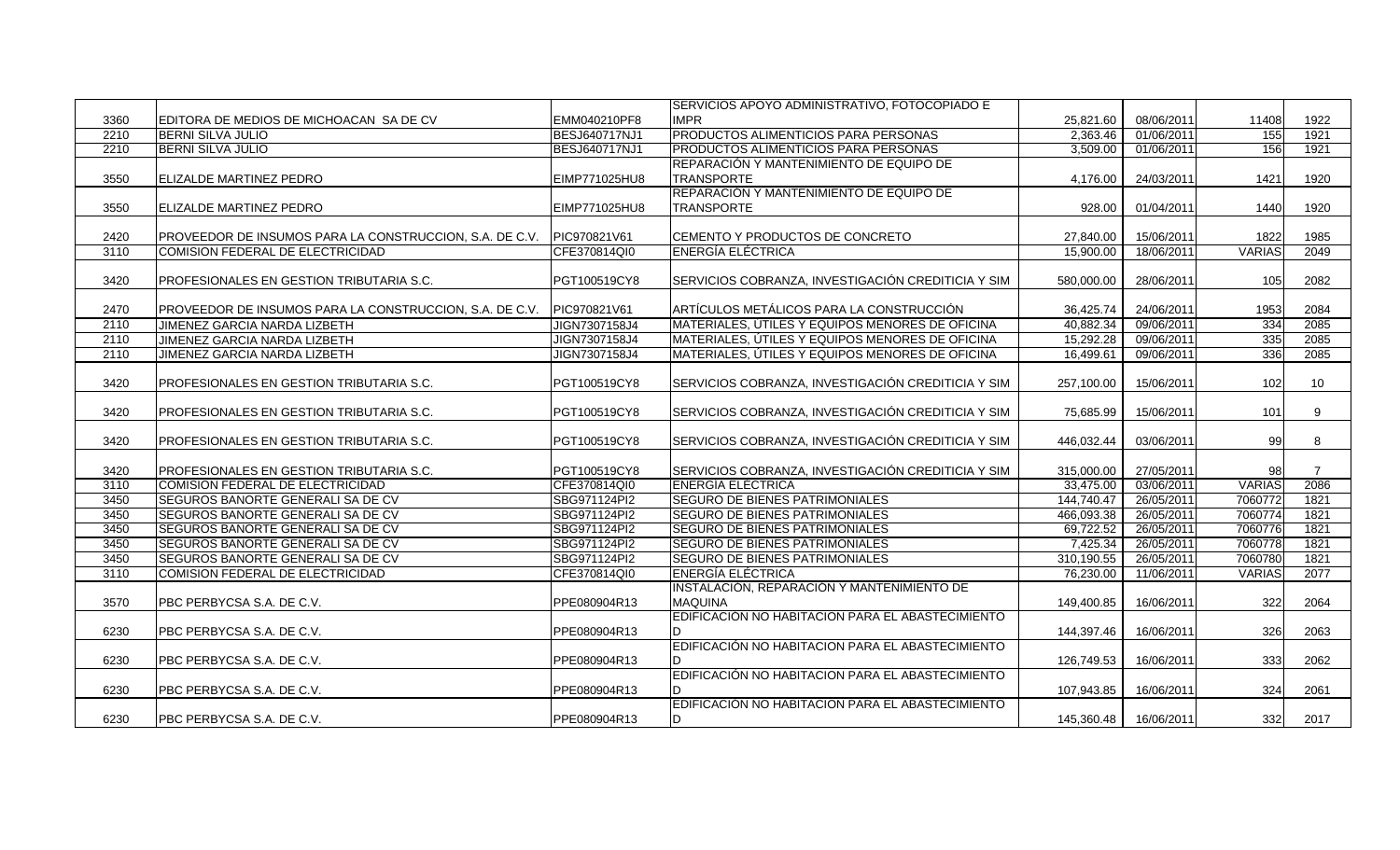| SERVICIOS ACCESO DE INTERNET, REDES Y                                                                              |            |        |      |
|--------------------------------------------------------------------------------------------------------------------|------------|--------|------|
| AVANTEL S. DE R.L. DE C.V.<br>AVA9710283C4<br><b>PROCEDIMIENT</b><br>3170<br>23,200,00                             | 31/05/2011 | 59581  | 2024 |
| EDIFICACIÓN NO HABITACION PARA EL ABASTECIMIENTO                                                                   |            |        |      |
| 6230<br>PBC PERBYCSA S.A. DE C.V.<br>PPE080904R13<br>43.540.55                                                     | 16/06/2011 | 323    | 2058 |
| EDIFICACIÓN NO HABITACION PARA EL ABASTECIMIENTO                                                                   |            |        |      |
| 6230<br>PBC PERBYCSA S.A. DE C.V.<br>PPE080904R13<br>34,881.20                                                     | 16/06/2011 | 321    | 2059 |
| INSTALACIÓN, REPARACIÓN Y MANTENIMIENTO DE                                                                         |            |        |      |
| <b>MAQUINA</b><br>PBC PERBYCSA S.A. DE C.V.<br>PPE080904R13<br>3570<br>99.849.16                                   | 16/06/2011 | 325    | 2060 |
| SERVICIOS ACCESO DE INTERNET, REDES Y                                                                              |            |        |      |
| 3170<br>RDI841003QJ4<br><b>PROCEDIMIENT</b><br>645.00<br>RADIOMOVIL DIPSA, S.A. DE C.V.                            | 28/05/2011 | 19281  | 1956 |
| SERVICIOS ACCESO DE INTERNET, REDES Y                                                                              |            |        |      |
| RDI841003QJ4<br><b>PROCEDIMIENT</b><br>3170<br>RADIOMOVIL DIPSA, S.A. DE C.V.<br>443.00                            | 28/05/2011 | 19280  | 1956 |
| SERVICIOS ACCESO DE INTERNET, REDES Y                                                                              |            |        |      |
| PROCEDIMIENT<br>3170<br>RADIOMOVIL DIPSA, S.A. DE C.V.<br>RDI841003QJ4<br>645.00                                   | 28/05/2011 | 22492  | 1956 |
| SERVICIOS ACCESO DE INTERNET, REDES Y                                                                              |            |        |      |
| PROCEDIMIENT<br>3170<br>RADIOMOVIL DIPSA, S.A. DE C.V.<br>RDI841003QJ4<br>644.00                                   | 28/05/2011 | 22491  | 1956 |
| SERVICIOS ACCESO DE INTERNET, REDES Y                                                                              |            |        |      |
| 3170<br>RDI841003QJ4<br><b>PROCEDIMIENT</b><br>1,067.00<br>RADIOMOVIL DIPSA, S.A. DE C.V.                          | 28/05/2011 | 37905  | 1956 |
| EDIFICACIÓN NO HABITACION PARA EL ABASTECIMIENTO                                                                   |            |        |      |
| PPE080904R13<br>6230<br>PBC PERBYCSA S.A. DE C.V.<br>155,425.36<br>ID.                                             | 16/06/2011 | 331    | 2012 |
| CONSTRUCCIÓN DE OBRAS PARA ABASTECIMIENTO DE                                                                       |            |        |      |
| 6130<br>COMUNA INGENIERIA SA DE CV<br>CIN990113N43<br>AGUA.<br>135,575.00                                          | 18/05/2011 | 3509   | 1891 |
| CONSTRUCCIÓN DE OBRAS PARA ABASTECIMIENTO DE                                                                       |            |        |      |
| 6130<br>DEI071106LKA<br>AGUA,<br>317,838.18<br>DEINCOKWI SA DE CV                                                  | 10/05/2011 | 838    | 1889 |
| ESTUDIOS FORMULACION EVALUACION DE PROYECTOS                                                                       |            |        |      |
| <b>PRO</b><br>6310<br><b>SCM INTEGRAL SA DE CV</b><br>SIN030804FQ8<br>437,500.00                                   | 11/05/2011 | 401    | 1816 |
| <b>ICONSTRUCCIÓN DE VÍAS DE COMUNICACIÓN EN BIENES</b>                                                             |            |        |      |
| PÚB<br>DIN070704AZ6<br>DINBAMEX SA DE CV<br>166,107.50<br>6150                                                     | 13/04/2011 | 330    | 101  |
| <b>ENERGÍA ELÉCTRICA</b><br>3110<br><b>COMISION FEDERAL DE ELECTRICIDAD</b><br>CFE370814QI0<br>23,407.50           | 11/07/2011 | 2494   | 2076 |
| COMBUSTIBLES, LUBRICANTES Y ADITIVOS<br>2610<br>EFECTIVALE S.A. DE C.V.<br>EFE8908015L3<br>100,406.00              | 31/05/2011 | 25811  | 1654 |
| CONSTRUCCIÓN DE OBRAS PARA ABASTECIMIENTO DE                                                                       |            |        |      |
| 6130<br>COMUNA INGENIERIA SA DE CV<br>CIN990113N43<br>AGUA.<br>142,100.00                                          | 19/05/2011 | 3512   | 1892 |
| CONSTRUCCIÓN DE OBRAS PARA ABASTECIMIENTO DE                                                                       |            |        |      |
| AGUA,<br>6130<br>COMUNA INGENIERIA SA DE CV<br>CIN990113N43<br>95.410.00                                           | 18/05/2011 | 3510   | 1890 |
| <b>ENERGÍA ELÉCTRICA</b><br>COMISION FEDERAL DE ELECTRICIDAD<br>CFE370814QI0<br>29,126.00<br>3110                  | 11/06/2011 | 608501 | 1610 |
| CFE370814QI0<br>3110<br>COMISION FEDERAL DE ELECTRICIDAD<br><b>ENERGÍA ELÉCTRICA</b><br>13,305.00                  | 11/06/2011 | 600594 | 1611 |
| 3110<br>COMISION FEDERAL DE ELECTRICIDAD<br>CFE370814QI0<br><b>ENERGÍA ELÉCTRICA</b><br>13,305.00                  | 11/06/2011 | 600608 | 1612 |
| OTRAS CONSTRUCCIONES DE IGENIERIA CIVIL U OBRA                                                                     |            |        |      |
| <b>PES</b><br>DIAZ GALINDO OSCAR ALFREDO<br>DIGO800919QU1<br>6160<br>750,000.00                                    | 19/05/2011 |        | 2    |
| COMISION FEDERAL DE ELECTRICIDAD<br>CFE370814QI0<br><b>ENERGIA ELECTRICA</b><br>3110<br>1,204.00                   | 11/07/2011 | 702185 | 2081 |
| EDIFICACIONES ESTRUCTURALES COBAY, S.A. DE C.V.<br>EEC9909173A7<br>294,924.10<br>220<br>MALECON CAJITITLAN 2010    | 24/05/2011 |        | 27   |
| 220<br>CONSTRUCTORA IKAL, S.A. DE C.V.<br><b>CLK870112MUO</b><br>LIBRAMIENTO AEROPUERTO<br>666,105.50              | 25/05/2011 | 2417   | 115  |
| ADECUACION VIALIDAD PROLONGACION COLON<br>220<br>ALFRA INGENIEROS S.A. DE C.V.<br>AIN921130L47<br>1.205.952.49     | 01/06/2011 | 3336   | 48   |
| 220<br>360 WHOLE SERVICE, S.A. DE C.V.<br>TSW1003016W4<br>ICONSTRUCCION DE RAMPAS RETORNO AEROPUERTO<br>223,300.00 | 27/01/2011 | 606    | 119  |